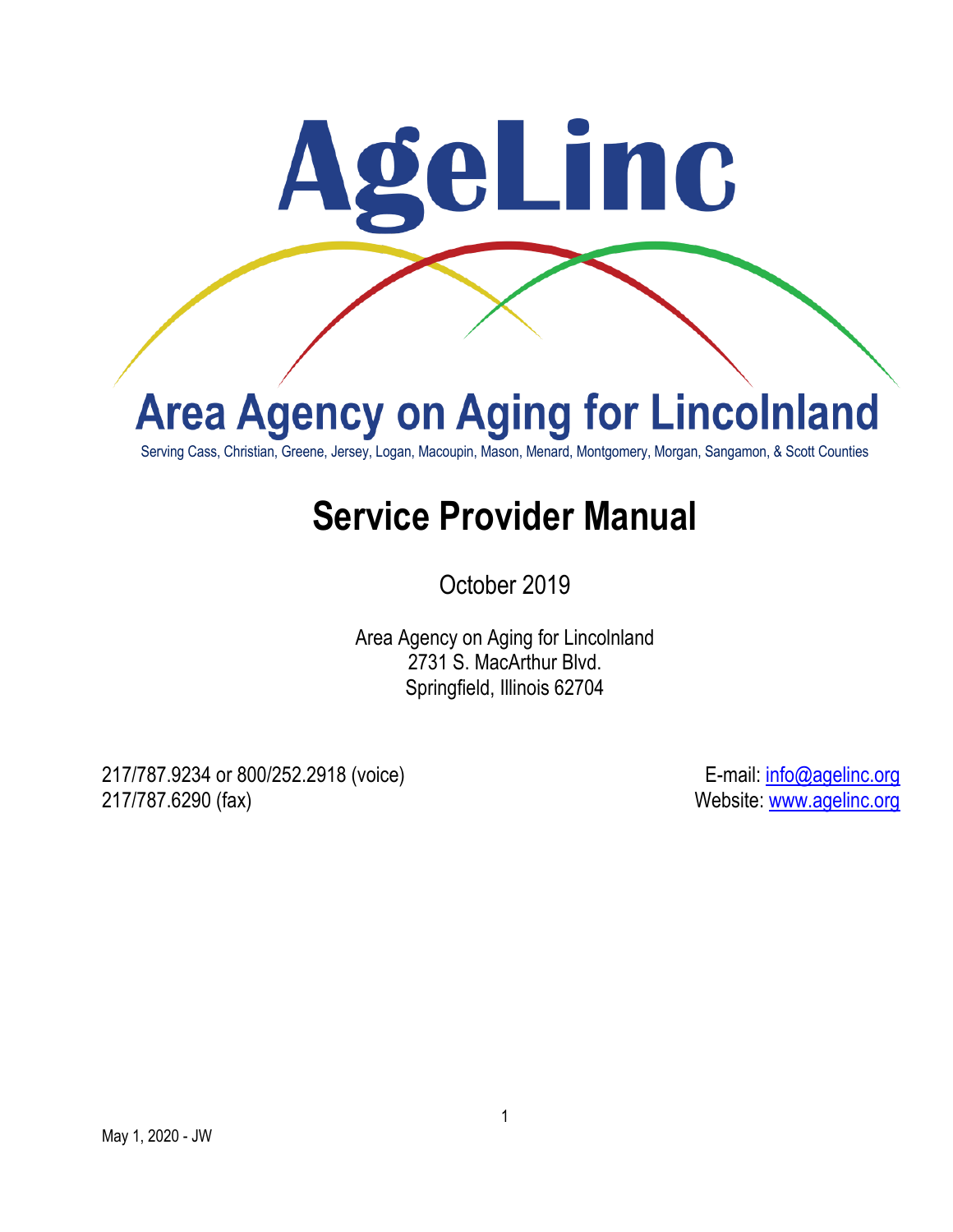### **Area Agency on Aging for Lincolnland, Inc. Service Provider Manual**

| OUTREACH, TRAINING, COORDINATION & MULTIGENERATIONAL REQUIREMENTS4<br>PREFERENCE FOR OLDER PERSONS WITH GREATEST ECONOMIC OR SOCIAL NEED5 |
|-------------------------------------------------------------------------------------------------------------------------------------------|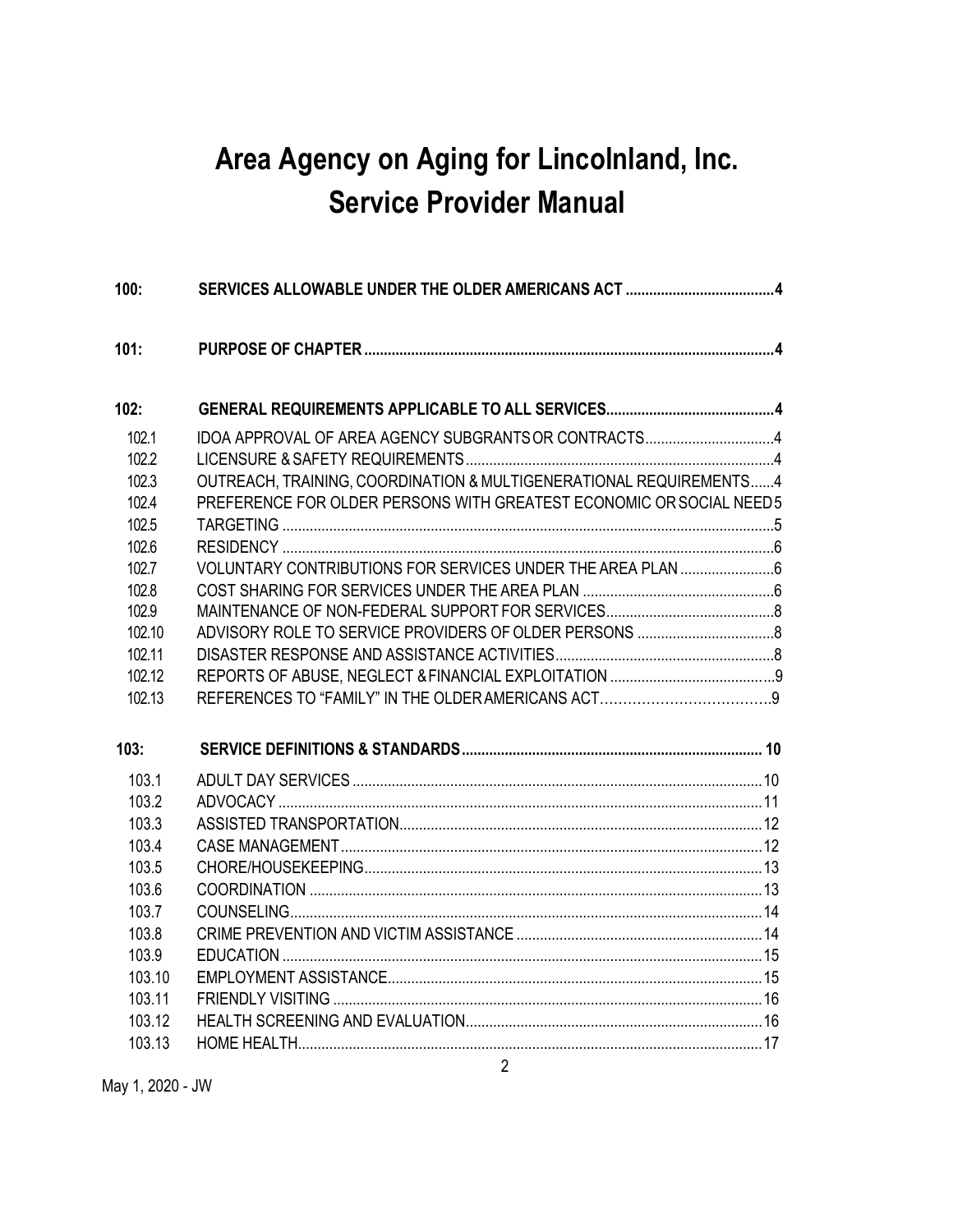| 104:   |                                                               |  |
|--------|---------------------------------------------------------------|--|
| 103.32 |                                                               |  |
| 103 31 |                                                               |  |
| 103.30 | TITLE III-D DISEASE PREVENTION & HEALTH PROMOTION SERVICES 61 |  |
| 103.29 |                                                               |  |
| 103 28 |                                                               |  |
| 103.27 |                                                               |  |
| 103.26 |                                                               |  |
| 103.25 |                                                               |  |
| 103.24 |                                                               |  |
| 103.23 |                                                               |  |
| 103.22 |                                                               |  |
| 103.21 |                                                               |  |
| 103.20 |                                                               |  |
| 103.19 |                                                               |  |
| 103.18 |                                                               |  |
| 103.17 |                                                               |  |
| 103.16 |                                                               |  |
| 103.15 |                                                               |  |
| 103.14 |                                                               |  |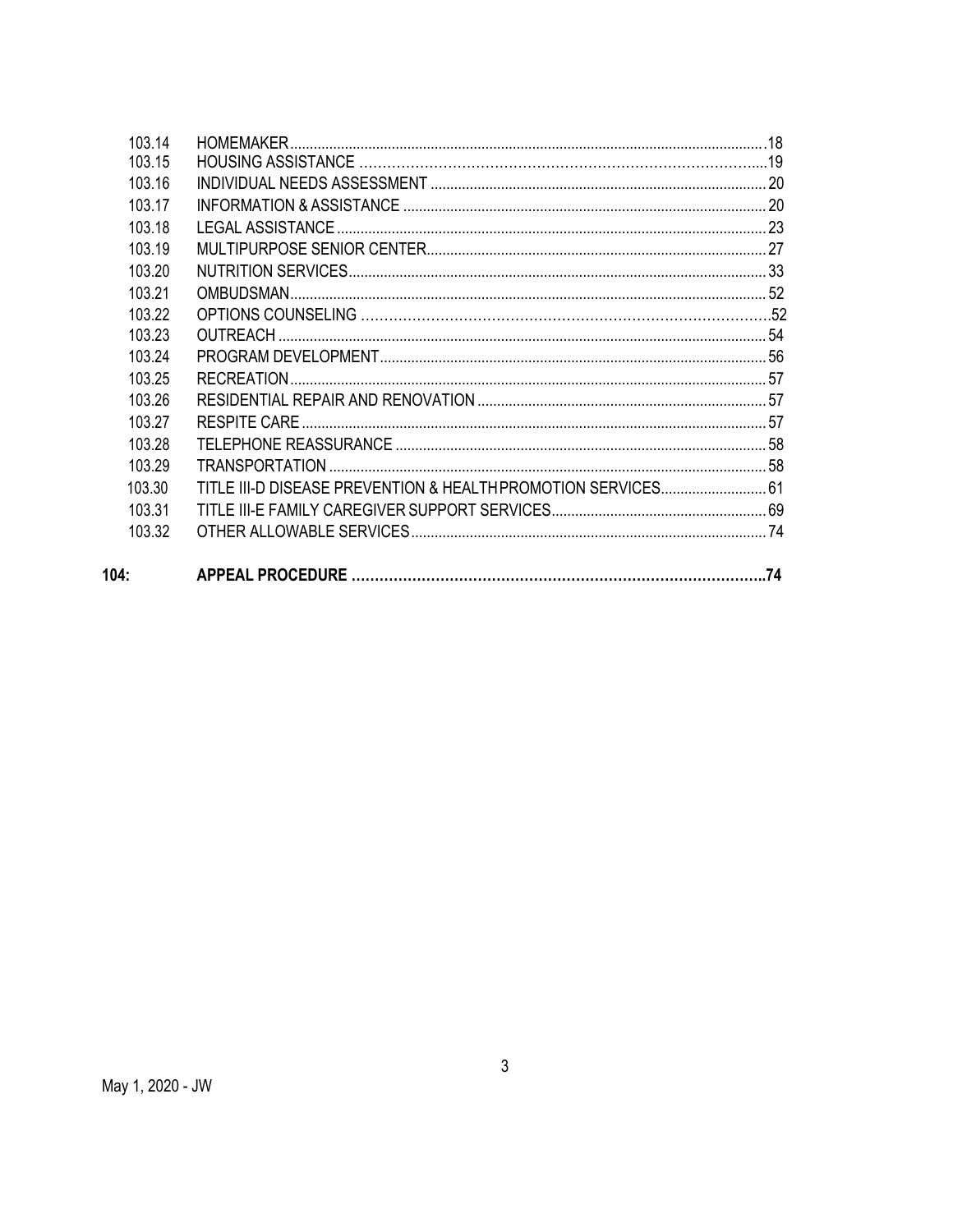#### 100: SERVICES ALLOWABLE UNDER THE OLDER AMERICANS ACT

101: Purpose of Chapter

This chapter specifies the policies and procedures that the Area Agency on Aging for Lincolnland will use in funding and overseeing services funded under the Older Americans Act, as revised.

#### 102: General Requirements Applicable to All Services

#### 102.1 : Department Approval of Area Agency Subgrants or Contracts

- A. The State agency may not require the Area Agency on Aging for Lincolnland to submit to it for prior review or approval any proposed subgrants or contracts with public or private nonprofit agencies or organizations.
- B. The Area Agency on Aging for Lincolnland must submit to the State agency for prior approval any proposed contracts with profit making organizations to provide services under the area plan as outlined in Section 1100 of the IDoA Policies Manual.

#### 102.2 : Licensure and Safety Requirements

All services provided under this chapter must meet any existing State and local licensure and safety requirements for the provision of those services.

#### 102.3 : Outreach, Training, Coordination, and Multigenerational Requirements

All service providers under this chapter must comply with procedures established by the Area Agency on Aging for Lincolnland --

- A. Outreach activities to ensure participation of eligible older persons with special emphasis on the following groups of the older population: [Older Americans Act, Section 306(a)(4)(B)]
	- 1. Older individuals residing in rural areas.
	- 2. Older individuals with greatest economic need (with particular attention to low- income minority individuals and older individuals residing in rural areas).
	- 3. Older individuals with greatest social need (with particular attention to low-income minority individuals and older individuals residing in rural areas).
	- 4. Older individuals with severe disabilities.

As outlined in §102 (48) of the Older Americans Act, severe disability means a severe, chronic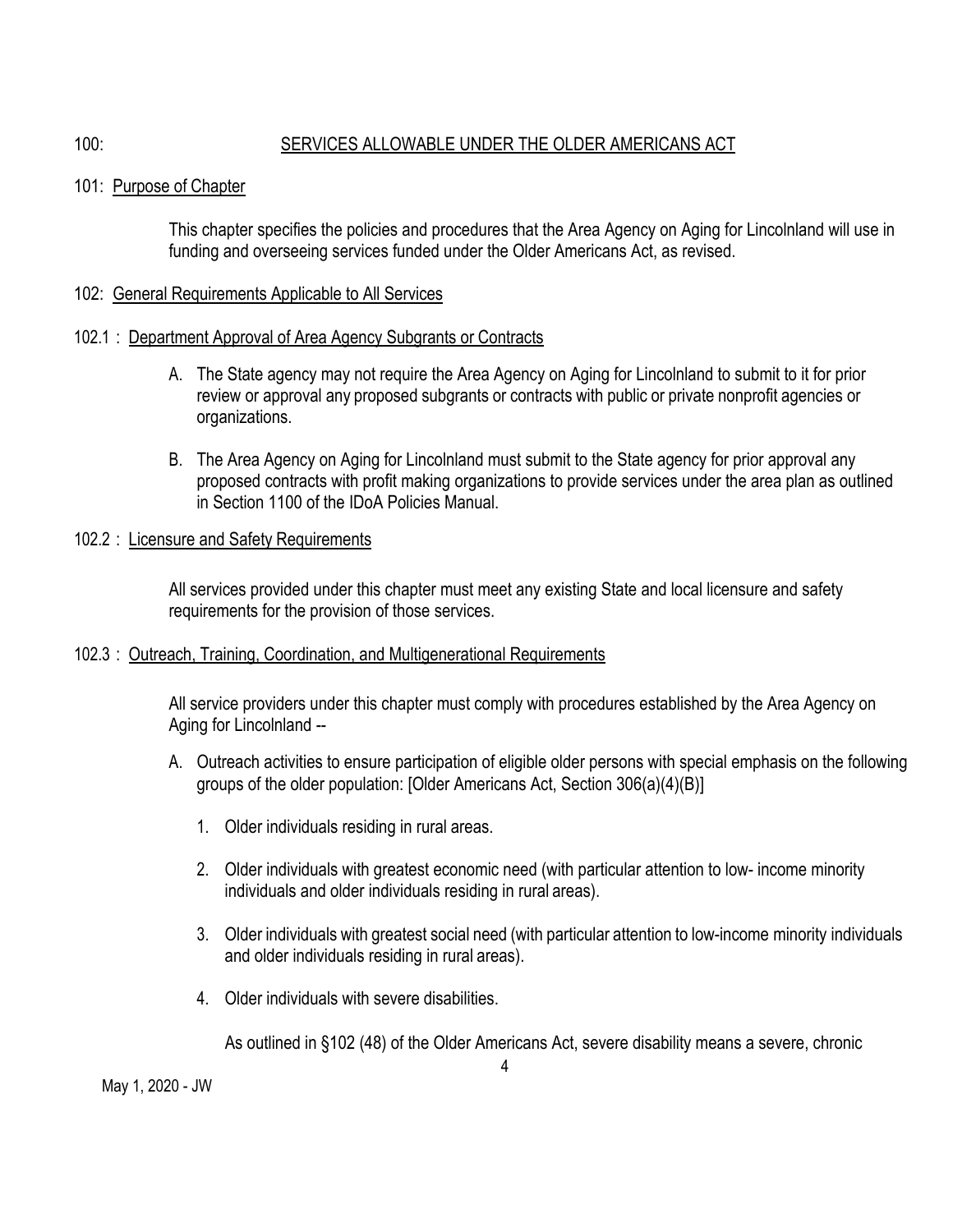disability attributable to mental or physical impairment or a combination of mental and physical impairments, that---

- a. is likely to continue indefinitely; and
- b. results in substantial functional limitation in 3 or more of the major life activities outlined below:
- i. self-care,
- ii. receptive and expressive language,
- iii. learning,
- iv. mobility,
- v. self-direction,
- vi. capacity for independent living,
- vii. economic self-sufficiency, and
- viii. cognitive functioning.
- 5. Older individuals with limited English-speaking proficiency.
- 6. Older individuals with Alzheimer's Disease or related disorders with neurological and organic brain dysfunction (and the caretakers of such individuals).
- 7. Older individuals at risk of institutional placement.
- B. Training and use of elderly and other volunteers and paid personnel; and
- C. Coordination of services provided under the Older Americans Act with other local and State services that benefit older individuals.
- D. Provision of multigenerational activities, such as opportunities for older individuals to serve as mentors or advisers in childcare, youth day care, educational assistance, at- risk youth intervention, juvenile delinquency treatment, and family support programs.

#### 102.4 : Preference for Older Persons with Greatest Economic or Social Need [Older Americans Act, § 305(a)(2)(E)]

All service providers under this chapter must follow priorities set by the Department and the Area Agency on Aging for Lincolnland for serving older persons with greatest economic or social need (with particular attention to low-income older individuals, including low-income minority older individuals, older individuals with limited English proficiency, and older individuals residing in rural areas). Service providers may use methods such as location of services and specialization in the types of services most needed by these groups to meet this requirement.

#### 102.5 : Targeting Requirements [Older Americans Act, § 306(a)(4)(A)]

The service providers must: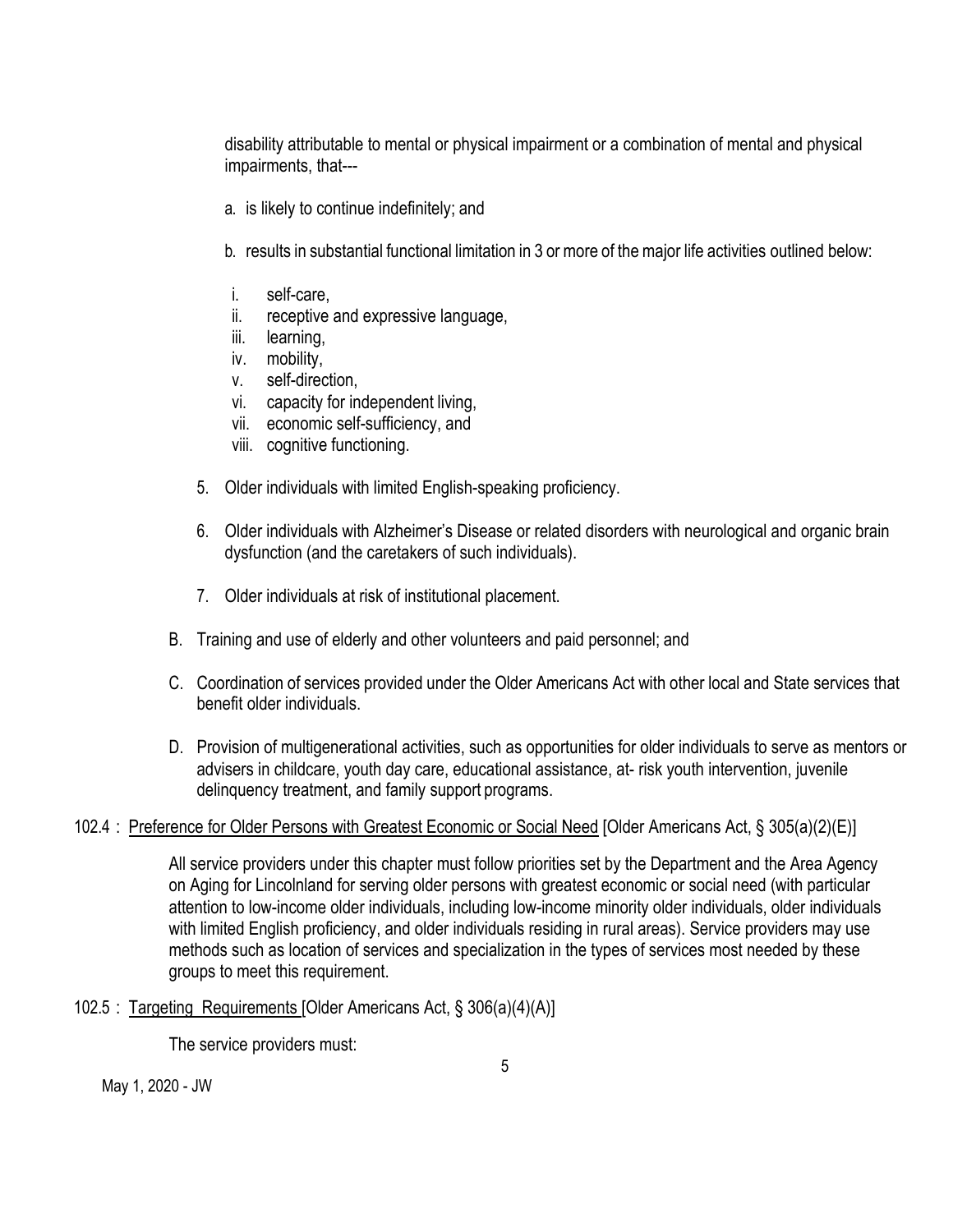- A. set objectives, consistent with State policy, for providing services to older individuals with greatest economic need, older individuals with greatest social need, and older individuals at risk for institutional placement.
- B. include specific objectives for providing service to low-income minority older individuals, older individuals with limited English proficiency, and older individuals residing in rural areas.

#### 102.6 : Residency

The Area Agency has established and is following methods to assure that no requirements as to duration of residence or citizenship will be imposed as a condition of participationin the Area Agency's program for the provision of services.

- 102.7 : Voluntary Contributions for Services Under the Area Plan [Older Americans Act, § 315(b)]
	- A. Opportunity to Contribute: Each service provider must ---
		- 1. Provide each older person with an opportunity to voluntarily contribute to the cost of the service;
		- 2. Protect the privacy of each older person with respect to his or her contribution;
		- 3. Establish appropriate procedures to safeguard and account for all contributions; and
		- 4. Use all contributions to expand the services of the provider under this part and supplement (not supplant) funds received under the Older Americans Act. Nutrition service providers must use all contributions to increase the number of meals served, facilitate access to such meals, or to provide other supportive services directly related to nutrition services.
	- B. Contribution Schedules: Contributions shall be encouraged for individuals whose self-declared income is at or above 185% of the poverty line, at contribution levels based on the actual cost of services. Each service provider may develop a suggested contribution schedule for services provided under this part.

In developing a contribution schedule the provider must consider the income ranges of older persons in the community and the provider's other sources of income.

- C. Means Tests & Failure to Contribute: The service providers that receive funds under this part shall not means test for any service for which contributions are accepted or shall not deny any older person service because the older person will not or cannot contribute to the cost of service.
- D. Contributions as Program Income: Contributions made by older persons are considered program income.

#### 102.8 : Cost Sharing for Services Under the Area Plan

A. Department Approval for Cost Sharing: The Department, in consultation with the Area Agency on Aging for Lincolnland, is permitted to implement cost sharing for certain services funded under the Area Plan.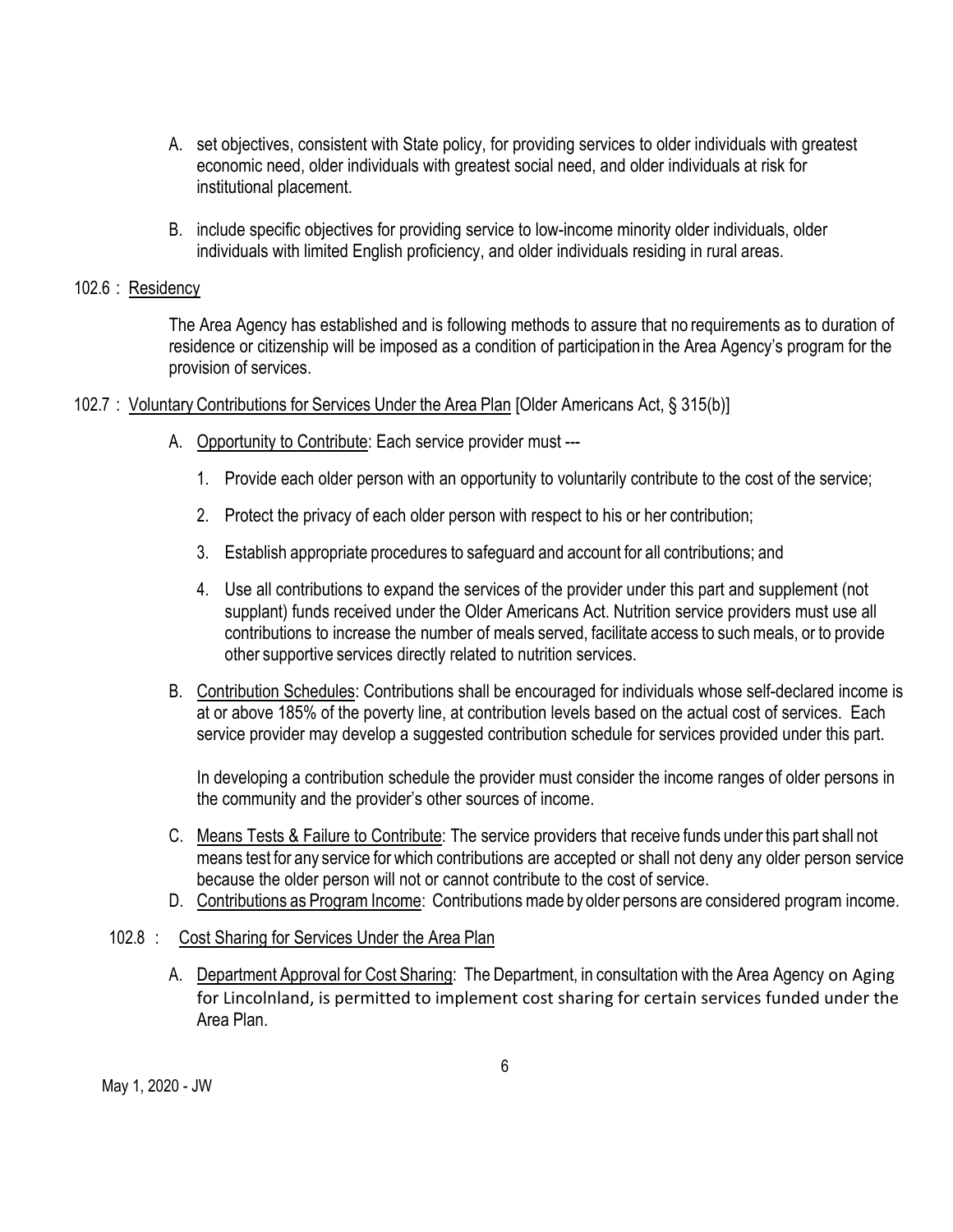- 1. A service provider will not be allowed to implement cost sharing for services provided under the Area Plan without submitting a plan to implement cost sharing to the Department and with written approval from the Department.
- 2. The Department will establish a sliding scale for cost sharing, based solely on individual income and the cost of delivering services.
- B. Service Exceptions for Cost Sharing: The Department, the Area Agency on Aging for Lincolnland, and service providers are not permitted to implement cost sharing for the following Area Plan services:
	- 1. Information and Assistance, Outreach, Benefits Counseling, or Case Management services.
	- 2. Ombudsman, Elder Abuse Prevention, Legal Assistance, or other consumer protection services.
	- 3. Congregate Meals and Home Delivered Meals.
	- 4. Any services delivered through tribal organizations.
- C. Income Prohibitions for Cost Sharing:
	- 1. The Department, Area Agency on Aging for Lincolnland, and service providers will not permit cost sharing by a low-income older individual if the income of such individual is at or below the Federal poverty line.
	- 2. The Department, Area Agency on Aging for Lincolnland, and service providers may exclude from cost sharing low-income individuals whose incomes are above the Federal poverty line.
	- 3. The Department, Area Agency on Aging for Lincolnland, and service providers must not consider any assets, savings or other property owned by older individuals when defining low-income individuals who are exempt from cost sharing, when creating a sliding scale for the cost sharing, or when seeking contributions from any older individual.
- D. Cost Sharing Requirements: Area Agency on Aging for Lincolnland and service providers will:
	- 1. Protect the privacy and confidentiality of each older individual with respect to the declaration or nondeclaration of individual income and to any share of costs paid or unpaid by an individual.
	- 2. Establish appropriate procedures to safeguard and account for cost share payments.
	- 3. Use each collected cost share payment to expand the service for which such payment was given.
	- 4. Not consider assets, savings, or other property owned by an older individual in determining whether cost sharing is permitted.
	- 5. Not deny any service for which funds are received under the Older Americans Act for an older individual due to the income of such individual or such individual's failure to make a cost sharing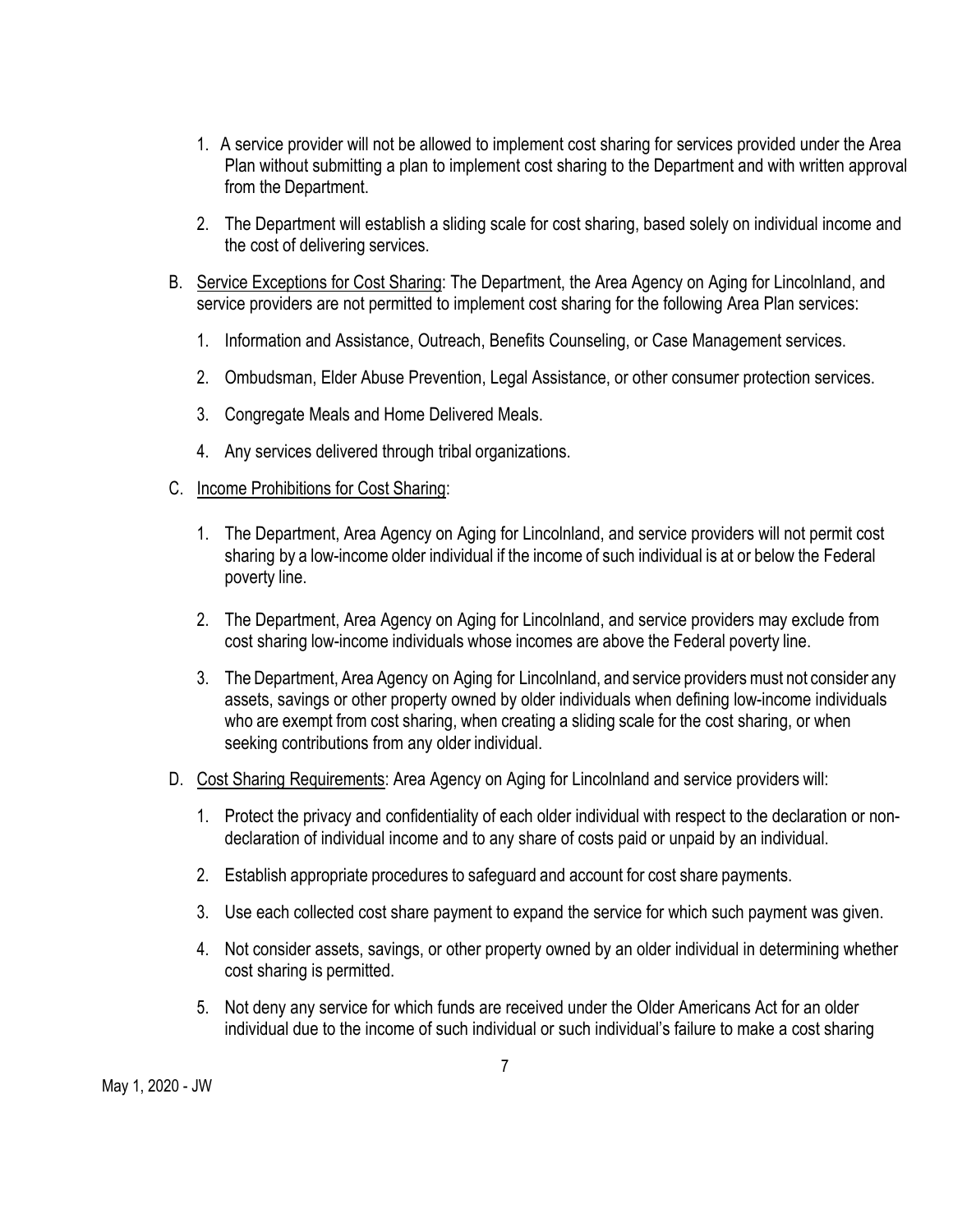payment.

- 6. Determine the eligibility of older individuals to cost share solely by confidential declaration of income and with no requirement for verification.
- 7. Widely distribute Department created written materials in languages reflecting the reading abilities of older individuals that describe the criteria for cost sharing, the Department's sliding scale, and the mandate described in #5, above.

#### 102.9 : Maintenance of Non-Federal Support for Services Each service provider must –

- A. Assure that funds under this chapter are not used to replace funds from non-federal sources; and
- B. Agree to continue or initiate efforts to obtain support from private sources and other public organizations for services funded under this chapter.

#### 102.10 : Advisory Role to Service Providers of Older Persons

Each service provider under the area plan must have procedures for obtaining the views of participants about the services they receive.

#### 102.11 : Disaster Response and Assistance Activities

The Department, Area Agency on Aging for Lincolnland, and their service providers have the legislative mandate to advocate on behalf of older persons who reside in Illinois and to work in cooperation with other state and federal programs to provide for the needs of older disaster victims.

- A. Disaster Plans: The Department, Area Agency on Aging for Lincolnland, and service providers are required to have disaster plans, so as to expedite the delivery of necessary services when a disaster occurs. The disaster assistance efforts of Area Agency on Aging for Lincolnland and service providers will complement the existing relief efforts provided by federal, state and voluntary organizations.
- B. Written Coordination Agreements: Area Agency on Aging for Lincolnland and service providers must enter into written coordination agreements and regular, ongoing working relationships with Emergency Service Disaster Agencies (ESDAs), voluntary relief organizations (e.g. American Red Cross, Salvation Army and the Mennonites, etc.) and with local community-based organizations.
- C. Activation of Disaster Plans & Assessment of Needs During a Disaster: The Area Agency on Aging for Lincolnlands' and service providers' disaster plans will be activated by the Area Agency on Aging for Lincolnland upon notification by the Department and/or local emergency services disaster officials. Activation of the disaster plan requires an assessment of the need to mobilize service provider resources and personnel, which will be done in coordination with the American Red Cross; state and local emergency services agencies and/or FEMA during a Presidential declared disaster. The assessment will determine the type of action necessary to serve the special needs of disaster victims, particularly our older persons.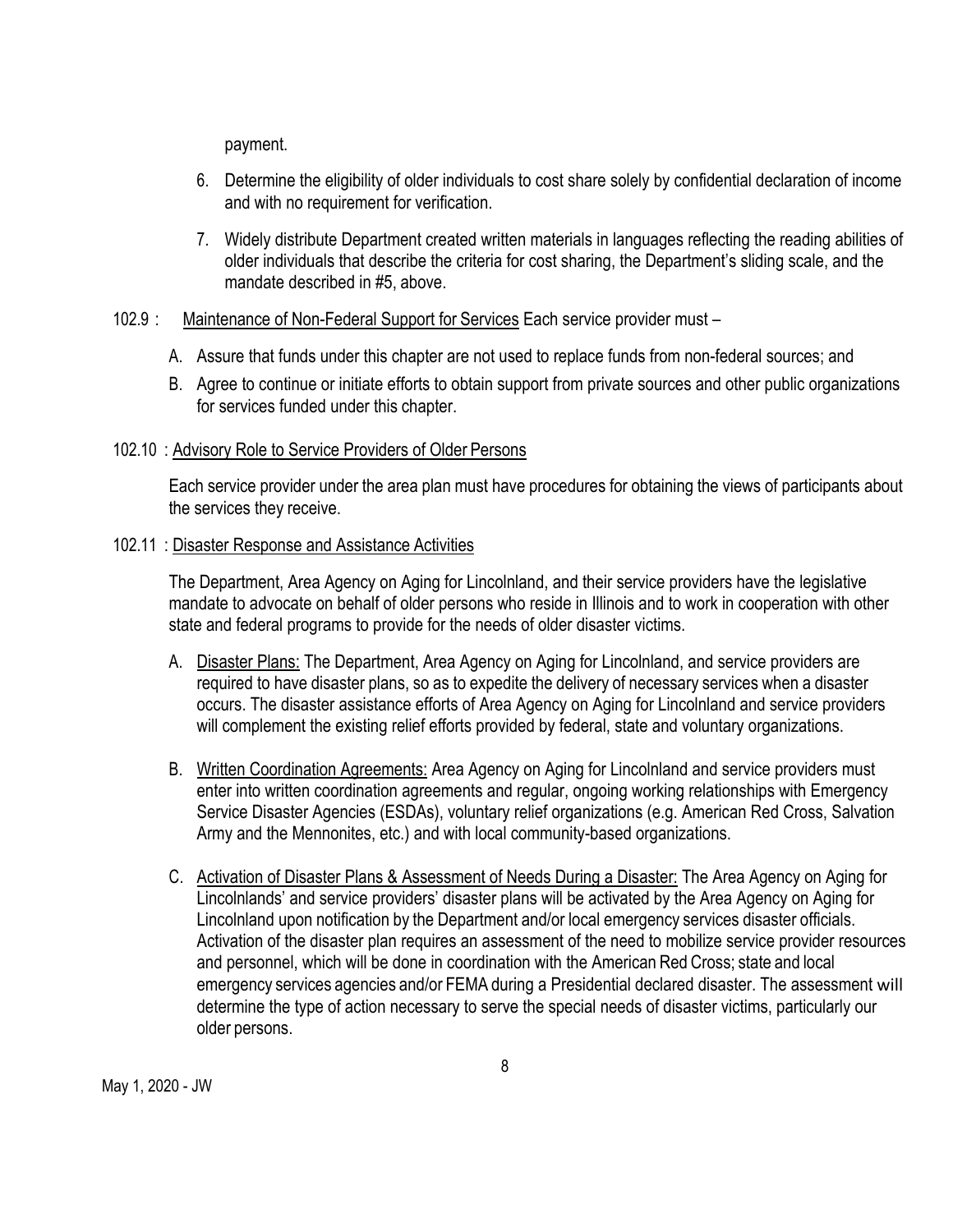"Local emergencies" is defined as significant natural and man-made disaster situations that occur within the planning and service area that affect the lives of senior citizens and their caregivers. The Area Agency on Aging for Lincolnland may receive a request for assistance from local Emergency Services Disaster Agencies (ESDA), local American Red Cross Chapters, and the Department on Aging.

- D. Disaster Notification: The Area Agency on Aging for Lincolnland will notify the Department of all local emergencies and/or regional disasters. They will be responsible for activating their disaster plan, providing advocacy and outreach services (face-to-face), follow-up and regular monitoring of service providers delivery of disaster related services, with guidance from the Department. Based on the Area Agency's notification, the service provider will contact project directors with instructions and they in turn will work to carry out their assigned duties, including the mobilization of local volunteers to provide individualized services which are needed.
- E. Delivery of Services in a Disaster: In all cases, the Area Agency on Aging for Lincolnland will provide as much flexibility as possible under Title IV and other funding titles under the Older Americans Act to allow for service compliance, continuity and creativity in the delivery of services to older disaster victims for all of the involved Area Agencies (e.g. gap-filling services, etc.).

#### 102.12 : Reports of Abuse, Neglect & Financial Exploitation

The Area Agency on Aging for Lincolnland or Older Americans Act service provider who suspects the abuse, neglect, or financial exploitation of an eligible adult mayreport this suspicion to an agency designated to receive such reports under the Adult Protective Services Act or to the Department on Aging.

In carrying out their professional duties, Area Agency on Aging for Lincolnland and Older Americans Act service providers are mandated reporters, if they have reason to believe that an eligible adult, who because of dysfunction is unable to seek assistance for himself or herself, has, within the previous 12 months, been subjected to abuse, neglect, or financial exploitation.

#### 102.13 : References to "Family" in the Older Americans Act

In United States v. Windsor, the Supreme Court struck down as unconstitutional section 3 of the Defense of Marriage Act, which prohibited federal recognition of same-sex marriages and spouses. In keeping with the Supreme Court's analysis and reasoning in that decision, ACL's post-Windsor policy calls for treating samesex marriages on the same terms as opposite-sex marriages to the greatest extent reasonably possible. Thus, ACL programs should recognize as family members individuals of the same sex who are lawfully married under the law of a state, territory, or foreign jurisdiction. This policy applies based on the jurisdiction of celebration. In other words, if individuals of the same sex are legally married in any jurisdiction, ACL will recognize the marriage, regardless of whether the individuals are domiciled or reside in a state or territory that does not recognize the marriage. Thus, when this guidance discusses individuals of the same sex who are "legally married," the intention is to include all legal marriages, regardless of the individuals' current domicile or residence.

The term "family" is used throughout the Older Americans Act. See, e.g., section 102(a)(11), (18) of the Older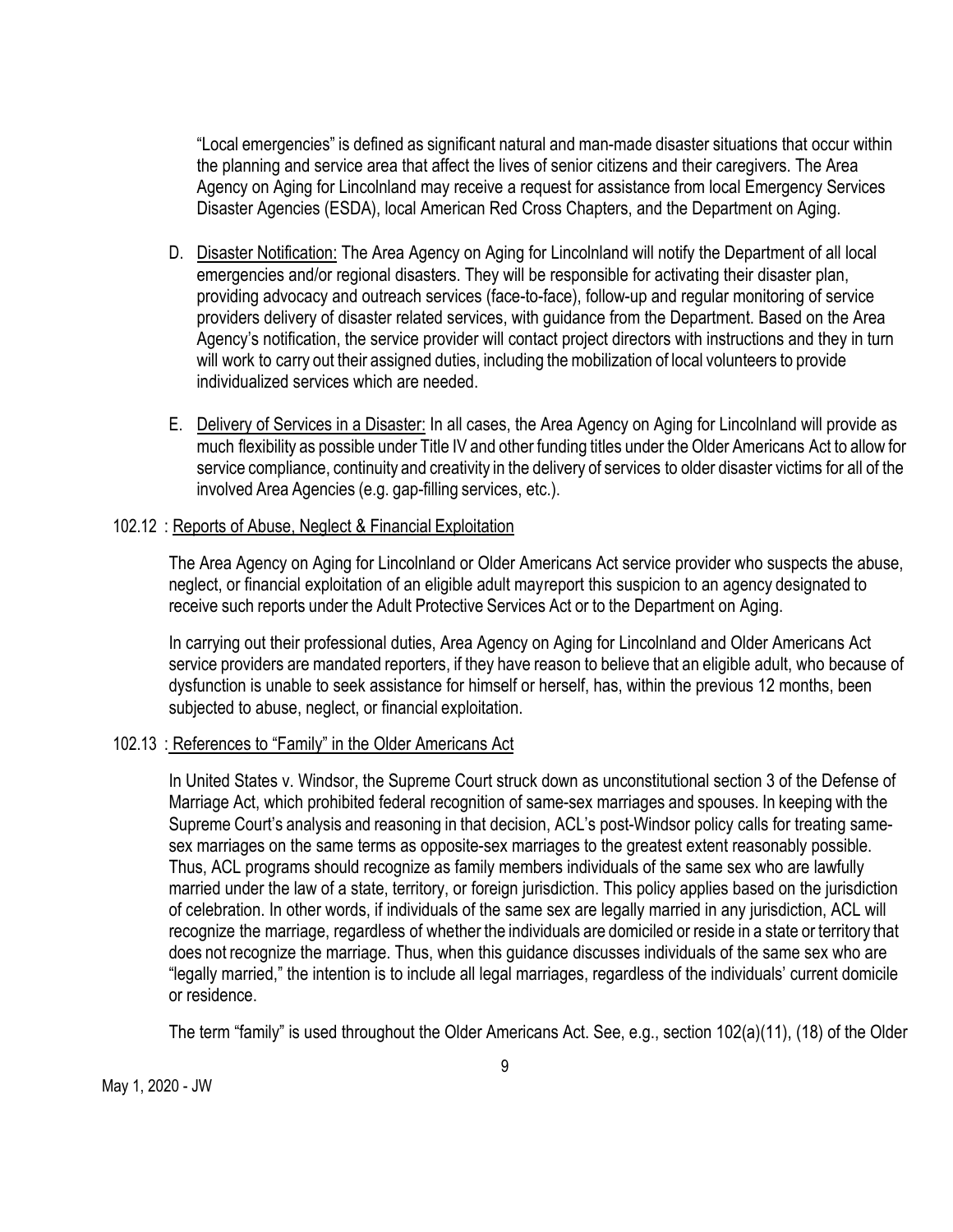Americans Act, 42 U.S.C. § 3002(a)(11) (definition of case management services, caregiver); section 201(d)(2)(B)(iii), 42 U.S.C. § 3011(d)(2)(B)(iii) (requirements for the Director of the Office of Long-Term Care Ombudsman Programs); section 302(3), 42 U.S.C., § 3022(3) (definition of family caregiver). ACL will recognize an individual of the same sex who is legally married as a member of one's family with respect to each such reference.

#### 103: Service Definitions and Standards for Older Americans Act Programs

The services delineated in this section are fundable under Title III of the Older Americans Act. Funding for other services not included in this section will require written prior approval from the Area Agency on Aging for Lincolnland

Fundable services and units of service are defined in this section. All units of service based upon one hour of time should be recorded to the nearest quarter hour (0.25, 0.5, 0.75, 1.0).

Units of service based upon one hour of staff time expended on behalf of a client include the time necessary for preparation, travel and case documentation. Preparation of reports and grant applications are considered as administrative activities, not activities directly on behalf of a client.

The standards set forth in this section are minimum requirements for services provided under the Older Americans Act. The Area Agency on Aging for Lincolnland may have additional standards for these services for their respective planning and service areas. Any revised standards outlined in this Manual must be met within one year after the formal adoption of the revised standards.

#### 103.1 : SERVICE TITLE: Adult Day Services

- A. Definition: Provision of personal care for dependent adults in a supervised, protective, congregate setting during some portion of a twenty-four hour day. Services offered in conjunction with adult day services typically include social and recreational activities, training, counseling, meals for adult day care and services such as rehabilitation and medication assistance.
- B. Service Activities Include:
	- development of a participant care plan appropriate to any recommendations by the individual's personal physician;
	- assistance with, or arrangement for, personal care and hygiene, including self-care training;
	- leisure-time activities and recreation;
	- preparing and administering medications, changing dressings, ongoing physical assessments, and retroactive exercises and treatment may be included as an integral, but subordinate part of the service;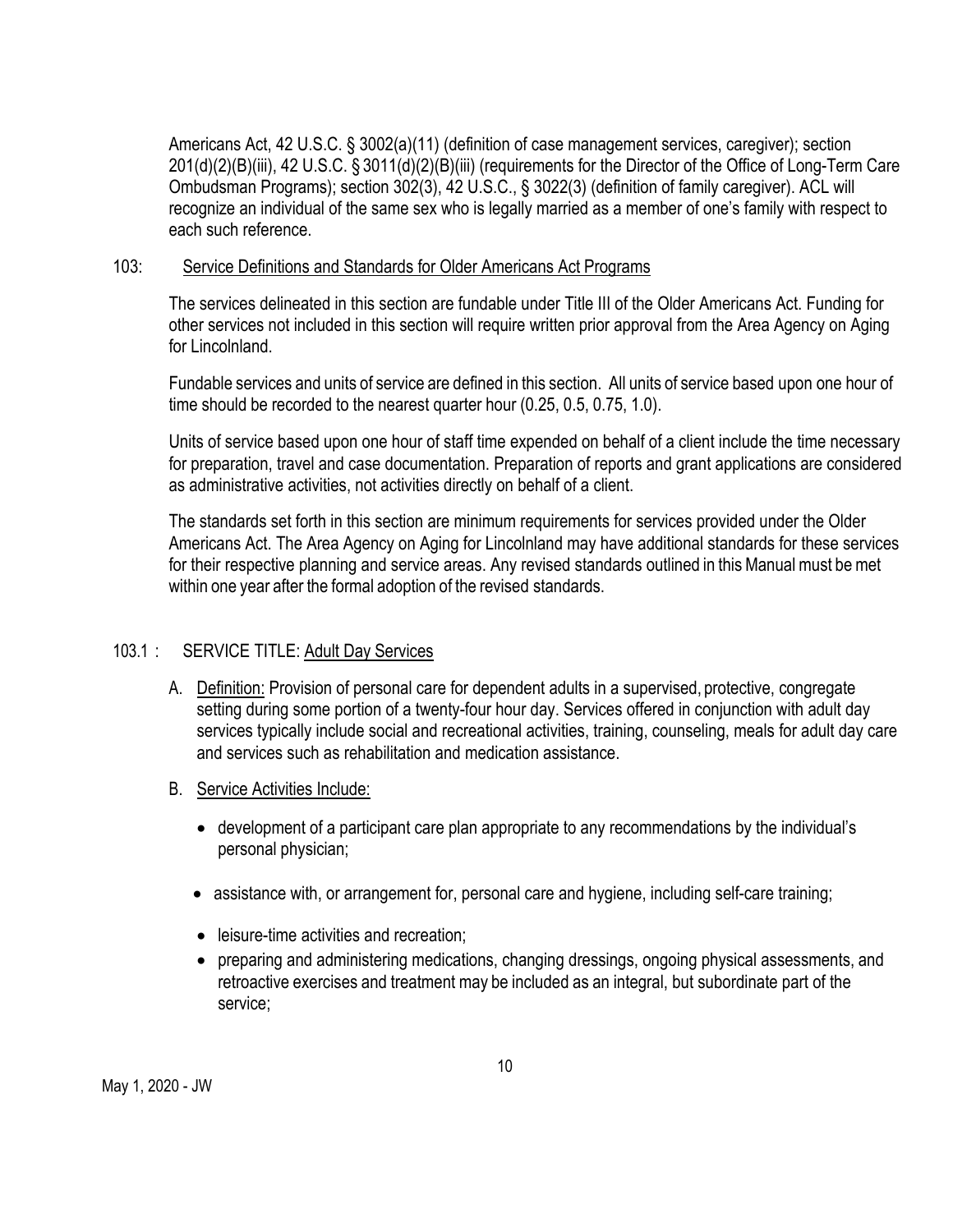- a daily congregate meal which meets a minimum 33⅓ percent of the Dietary Reference Intakes (DRI) as established by the Food and Nutrition Board of Institute of Medicine of the National Academy of Sciences and supplementary nutritious snacks;
- transportation to and from the adult day services center;
- maintenance of an individual participant's records;
- provision of information on, and referral to, other service resources; and
- optional service components may include: rehabilitative services (e.g. physical therapy, occupational therapy, speech and hearing therapy, etc.); skilled nursing services (e.g. irrigations, oxygen therapy, suction/posturing, dressings, etc.); shopping assistance; and escort to medical and social services.
- C. Unit of Service: One hour of staff time expended on behalf of a client constitutes one unit of service.

One unit of documented adult day services transportation, provided by the adult day service provider, is defined as a one-way trip per client to or from the adult day services site and the client's home.

D. Service Standards: (Reserved)

#### 103.2: SERVICE TITLE: Advocacy

- A. Definition: To represent and/or support an individual or group in an effort to obtain services to which older persons are entitled. Advocacy consists of activities designed to induce a change in attitude and stereotypes, legislation and agency policies and their implementation pertaining to services for older persons.
- B. Service Activities May Include:
	- representing the interests of older individuals to public officials, public/private agencies and organizations;
	- intervening to investigate problems and resolve conflicts of clients;
	- developing the older person's capacity to advocate on his/her own behalf;
	- reviewing and commenting on public plans, policies, levies, and community actions affecting older persons;
	- conducting public hearings on older persons' needs and disseminating information on issues affecting them;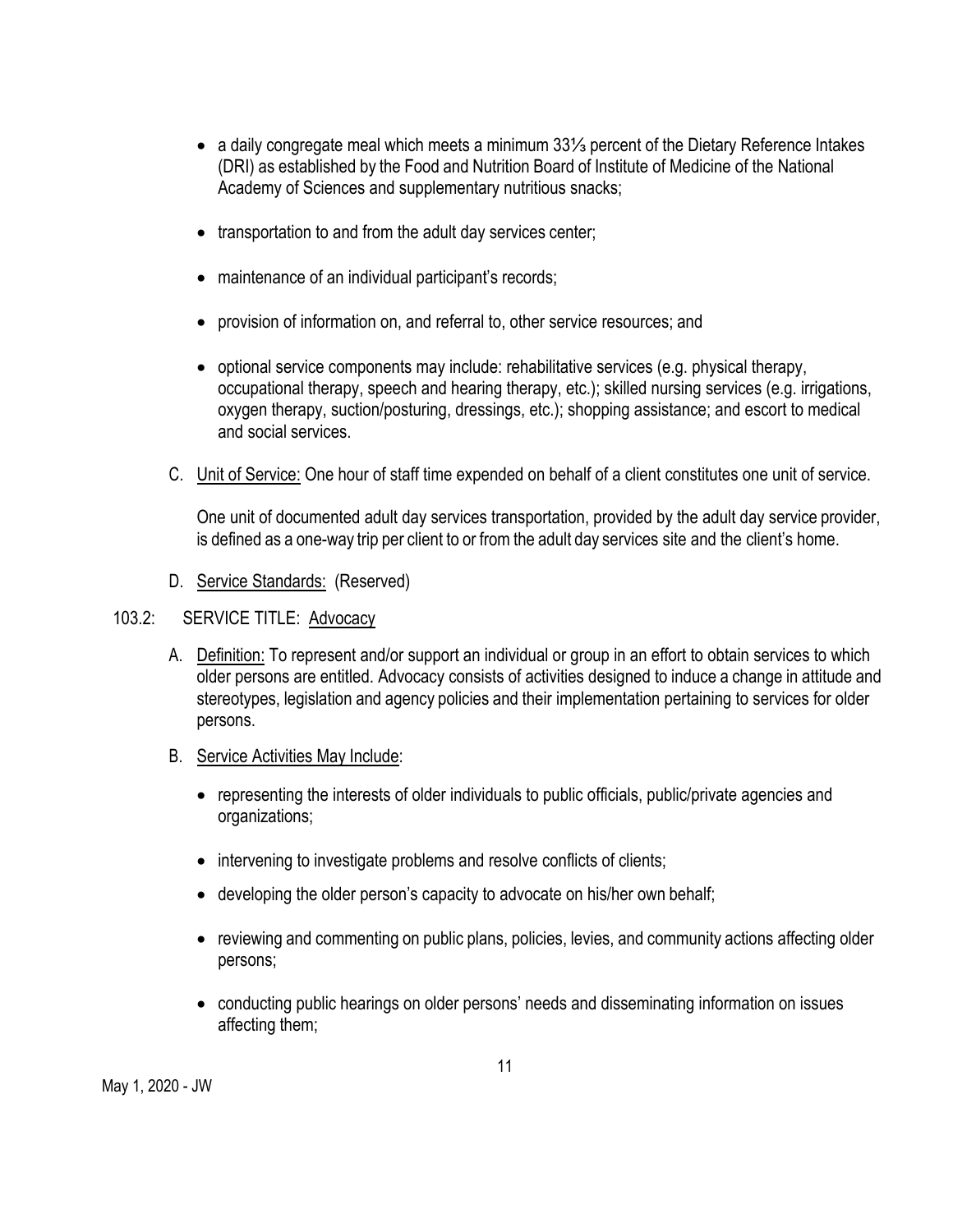- coordinating planning activities with other organizations to facilitate new or expanded benefits and opportunities for older persons;
- disseminating pertinent information on public policy and other issues and needs to older persons and their representatives. This information may relate to special and/or ongoing issues/needs impacting older persons; and
- assisting older persons during times of disaster (e.g. flooding, hot weather, tornadoes, severe spring weather, man-made emergencies, etc.) by providing the assistance necessary in behalf of older persons to obtain access to needed services along with reassurance and emotional support during the recovery process.

Specific disaster activities may include:

- $\geq$  assisting the individual in completing forms, negotiations and appeals;
- $\geq$  assisting older persons in the Disaster Application Centers and with disaster relief services; and
- $\geq$  obtaining and helping provide interagency and public information.
- C. Unit of Service: One hour of staff time spent on behalf of a client or client group constitutes one unit of service.
- D. Service Standards: (Reserved)

#### 103.3 : SERVICE TITLE: Assisted Transportation

- A. Definition: Provision of assistance and escort, to a person who has difficulties (physical or cognitive) using regular vehicular transportation.
- B. Service Activities Include:
	- Activities that support the direct provision of transportation service to a personwho has difficulties (physical or cognitive) using that transportation service without such assistance and are related to the provision of trips to or from community resources.
- C. Unit of Service: Each one-way trip to or from community locations per client constitutes one unit of service.
- D. Service Standards: (Reserved)

#### 103.4: SERVICE TITLE: Case Management

The Department funds Comprehensive Care Coordination (CCC) for all eligible older persons without applying a means test for eligibility. [Note: CCC as defined by the Department is essentially the same as Case Management as defined by the Administration on Aging (AoA).] Therefore, if the Area Agency on Aging for Lincolnland desires to fund a case management type of service through the Area Plan, that service needs a unique name and the service activities must be significantly different than the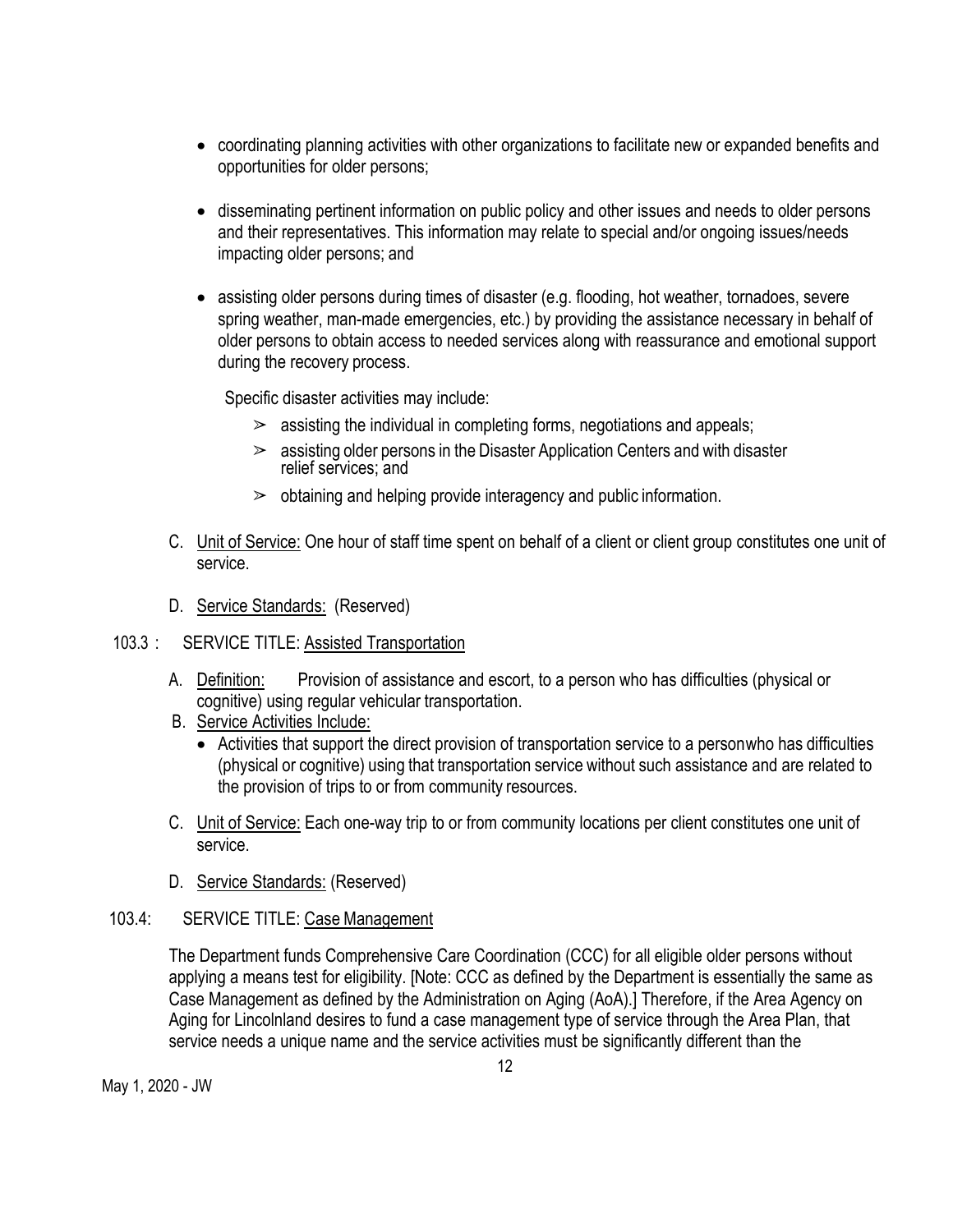Comprehensive Care Coordination service the Department funds.

- 103.5 : SERVICE TITLE: Chore/Housekeeping
	- A. Definition: Providing assistance to persons having difficulty with one or more instrumental activities of daily living (e.g. household tasks, personal care or yard work) under the supervision of the client or other responsible person.
	- B. Service Activities May Include:
		- assist with the uncapping of medication containers and provide water;
		- prepare supplies for the monitoring of non-medical personal care tasks such as shaving, hair shampooing and combing, assistance with sponge bath, assisting with tub bath only when clients are able to enter and exit tub themselves, dressing, brushing and cleaning teeth and/or dentures under specific direction of client or responsible individual;
		- perform housekeeping tasks (cleaning, laundry, shopping, simple repairs, meal preparation, seasonal tasks); and
		- escort or arrange for transportation (to medical facilities, errands and shopping, miscellaneous family/individual business).
	- C. Unit of Service: One hour of staff time expended on behalf of a client constitutes one unit of service. Units of service based upon one hour of staff time expended on behalf of a client include the time necessary for preparation, travel and case documentation. Preparation of reports and grant applications are considered as administrative activities, not activities directly on behalf of a client.
	- D. Service Standards: (Reserved)

#### 103.6: SERVICE TITLE: Coordination

- A. Definition: Activities conducted toward the development of a comprehensive and integrated service delivery system through the establishment of working relationships with other funding agencies and service providers.
- B. Service Activities May Include:
	- establishing written working agreements with other planning agencies and service providers;
	- sharing information about services which are available;
	- participating with local, State and Federal agencies in coordinating emergency disaster assistance to older persons; and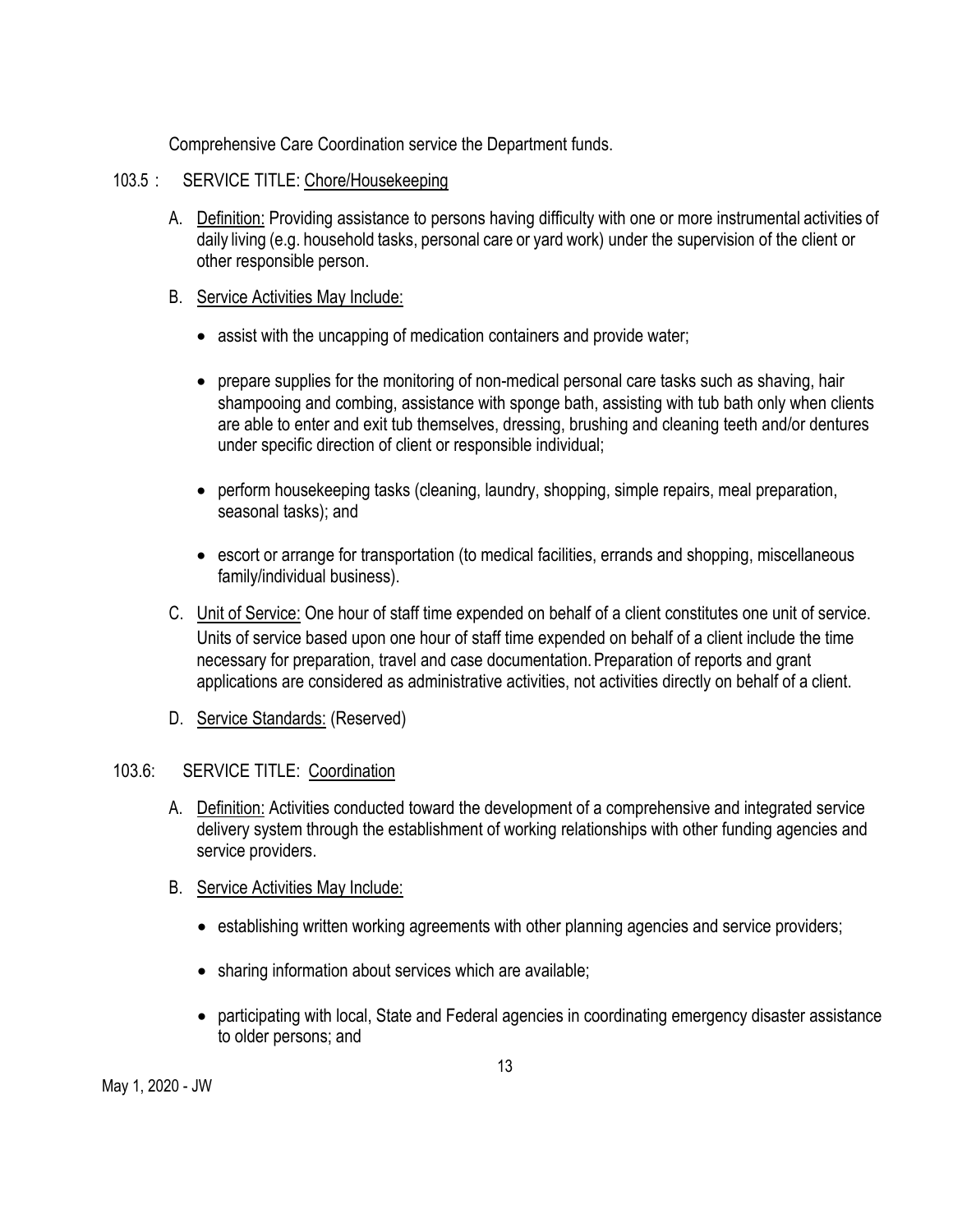- assisting service providers to develop and follow service standards to permit greater uniformity and facilitate cooperation with this endeavor.
- C. Unit of Service: One hour of staff time spent in the performance of coordination activities constitutes one unit of service.
- D. Service Standards: (Reserved)
- 103.7: SERVICE TITLE: Counseling
	- A. Definition: Counseling services shall include personal counsel to help individuals and families cope with personal problems and/or develop and strengthen capacities for more adequate social and personal adjustments.
	- B. Service Activities May Include:
		- personal counseling; and
		- formal and informal group experiences.
	- C. Unit of Service: The unit of service is a session per participant.

If there are 7 people attending a weekly counseling session, then the unit count would be 7, the unduplicated count of people served is 7. If during the second weekly counseling session, 4 people return from the first meeting and 4 new people join, then the unit count for the month to date would be 15 (7 sessions in 1<sup>st</sup> week + 8 sessions in 2<sup>nd</sup> week), and the unduplicated count of people served is 11 (7 people in  $1^{st}$  week + 4 new people in  $2^{nd}$  week).

D. Service Standards: (Reserved)

#### 103.8 : SERVICE TITLE: Crime Prevention and Victim Assistance

- A. Definition: The provision of assistance to older persons who are crime victims and provision of necessary programs to protect them from being victims of crime in the future.
- B. Service Activities May Include:
	- advocacy in behalf of individual crime victims;
	- counseling; and
	- education and training.
- C. Unit of Service: One hour of staff time spent on behalf of a client constitutes one unit of service.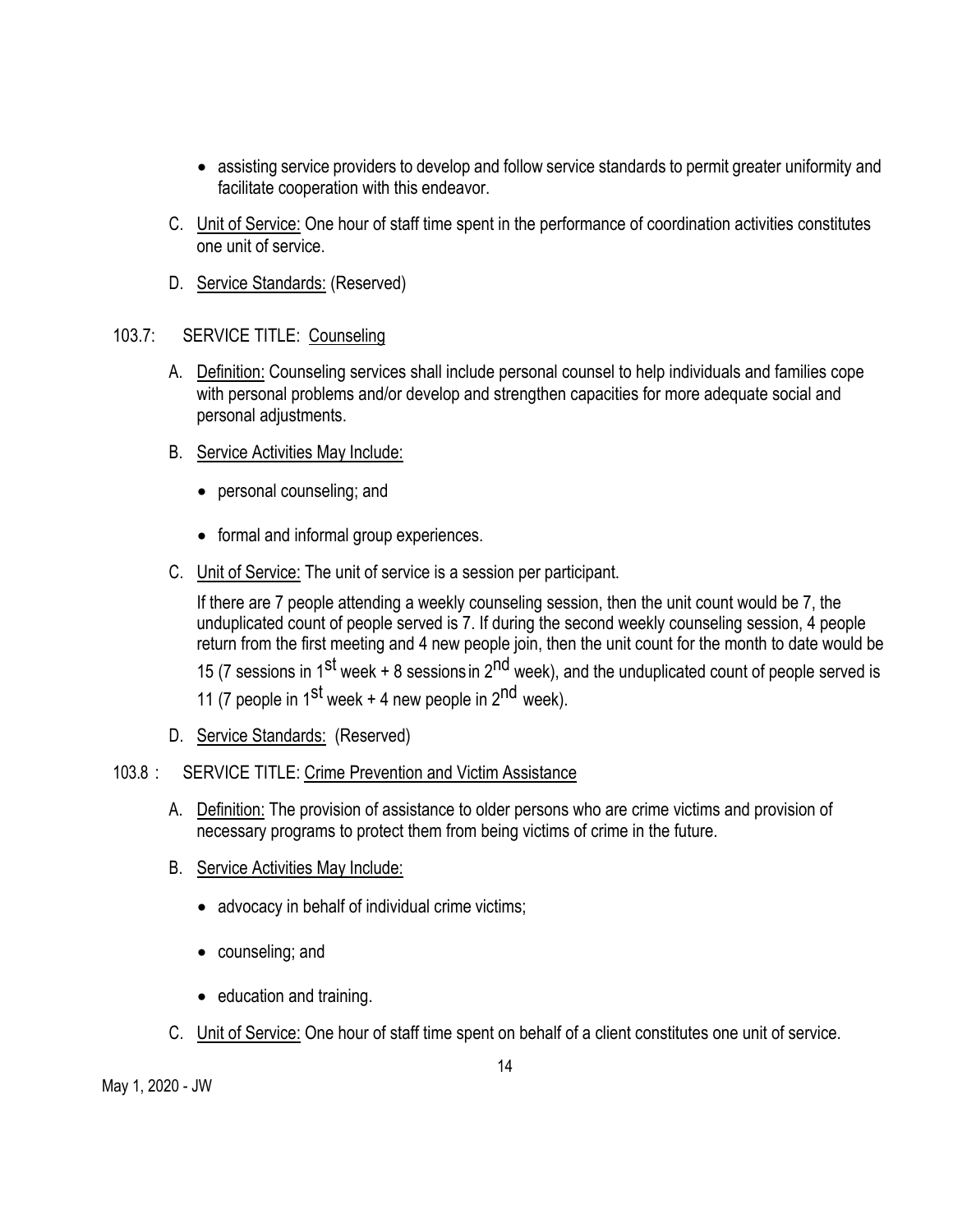Units of service based upon one hour of staff time expended on behalf of a client include the time necessary for preparation, travel and casedocumentation. Preparation of reports and grant applications are considered as administrative activities, not activities directly on behalf of a client.

D. Service Standards: (Reserved)

#### 103.9: SERVICE TITLE: Education

- A. Definition: Services which provide individuals with opportunities to acquire knowledge and skills suited to their interests and capabilities through formally structured, group oriented lectures or classes. Subject areas for adult education may include nutrition, health, mental health, personal care, consumerism, crime prevention, legal rights/entitlement benefits, home maintenance and repair, retirement orientation and life enrichment, etc.
- B. Service Activities May Include:
	- arranging and providing academic courses, classes, seminars, lectures and other presentations;
	- developing teaching aids and/or informational materials;
	- arranging for group tours of nutrition-related and other organizations as deemed appropriate; and
	- arranging and providing nutrition education. Nutrition education is defined as: Facts are made available about the kinds and amounts of food required to maintain good health and nutrition, foster good eating habits, and to develop better food purchasing practices, preparation, and selection. Nutrition education should be overseen by a dietitian or individual of comparable expertise.
- C. Unit of Service: The unit of service is a session per participant.

If there are 7 people attending a weekly educational session, then the unit countwould be 7 and the unduplicated count of people served is 7. If during the second weekly educational session, 4 people return from the first meeting and 4 new people join,then the unit count for the month-to-date would be 15 (7 sessions in 1<sup>st</sup> week + 8 sessions in 2<sup>nd</sup> week), and the unduplicated cont of people served is 11 (7 people in  $1^{st}$  week + 4 new people in  $2^{nd}$  week).

D. Service Standards: (Reserved)

#### 103.10 : SERVICE TITLE: Employment Assistance

A. Definition: Assistance in solving specific employment problems of older persons to enable them to obtain, retain or improve employment. The service excludes financial support to establish programs whose primary purpose is paid employment with Title III funds.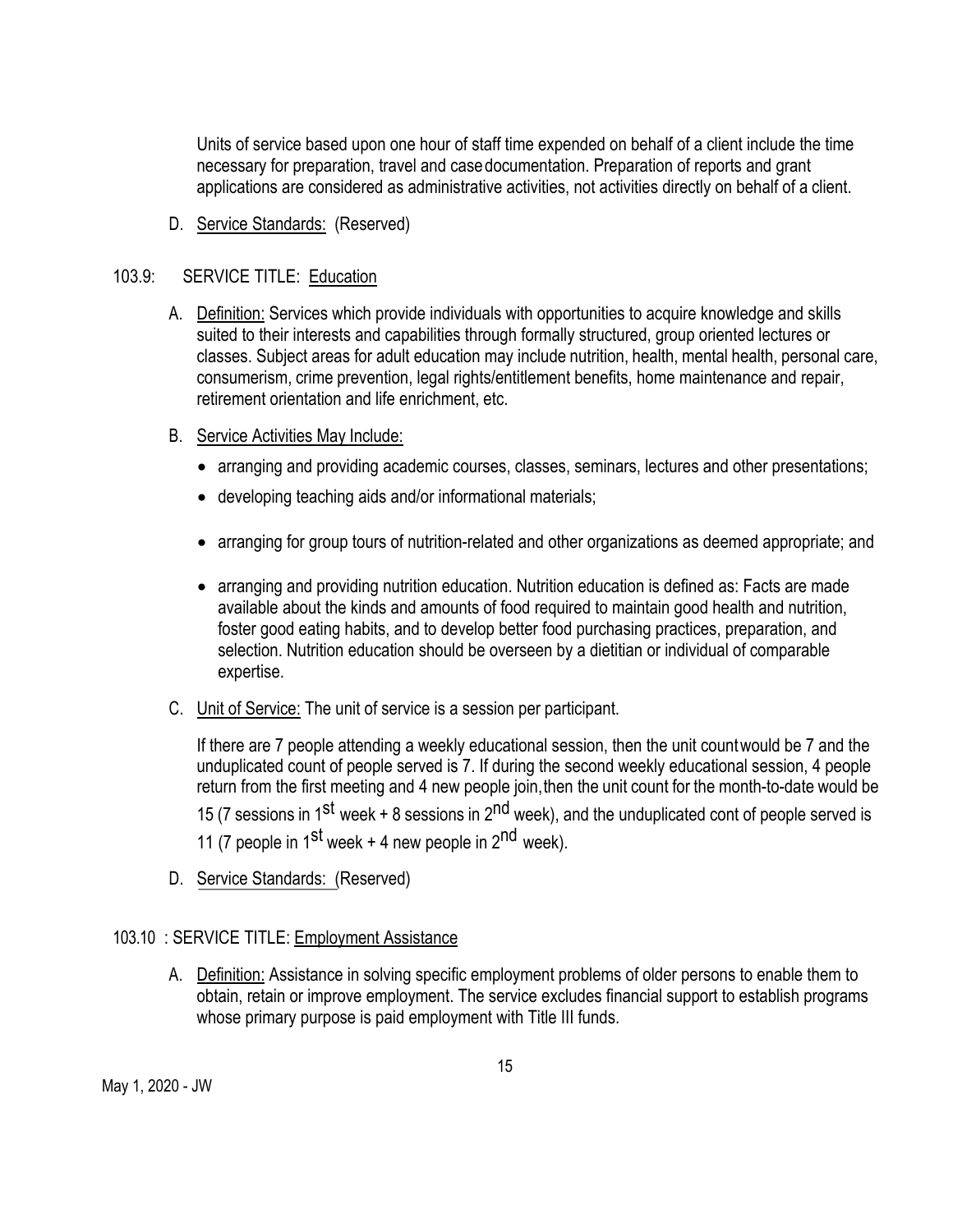- B. Service Activities May Include:
	- providing information on employment opportunities;
	- providing preparatory employment guidance;
	- referring to prospective employers; and
	- making contacts to increase job lists or develop job opportunities.
- C. Unit of Service: One hour of staff time expended on behalf of a client constitutes one unit of service.

Units of service based upon one hour of staff time expended on behalf of a client include the time necessary for preparation, travel and case documentation. Preparation of reports and grant applications are considered as administrative activities, not activities directly on behalf of a client.

D. Service Standards: (Reserved)

#### 103.11: SERVICE TITLE: Friendly Visiting

- A. Definition: Regular visits by staff or volunteers to socially and/or geographically isolated individuals for purposes of providing companionship and social contact with the community. The programis for the older person who is often unable to leave his/her own residence, if at all, and who has few to no friends, family, or neighbors that can visit them.
- B. Service Activities May Include:
	- visiting individual's residences;
	- arranging for and maintaining the service;
	- providing training to ensure competent, ethical and qualified staff and volunteers; and
	- assisting older persons during times of disaster (e.g., flooding, hot weather, tornadoes, severe weather, manmade emergencies, etc.) by conducting special visits to assure older persons are safe and have access to services to meet their needs.
- C. Unit of Service: One hour of staff time expended on behalf of a client constitutes one unit of service.

Units of service based upon one hour of staff time expended on behalf of a client include the time necessary for preparation, travel and casedocumentation. Preparation of reports and grant applications are considered as administrative activities, not activities directly on behalf of a client.

D. Service Standards: (Reserved)

#### 103.12 : SERVICE TITLE: Health Screening and Evaluation

A. Definition: Services provided to assist individuals to secure and maintain a favorable condition of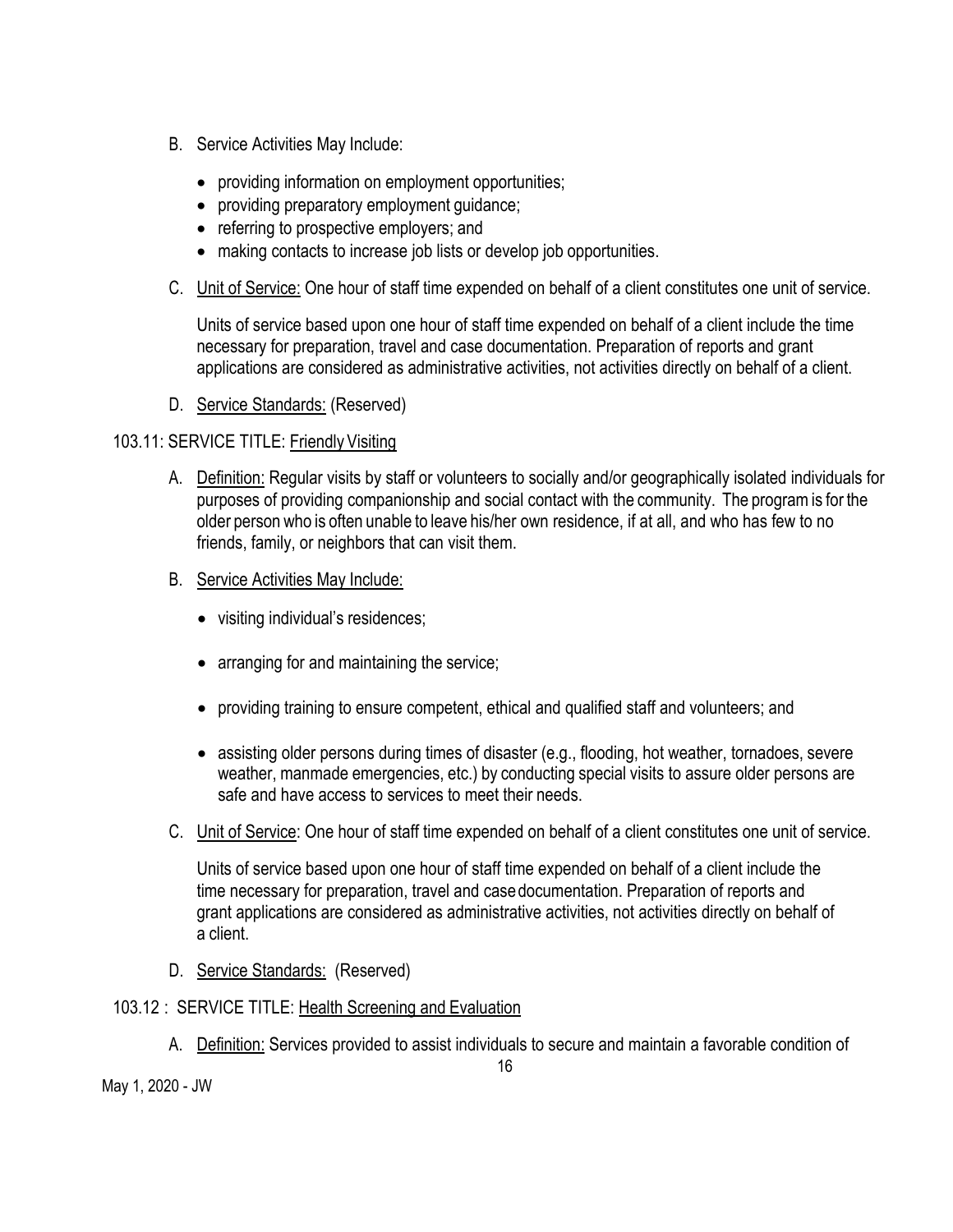health by helping them identify and understand their physical and mental health needs and to secure and utilize necessary medical treatment. The focus of this service is on identifying and evaluating the health needs of older persons and linking them to the health care system, not on diagnosis, monitoring and treatment.

- B. Service Activities May Include:
	- physical screening and evaluation of medical needs;
	- referral, follow-up and arrangement for necessary care from health facilities (e.g., private physicians, hospitals, clinics, health departments, home health agencies, etc.);
	- individual health consultation and education;
	- health screening and evaluation activities may include: blood pressure, vision, hearing, podiatry, dental, vaccinations, and other health care activities; and
	- coordination of the administration of flu shots.
- C. Units of Service: The unit of service is a session per participant.

If there are 7 people attending a weekly health screening and evaluation session, then the unit count would be 7, the unduplicated count of people served is 7. If during the second weekly health screening and evaluation session, 4 people return from the first meeting and 4 new people join, then the unit count for the month to date would be 15 (7 sessions in  $1^{st}$  week + 8 sessions in  $2^{nd}$  week), and the unduplicated count of people served is 11 (7 people in  $1^{st}$  week + 4 new people in  $2^{nd}$ week).

D. Service Standards: (Reserved)

#### 103.13: SERVICE TITLE: Home Health

- A. Definition: Services provided to an individual, who is at risk of institutionalization, at his/her residence according to a plan of treatment for illness or infirmity prescribed by a physician inclusive of part time and intermittent nursing services and other therapeutic services such as physical therapy, occupational therapy, speech therapy, medical social services or services provided by a home health aide.
- B. Service Activities May Include:
	- medication supervision, assistance with medication and teaching of self- administration of medication with follow-up;
	- observation and recording of vital signs;
	- catheter maintenance;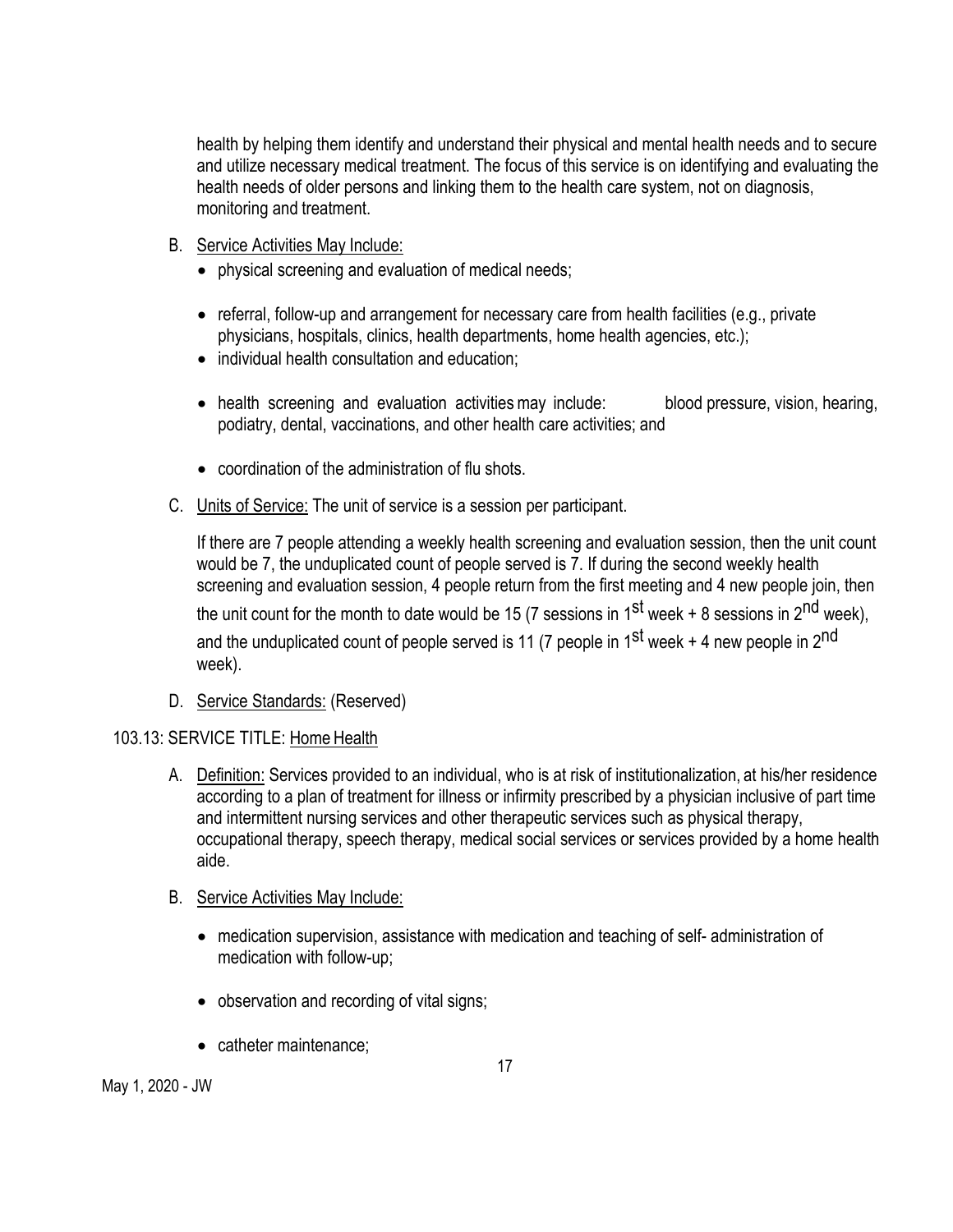- non-sterile dressing change(s);
- medical equipment use;
- tube feeding;
- colostomy care;
- continued emphasis on teaching therapeutic diet management and maintenance (anyone on special diet – e.g., diabetic, gall bladder, ulcer, high residue, etc.);
- continued emphasis on teaching medical equipment use and maintenance (e.g., to teach proper use and transfers relating to wheelchair, walker, crutches and other assistive devices);
- performance of simple procedures as an extension of therapeutic services, ambulation and exercise;
- reporting of changes in client's conditions and needs to supervisor; and
- completion of appropriate records for each home visit.

NOTE: While the services listed are generally provided by Home Health Aides, additional specialized services may be provided by a Registered Nurse, Licensed Practical Nurse or Therapist.

C. Unit of Service: One hour of staff time expended on behalf of a client constitutes one unit of service.

Units of service based upon one hour of staff time expended on behalf of a client include the time necessary for preparation, travel and case documentation.Preparation of reports and grant applications are considered as administrative activities, not activities directly on behalf of a client.

D. Service Standards: (Reserved)

#### 103.14: SERVICE TITLE: Homemaker

- A. Definition: Providing assistance to persons with the inability to perform one or more instrumental activities of daily living and general support by trained and professionally supervised homemakers to maintain, strengthen, and safeguard the functioning of individuals and families in their own homes when no responsible and capable person is available for this purpose. Such support includes teaching of and assistance with household management, and self-care.
- B. Service Activities May Include:
	- teaching meal planning and preparation, housekeeping skills, money management and budgeting, shopping skills and home maintenance;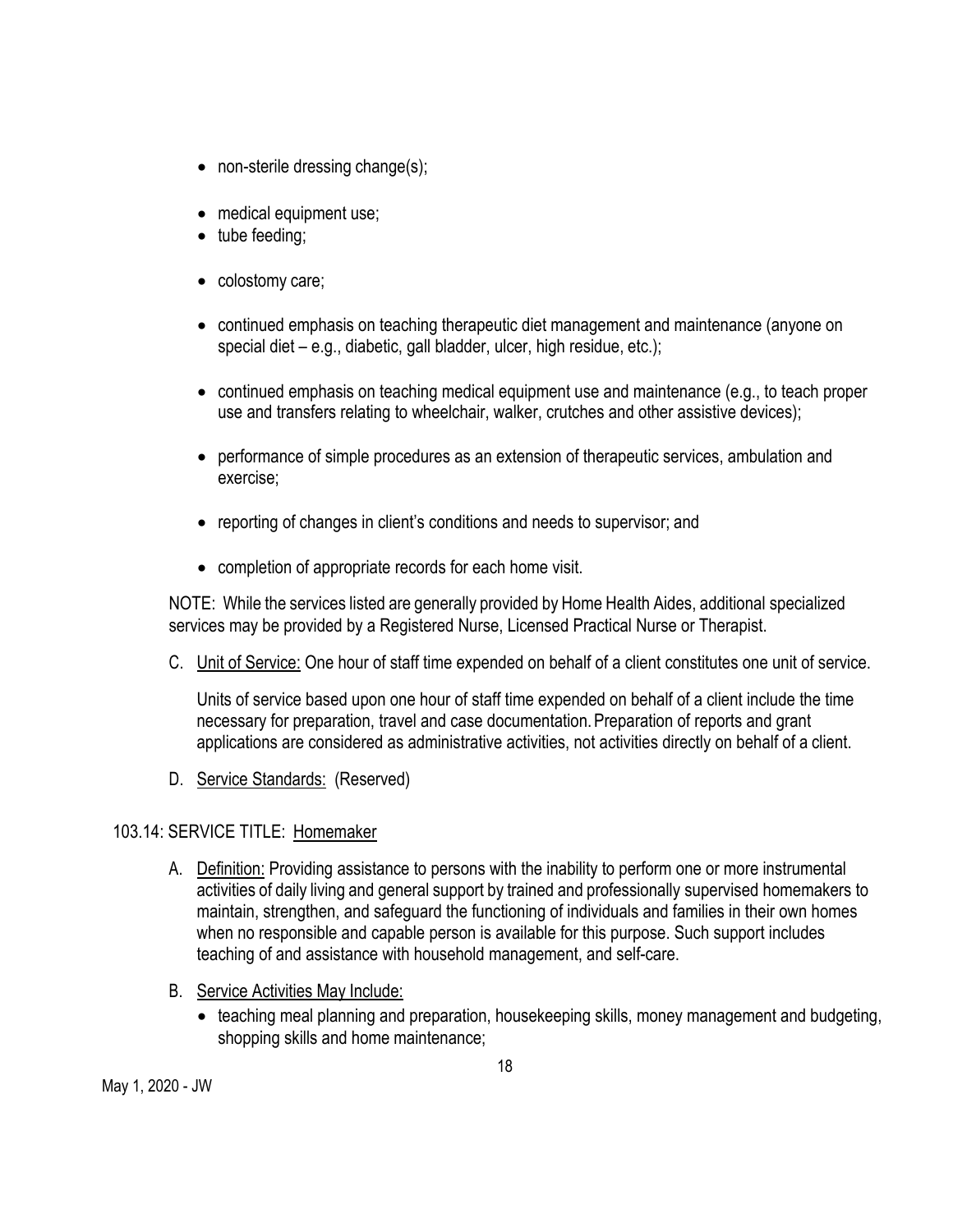- information sharing and assistance with accessing of community resources;
- assistance with self-administered medication; (i.e., remind client to take his or her medications, read instructions for utilization or uncap medication containers); these activities should be done as necessary or if they are not being met by another source;
- supervision, assistance with and/or performance of activities of daily living in the items listed above and items 1 through 3 as indicated below; and
- observation of client functioning and notification of changes in functioning to the staff member's professional supervisor as required.

NOTE: The service activities below are considered only when provided in conjunction with the abovementioned service activities and when integral to the client's service plan.

- 1. Non-medical personal care tasks (shaving, hair shampooing and combing, assistance with sponge bath, assistance with tub bath limited to preparing and monitoring only when clients are able to enter and exit tub themselves, dressing, brushing and cleaning teeth and/or dentures). (Services in addition to #1 are only possible when appropriate training and professional R.N. supervision are available.)
- 2. Housekeeping tasks (cleaning, shopping, meal preparation, and simple repairs).
- 3. Transportation or escort to medical facilities, errands, shopping and miscellaneous family/individual business necessary to the client's welfare.
- C. Unit of Service: One hour of staff time expended on behalf of a client constitutes one unit of service.

Units of service based upon one hour of staff time expended on behalf of a client include the time necessary for preparation, travel and case documentation.Preparation of reports and grant applications are considered as administrative activities, not activities directly on behalf of a client.

D. Service Standards: (Reserved)

#### 103.15 : SERVICE TITLE: Housing Assistance

- A. Definition: Technical help to relocate or obtain more suitable housing. The service excludes direct financial assistance to individuals for the purpose of obtaining housing.
- B. Service Activities May Include:
	- assistance in locating suitable and adequate housing which the individual can afford; and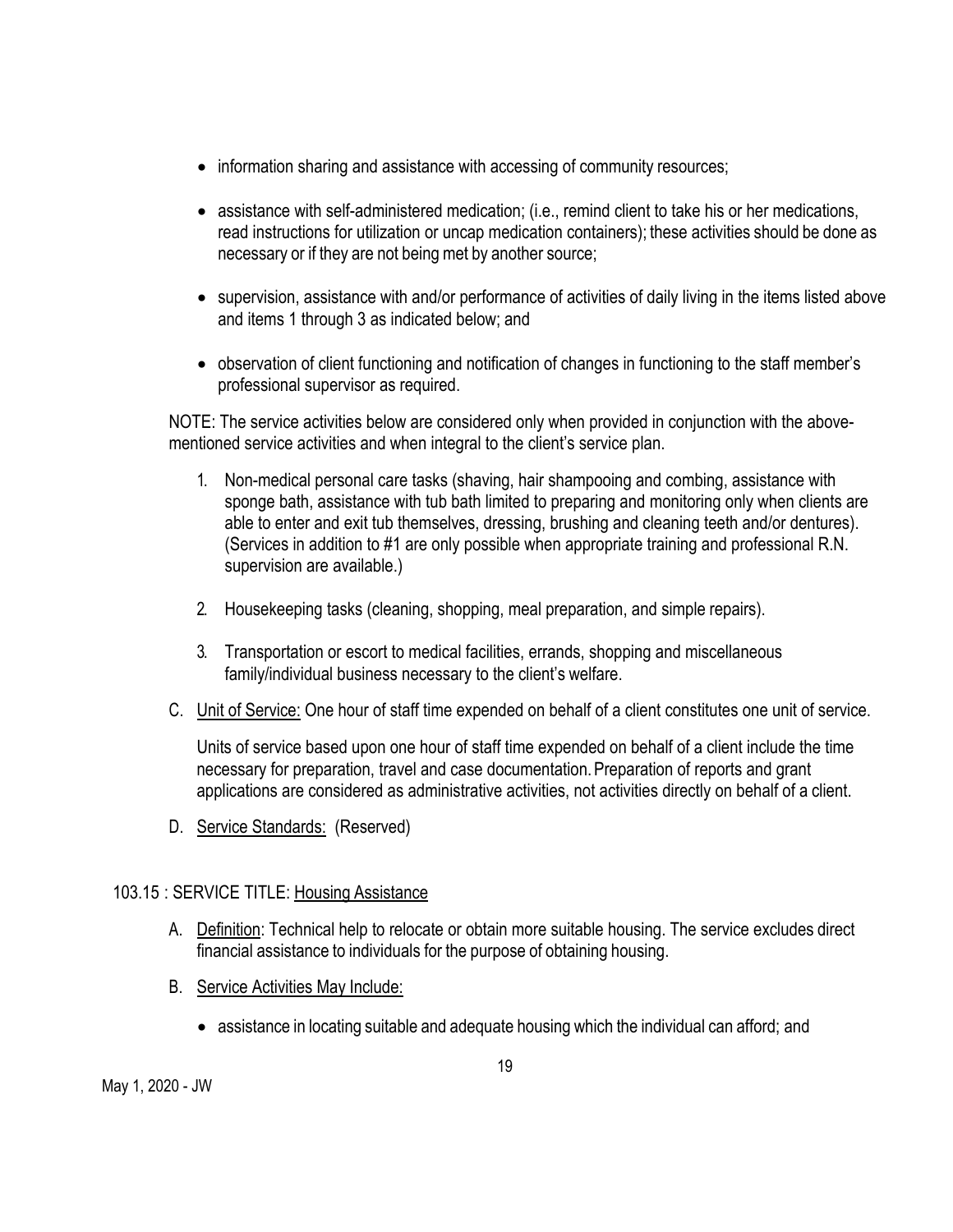- relocation assistance.
- C. Unit of Service: One hour of staff time expended on behalf of a client constitutes one unit of service.

Units of service based upon one hour of staff time expended on behalf of a client include the time necessary for preparation, travel and case documentation.

Preparation of reports and grant applications are considered as administrative activities, not activities directly on behalf of a client.

D. Service Standards: (Reserved)

#### 103.16 : SERVICE TITLE: Individual Needs Assessment (Title III-B and C Services)

- A. Definition: This social service provides for direct fact-to-face contact with a potential or existing recipient of supportive and/or nutrition services to examine medical, social and psychological factors relating to the need for service. This determination will include analyzing, evaluating and verifying (when necessary) current, full and complete information obtained at this personal assessment, in addition to any information from collateral sources as necessary. The personal assessment will be accomplished through the use of a standardized assessment tool (approved by the Area Agency on Aging) to obtain medical, and social factors, including availability of informal support.
- B. Service Activities May Include:
	- home delivered meals assessment:
	- assessment of the individual's need:
	- verification of pertinent information;
	- completion of necessary reporting and authorization of assistance; and
	- referral to sources of assistance.
- C. Unit of Service: One hour of staff time expended on behalf of a client constitutes one unit of service.

Units of service based upon one hour of staff time expended on behalf of a client include the time necessary for preparation, travel and case documentation.Preparation of reports and grant applications are considered as administrative activities, not activities directly on behalf of a client.

D. Service Standards: (Reserved)

#### 103.17 : SERVICE TITLE: Information and Assistance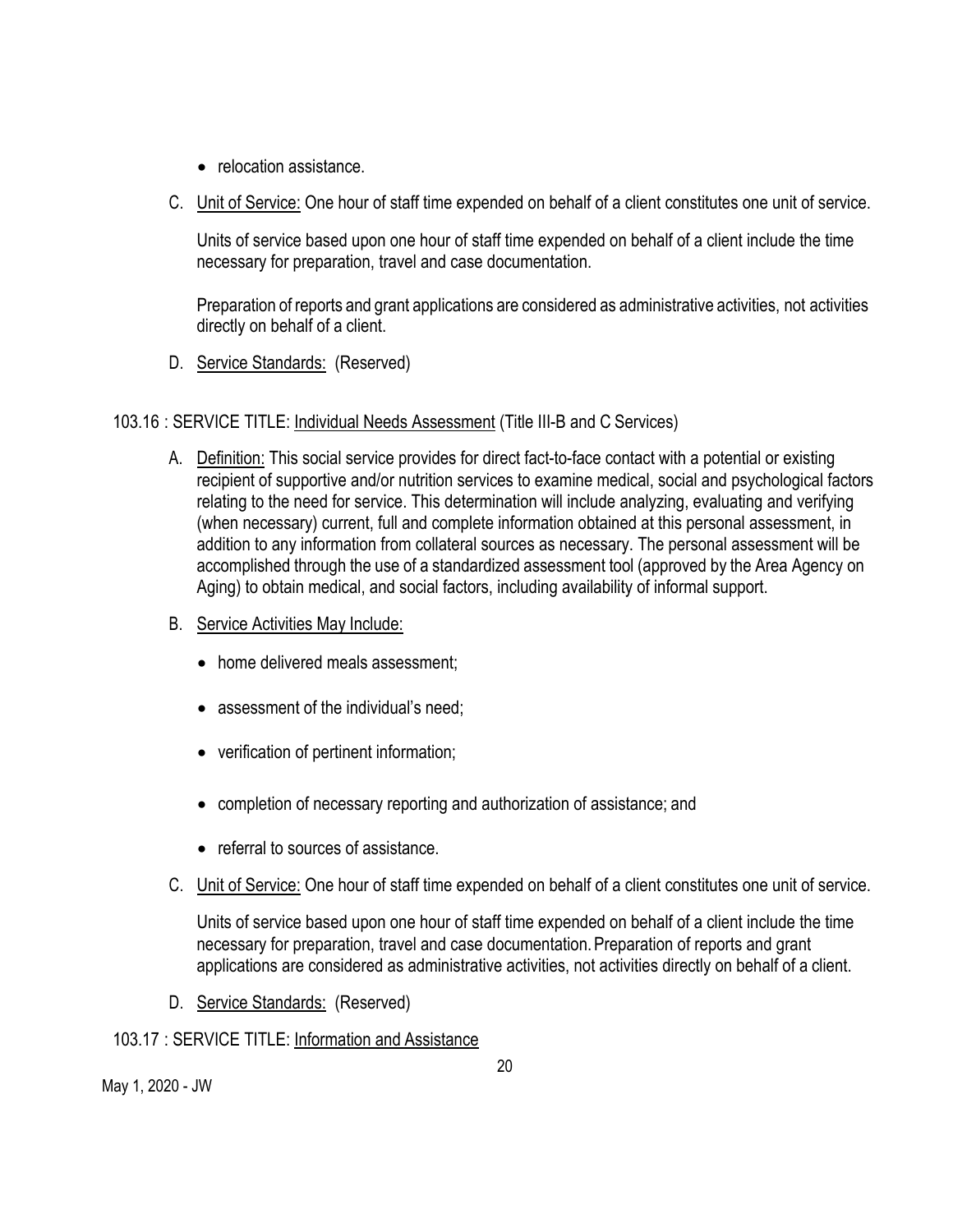A. Definition: A service for older individuals that may (A) provide individuals with current information on opportunities and services available to the individuals within their communities; (B) assess the problems and capacities of the individuals; (C) link the individuals to the opportunities and services that are available; (D) establish adequate follow-up procedures based on the older individual's needs.

The service may be initiated by an older person, caregiver or service provider.

#### B. Service Activities May Include:

- provision of specific information about appropriate community resources which meet the immediate expressed need, including information relating to assistive technology;
- provision of assistance to older persons (or their caregiver) to identify their needs and to place them in contact with appropriate community resources or service providers;
- assessment of the problems and capacities of the individual;
- follow-up activities conducted with older persons and/or agency(ies) to determine whether services have been received and the identified need has been met following the formal referral; and
- expansion of information and assistance services on a 24 hour (if needed) emergency basis during times of disaster (e.g., flooding, hot weather, tornadoes, severe weather man-made emergencies, etc.) to assure older persons are safe and have access to services to meet their needs.
- C. Unit of Service: Any individual client contact made for information, referral, or assistance constitutes one unit of service. These units include all referral and follow- up contacts on behalf of that client.

For example: If an older person contacts the service provider requesting information on a state pharmaceutical assistance program, this contact constitutes one unit of service. If the service provider follows up with this same person to see if the application has been made to this program, this will constitute another unit.

The service units for information and assistance refer to individual, one-on-one contacts between an information and assistance provider and an elderly client or a caregiver. An activity that involves a contact with several current or potential clients/caregivers (what is considered group services) should not be counted as a unit of information and assistance. Group services might be defined as 'public education' or 'public information' or a similar designation.

Internet web site "hits" are to be counted only if information is requested by older individuals and family members and supplied by the provider. For example, an older person requests by e-mail on a provider's web site that they want information on pharmaceutical assistance programs. If the provider provides this information by e- mail or by traditional mail or by telephone, this is one contact (one unit of service).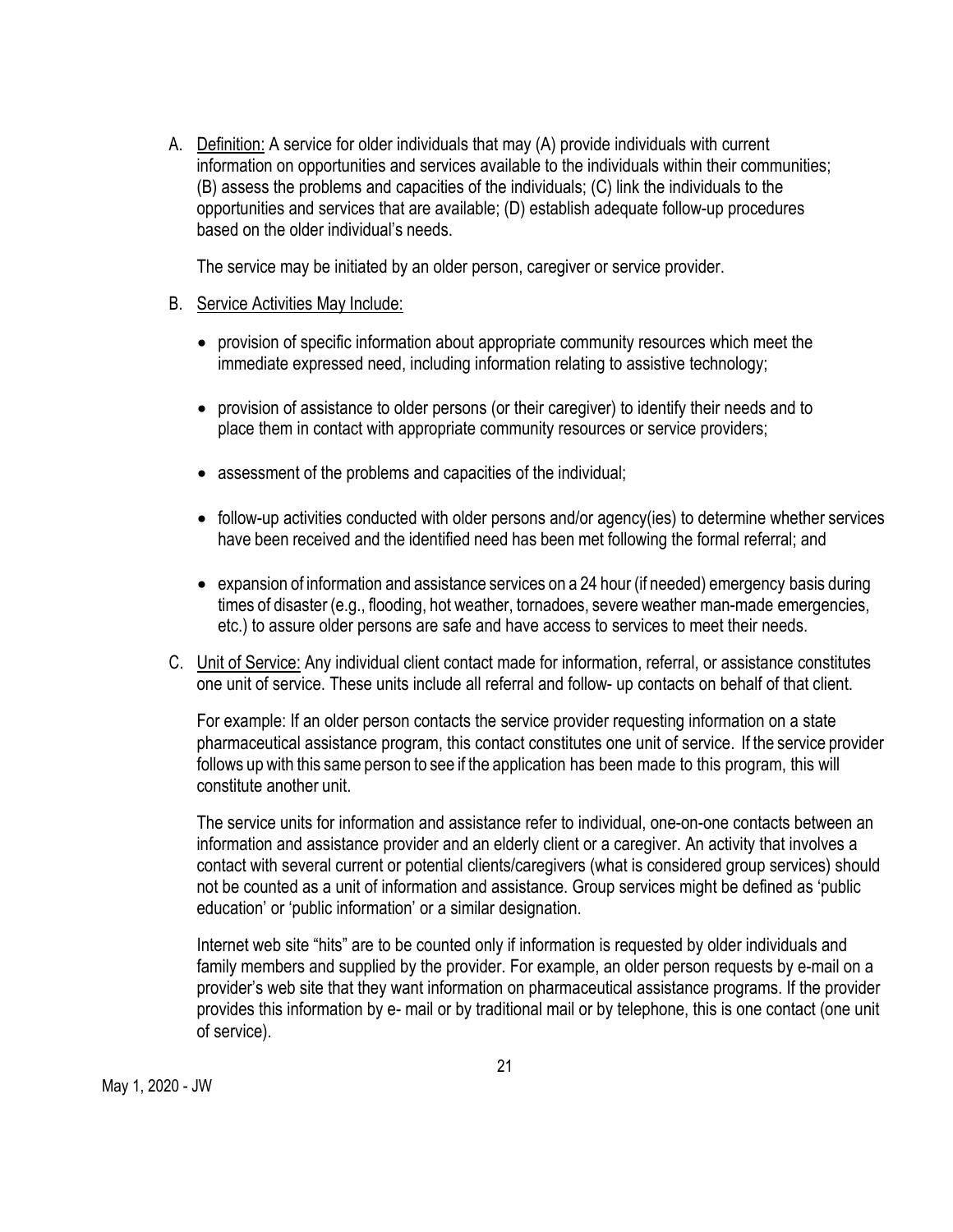If the older individual or family member simply reviews information on the provider's web site and does not request specific information, then this situation cannot be counted as a contact (unit of service).

D. Area Agency on Aging Award Standards:

The Area Agency on Aging for Lincolnland must provide for information and assistance services sufficient to ensure that all older persons within the planning and service area have reasonably convenient access to the service with particular emphasis on linking services available to isolated older individuals, older individuals with greatest economic and socialneed, older individuals at risk for institutional placement and older individuals with Alzheimer's Disease or related disorders (and caretakers of individuals with such disease or disorders).

- E. Service Standards:
	- 1. In areas in which a significant number of older persons do not speak English as their principal language, the service provider must arrange for or have thecapacity to provide information and assistance services in the language spoken by the older persons. The service provider should develop a language assistance plan if needed in the PSA.
	- 2. A provider of information and assistance service must:
		- a. Maintain current information with respect to the services and opportunities available to older persons;
		- b. Develop current lists of older persons in need of services and opportunities;and
		- c. Employ a specially trained staff to inform older persons of the services and opportunities which are available and to assist older persons to take advantage of the services and opportunities.
	- 3. An information and assistance service provider may disclose information by name about an older person only with the informed consent of the older person or his or her authorized representative. Such informed consent must be documented in the older person's case file whether it is written or verbal consent. The case file documentation must include who (older person or authorized representative) provided the written or verbal consent.
	- 4. The information and assistance service provider shall provide a setting for the I&A worker to attend to each caller's questions/needs without interruption and in a confidential manner.
	- 5. The staff of the information and assistance service provider shall be competent, ethical, qualified, and sufficient in number to implement the policies of stated programs and service objectives.
	- 6. The information and assistance service provider must maintain accurate, up-to-date information on resources available. The Department and the Area Agency on Aging for Lincolnland encourages service providers to use web-based tools such as Aging Resource Center (ARC) and Benefits Check Up (BCU).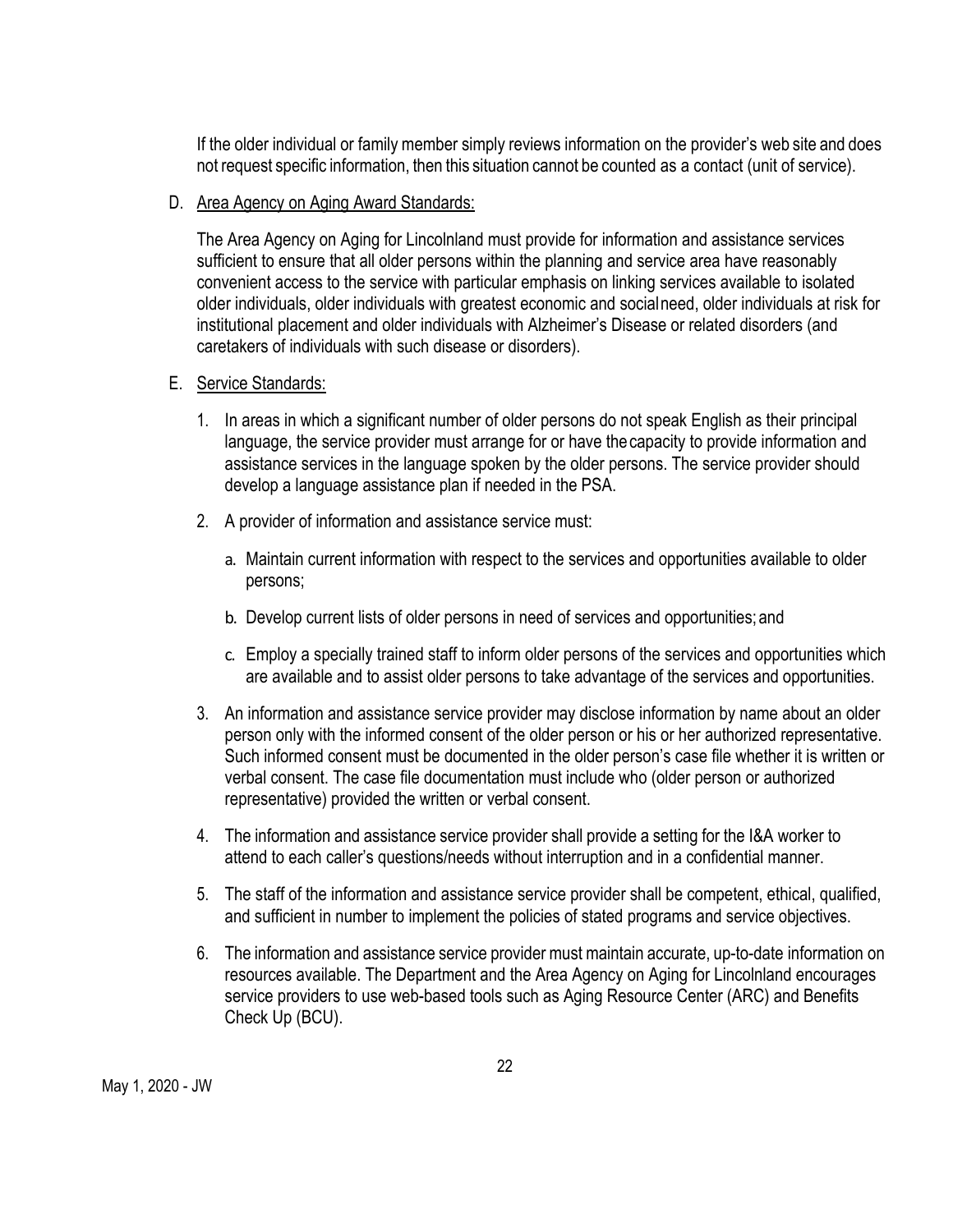- 7. A data collection system shall be developed to meet client and service needs and as a resource for meeting community needs.
- 8. The information and assistance service provider shall seek to maximize the accessibility of other needed services.
- 9. Facilities shall be provided in sufficient quality and quantity to insure operation of the information and assistance service.
- 10. The information and assistance service provider shall have a plan in place that addresses its operations in the event of disaster conditions.
- 11. The information and assistance service provider shall provide client advocacy to secure needed benefits.
- 12. The information and assistance service provider shall provide community and/or group presentations about available resources and services.

#### 103.18 : SERVICE TITLE: LegalAssistance

- A. Definition: Legal Assistance shall include arranging for and providing assistance in resolving civil legal matters and the protection of legal rights, including legal advice, research and education concerning legal rights and representation by an attorney at law, a trained paralegal professional (supervised by an attorney), and/or a law student (supervised by an attorney) for an older person (or his/her representative).
- B. Service Activities May Include:
	- provision of legal advice and information;
	- legal research on behalf of client(s);
	- education concerning legal rights including community education;
	- representation by an attorney at law, a trained paralegal, and/or a law student; and
	- provision of client advocacy to secure needed and entitled benefits.
- C. Unit of Service:

#### Representation by an Attorney, a Paralegal and/or a Law Student:

One hour of time spent by one person working on a case constitutes one unit of service. Legal

Information and Community Education: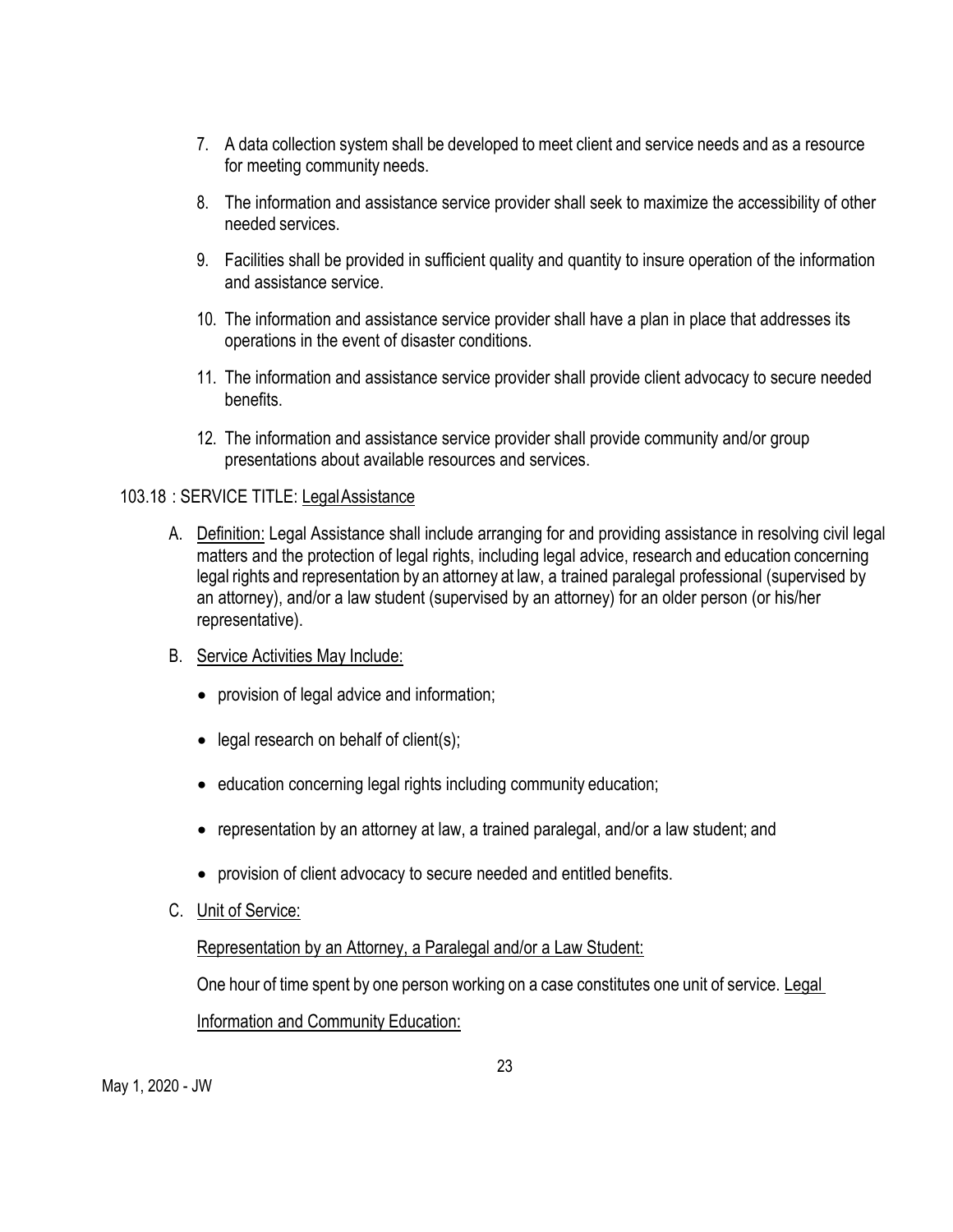One hour of staff time expended on behalf of a client(s) constitutes one unit of service.

Units of service based upon one hour of staff time expended on behalf of a client include the time necessary for preparation, travel and casedocumentation. Preparation of reports and grant applications are considered as administrative activities, not activities directly on behalf of a client.

#### D. Area Agency on Aging for Lincolnland Award Standards:

- 1. The Area Agency on Aging for Lincolnlandwill enter into grants or contracts with providers of legal assistance which can demonstrate the experience or capacity to deliver legal assistance, and include in any such grant or contract the following:
	- a. An assurance that any legal assistance recipient of funds under the Older Americans Act will be subject to specific restrictions and regulations promulgated under the Legal Services Corporation Act (other than restrictions and regulations governing eligibility for legal assistance under such Act and governing membership of local governing boards) as determined appropriateby the Assistant Secretary of the Administration on Aging.
	- b. An assurance that any legal assistance recipient of funds under the Older Americans Act will attempt to involve the private bar in legal assistance activities authorized under the Older Americans Act, including groups within the private bar furnishing services to older individuals on a pro bono and reduced fee basis.
	- c. An assurance that no legal assistance will be furnished unless the grantee administers a program designed to provide legal assistance to older individuals with social or economic need and has agreed, if the grantee is not a Legal Services Corporation project grantee, to coordinate its services with existing Legal Services Corporation projects in the planning and service area in order to concentrate the use of funds provided under the Older Americans Act on individuals with the greatest social or economic need.
	- d. An assurance, to the extent practicable, that legal assistance furnished under the Older Americans Act will be in addition to any legal assistance for older individuals being furnished with funds from sources other than the Older Americans Act and that reasonable efforts will be made to maintain existing levels of legal assistance for older individuals.
	- e. An assurance that the legal assistance provider will give priority to legal assistance related to income, health care, long-term care, nutrition, housing, utilities, protective services, defense of guardianship, abuse, neglect and age discrimination.

#### E. Service Standards:

The following standards are from 45 CFR § 1321.71 (Legal Assistance) from the OAA rules and regulations.

1. The legal assistance provider must: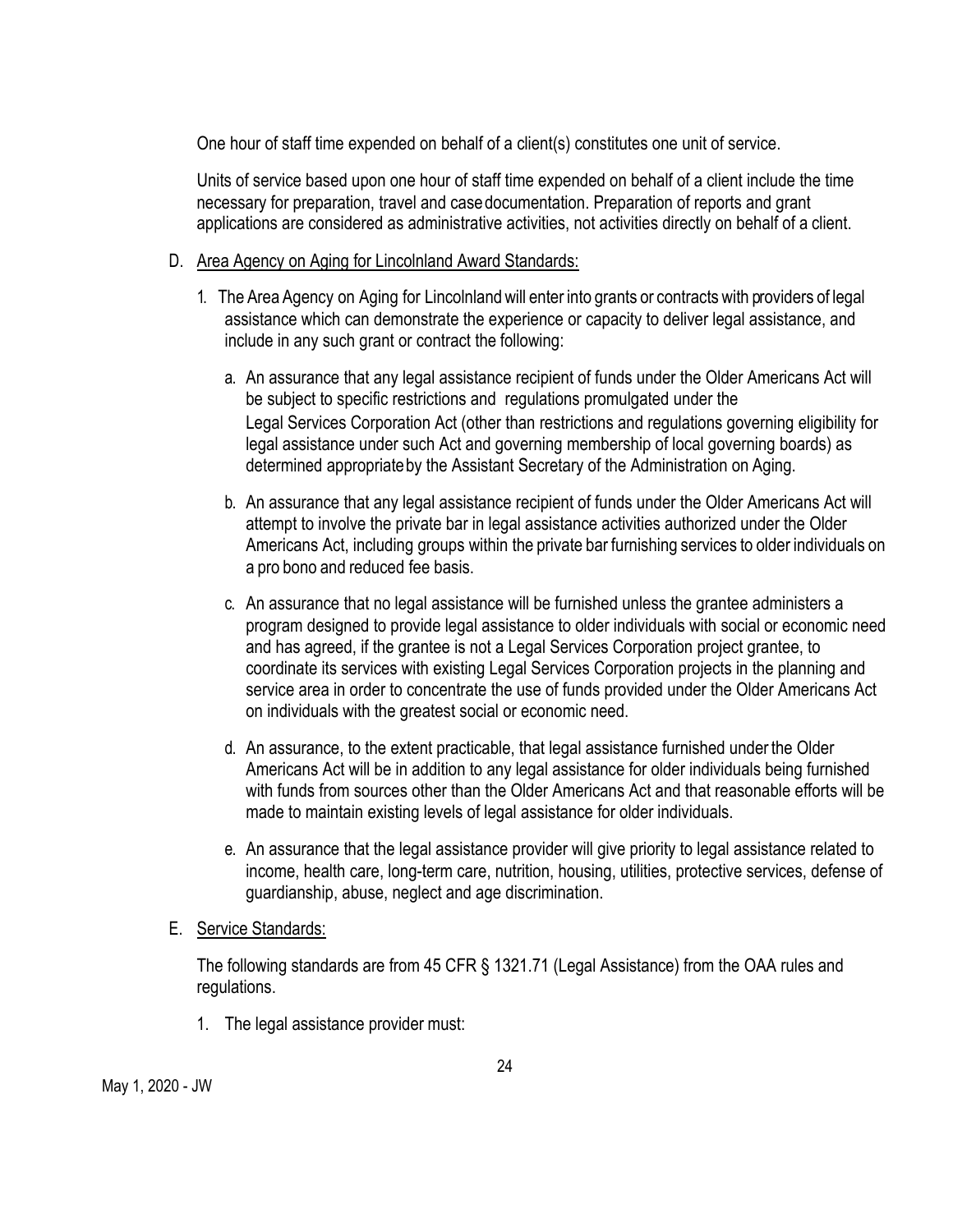- a. Have staff with expertise in specific areas of law affecting older persons in economic or social need, for example, public benefits, institutionalization and alternatives to institutionalization;
- b. Demonstrate the capacity to provide effective administrative and judicial representation in the areas of law affecting older persons with economic or social need;
- c. Demonstrate the capacity to provide support to other advocacy efforts, for example, the longterm care ombudsman program;
- d. Demonstrate the capacity to provide legal services to institutionalized, isolated, and homebound older individuals effectively; and
- e. Demonstrate the capacity to provide legal assistance in the principal language spoken by clients in areas where a significant number of clients do not speak English as their principal language.
- 2. A legal assistance provider may not require an older person to disclose information about income or resources as a condition for providing legal assistance under this part.
- 3. A legal assistance provider may ask about the person's financial circumstances as a part of the process of providing legal advice, counseling and representation, or for the purpose of identifying additional resources and benefits for which an older person may be eligible.
- 4. A legal assistance provider and its attorneys may engage in other legal activitiesto the extent that there is no conflict of interest or other interference with their professional responsibilities under the Older Americans Act.
- 5. No provider shall use funds received under the Older Americans Act to provide legal assistance in a fee generating case unless other adequate representation is unavailable or there is an emergency requiring immediate legal action. All providers shall establish procedures for the referral of fee generating cases.
	- a. "Fee generating case" means any case or matter which, if undertaken on behalf of an eligible client by an attorney in private practice, reasonably may be expected to result in a fee for legal services from an award to a client, from public funds, or from the opposing party.
	- b. Other adequate representation is deemed to be unavailable when:
	- i. Recovery of damages is not the principal object of the client; or
	- ii. A court appoints a provider or an employee of a provider pursuant to a statute or a court rule or practice of equal applicability to all attorneys in the jurisdiction; or
	- iii. An eligible client is seeking benefits under Title II of the Social Security Act, 42 U.S.C. 401, et seq., Federal Old Age, Survivors, and Disability Insurance Benefits; or Title XVI of the Social Security Act, 42 U.S.C. 1381, et seq., Supplemental Security Income for Aged,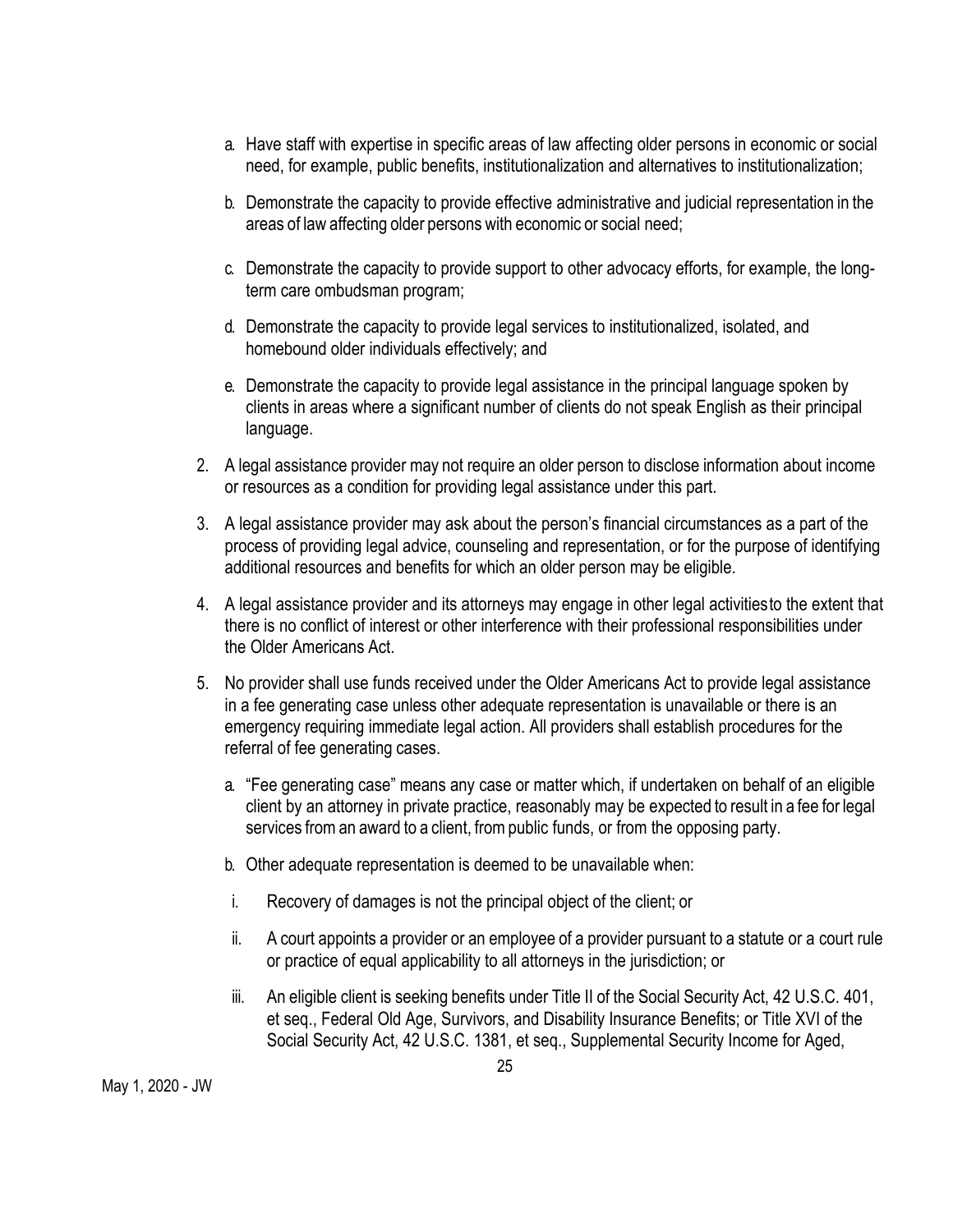Blind, and Disabled.

- c. A provider may seek and accept a fee awarded or approved by a court or administrative body, or included in a settlement. If fees are awarded or approved by a court or administrative body due to a case funded by Title III of the Older Americans Act, such fees must be considered as program income that will be used to expand legal assistance services in the planning and service area.
- d. When a case or matter accepted in accordance with this section results in a recovery of damages, other than statutory benefits, a provider may accept reimbursement for out-ofpocket costs and expenses incurred in connection with the case or matter.
- 6. A provider, employee of the provider, or staff attorney shall not engage in the following prohibited political activities:
	- a. No provider or its employees shall contribute or make available Older Americans Act funds, personnel or equipment to any political party or association or to the campaign of any candidate for public or party office; or for use in advocating or opposing any ballot measure, initiative, or referendum;
	- b. No provider or its employees shall intentionally identify the Title III program or provider with any partisan or nonpartisan political activity, or with the campaign of any candidate for public or party office;
	- c. While engaged in legal assistance activities supported under the Older Americans Act, no attorney shall engage in any political activity;
	- d. No funds made available under the Act shall be used for lobbying activities, including but not limited to any activities intended to influence any decision or activity by any non-judicial Federal, State or local individual or body. Nothing in this section is intended to prohibit an employee from:
	- i. Communicating with a governmental agency for the purpose of obtaining information, clarification, or interpretation of the agency's rules, regulations, practices or policies;
	- ii. Informing a client about a new or proposed statute, executive order, or administrative regulation;
	- iii. Responding to an individual client's request for advice only with respect to the client's own communications to officials unless otherwise prohibited by the Older Americans Act, Title III regulations or other applicable law. This provision does not authorize publication of lobbying materials or training of clients on lobbying;
	- iv. Techniques or the composition of a communication for the client's use;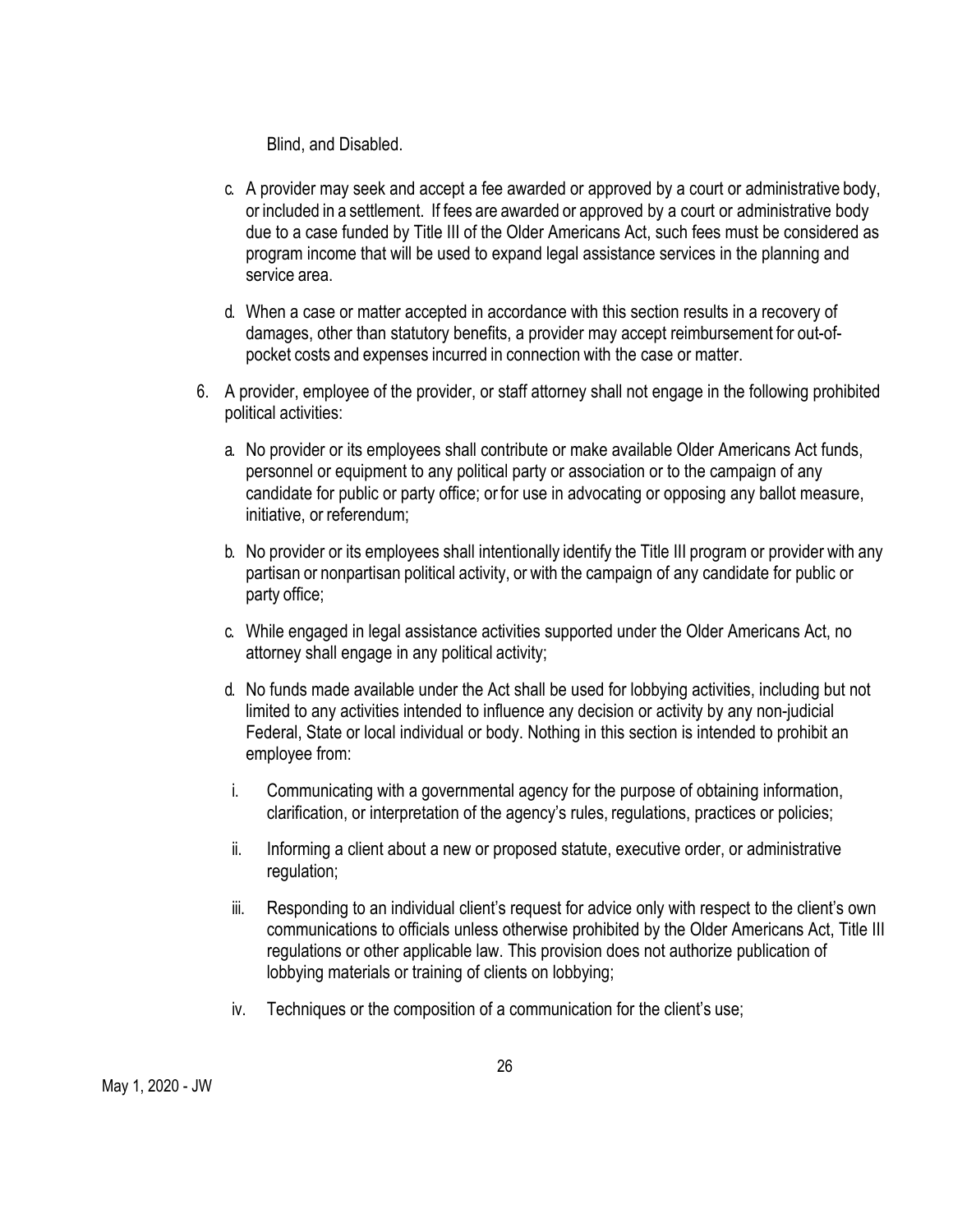- v. Making direct contact with the Area Agency on Aging for Lincolnland for any purpose;
- vi. Providing a client with administrative representation in adjudicatory or rulemaking proceedings or negotiations, directly affecting that client's legal rights in a particular case, claim or application;
- vii. Communicating with an elected official for the sole purpose of bringing a client's legal problem to the attention of that official; or
- viii. Responding to the request of a public official or body for testimony, legal advice or other statements on legislation or other issues related to aging; provided that no such action will be taken without first obtaining the written approval of the responsible Area Agency.
- 7. While carrying out legal assistance activities and while using resources provided under the Act, no provider or its employees shall:
	- a. Participate in any public demonstration, picketing, boycott, or strike, except as permitted by law in connection with the employee's own employment situation;
	- b. Encourage, direct, or coerce others to engage in such activities; or
	- c. At any time engage in or encourage others to engage in:
	- i. Any illegal activity; or
	- ii. Any intentional identification of programs funded under the Act or recipient with any political activity.
- 8. None of the funds made available under the Act may be used to pay dues exceeding \$100 per recipient per annum to any organization (other than a bar association), a purpose or function of which is to engage in activities prohibited under these regulations unless such dues are not used to engage in activities for which Older Americans Act funds cannot be used directly.

#### 103.19 : SERVICE TITLE: Multipurpose Senior Center

A. Definition: A multipurpose senior center is defined as a community facility with regular operating hours and staff that provide for a broad spectrum of health, social, nutritional and education services and recreational activities for older persons. Funds may be awarded to a public or nonprofit organization for the acquisition, alteration, renovation, construction (where appropriate), or operation of a facility that meets federal, state and local regulations and/or ordinances, which serves as a multipurpose senior center.

Area Agency on Aging for Lincolnland is encouraged to use the definition of "regular operating hours" as open 5 or more days each week, 7 or more hours per day.

B. Service Activities May Include: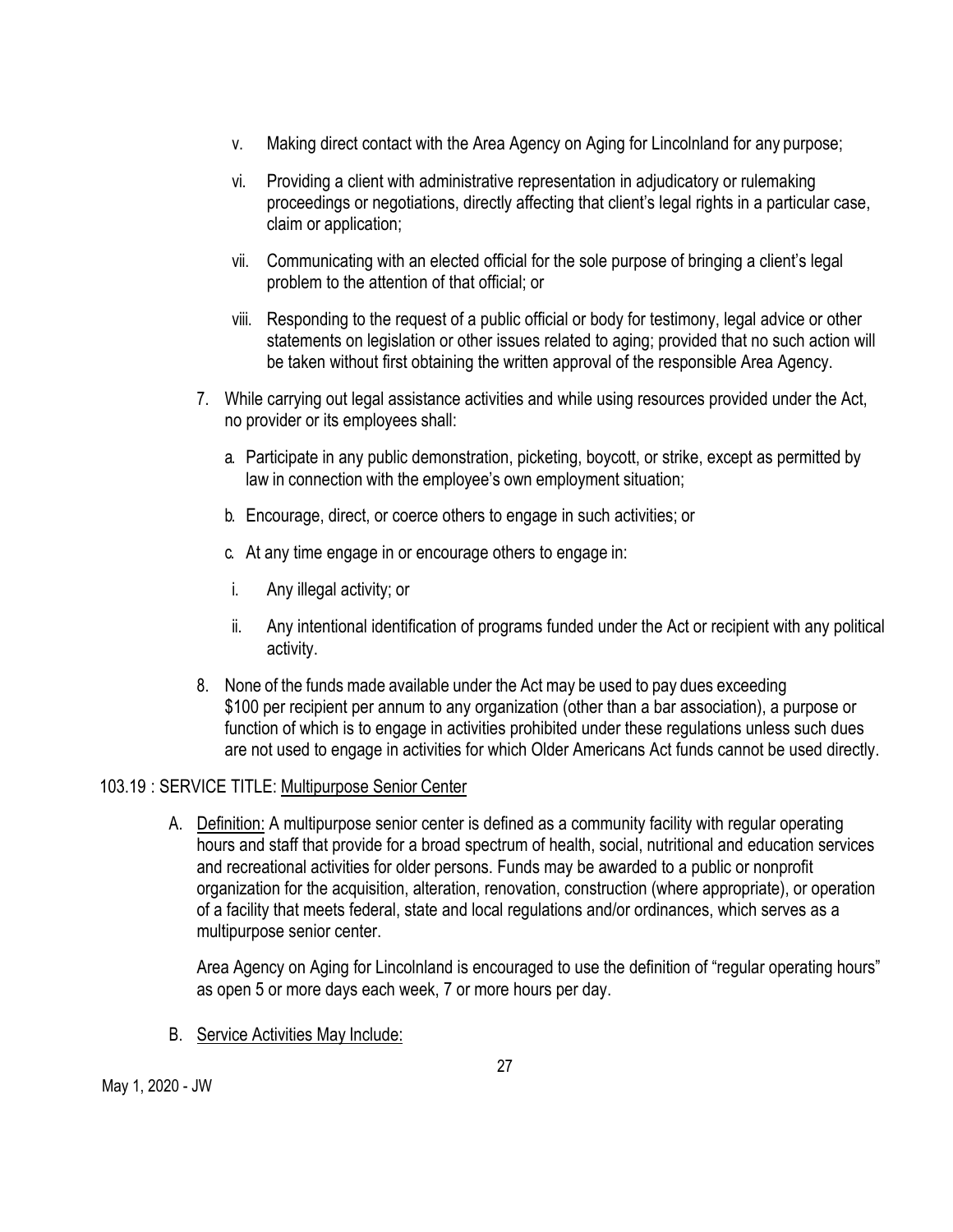Facility Development –

Acquisition – obtaining ownership of an existing facility in fee simple or by least for 10 years or more for use as a multipurpose senior center.

Alteration or Renovation – making modifications to or in connection with an existing facility which are necessary for its effective use as a center. These may include renovation, repair or expansion which is not in excess of double the square footage of the original facility and all physical improvements.

Construction – building a new facility, including the costs of land acquisition and architectural and engineering fees, or making modifications to or in connection with an existing facility which are in excess of double the square footage of the original facility and all physical improvements.

Operations – the costs associated with the day-to-day physical operation of a facility that serves as a multipurpose senior center, including equipment and the professional and technical personnel of a multipurpose senior center necessary for its operation.

C. Unit of Service:

Facility Development – There is no unit of service measurement for the development of a facility other than the quarterly reporting of each facility receiving funding for this service activity.

Operations – There is no unit of service measurement for the operation of a facility other than the quarterly reporting of each facility receiving funding for this service activity.

- D. Area Agency on Aging for Lincolnland Award Standards:
	- 1. The Area Agency on Aging for Lincolnland may award funds to a public or nonprofit organization for the following purposes:
		- a. Acquiring, altering, leasing, or renovating a facility, for use as a multipurpose senior center;
		- b. Constructing a facility, including a mobile facility, for use as a multipurpose senior center, subject to the provisions of this section;
		- c. Assisting in the operation of a facility that serves as amultipurpose senior center, including equipment and meeting all or part of the costs of professional and technical personnel required to operate a multipurpose senior center.
	- 2. In making awards, the Area Agency on Aging for Lincolnland must give preference to facilities located in communities with the greatest incidence of older persons with greatest economic and social need, with particular attention to low-income minority individuals.
	- 3. Special conditions for acquiring by purchase or constructing a facility are:
		- a. The Area Agency on Aging for Lincolnland must obtain the approval of the Department on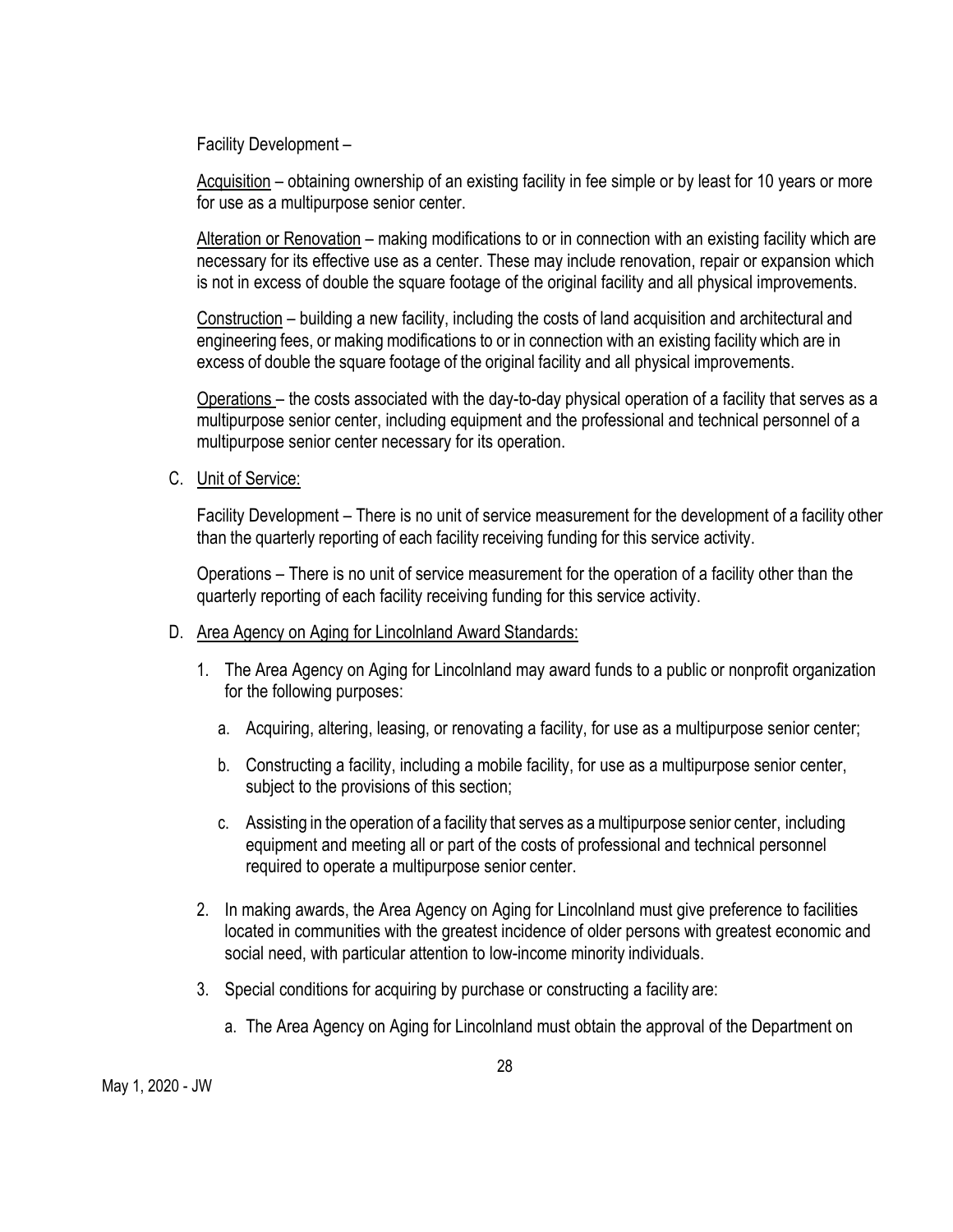Aging before making an award for constructing a facility.

- b. The Area Agency on Aging for Lincolnland may make an award for purchasing or constructing a facility only if there are no suitable facilities available for leasing.
- 4. The Area Agency on Aging for Lincolnland must ensure that the facility complies with all applicable state and local health, fire, safety, building, zoning and sanitation laws, ordinances or codes.
- 5. The Area Agency on Aging for Lincolnland must ensure the technical adequacy of any proposed alteration or renovation of a multipurpose senior center assisted under Title III, by requiring that any alteration or renovation of a multipurpose senior center that affects the load bearing members of a facility is structurally sound and complies with all applicable local or state ordinances, laws, or building codes.
- E. Service Standards:
	- 1. The recipient of any multipurpose senior center award must comply with all applicable state and local health, fire, safety, building, zoning and sanitation laws, ordinances and codes.
	- 2. The recipient of any multipurpose senior center award must install, in consultation with state or local fire authorities, an adequate number of smoke detectors in the facility.
	- 3. The recipient of any multipurpose senior center award must have a plan for assuring the safety of older persons in a natural disaster or other safety threatening situation.
	- 4. In a facility that is shared with other age groups, funds received under Title III may support only:
		- a. That part of the facility used by older persons; or
		- b. A proportionate share of the costs based on the extent of use of the facility by older persons.
	- 5. A multipurpose senior center program must be operated in the facility.
	- 6. Any facility which is altered or renovated using Older Americans Act and related grant funds must be used for the purpose for which the alteration and/or renovation was completed for at least five years.
	- 7. The recipient of an award for acquisition, alteration, or renovation of existing facilities of a multipurpose senior center must assure that:
		- a. For not less than 10 years after acquisition, or not less than 20 years after the completion of construction, the facility will be used for the purpose for which it is to be acquired or constructed, unless for unusual circumstances the Administration on Aging waives the requirement for this section.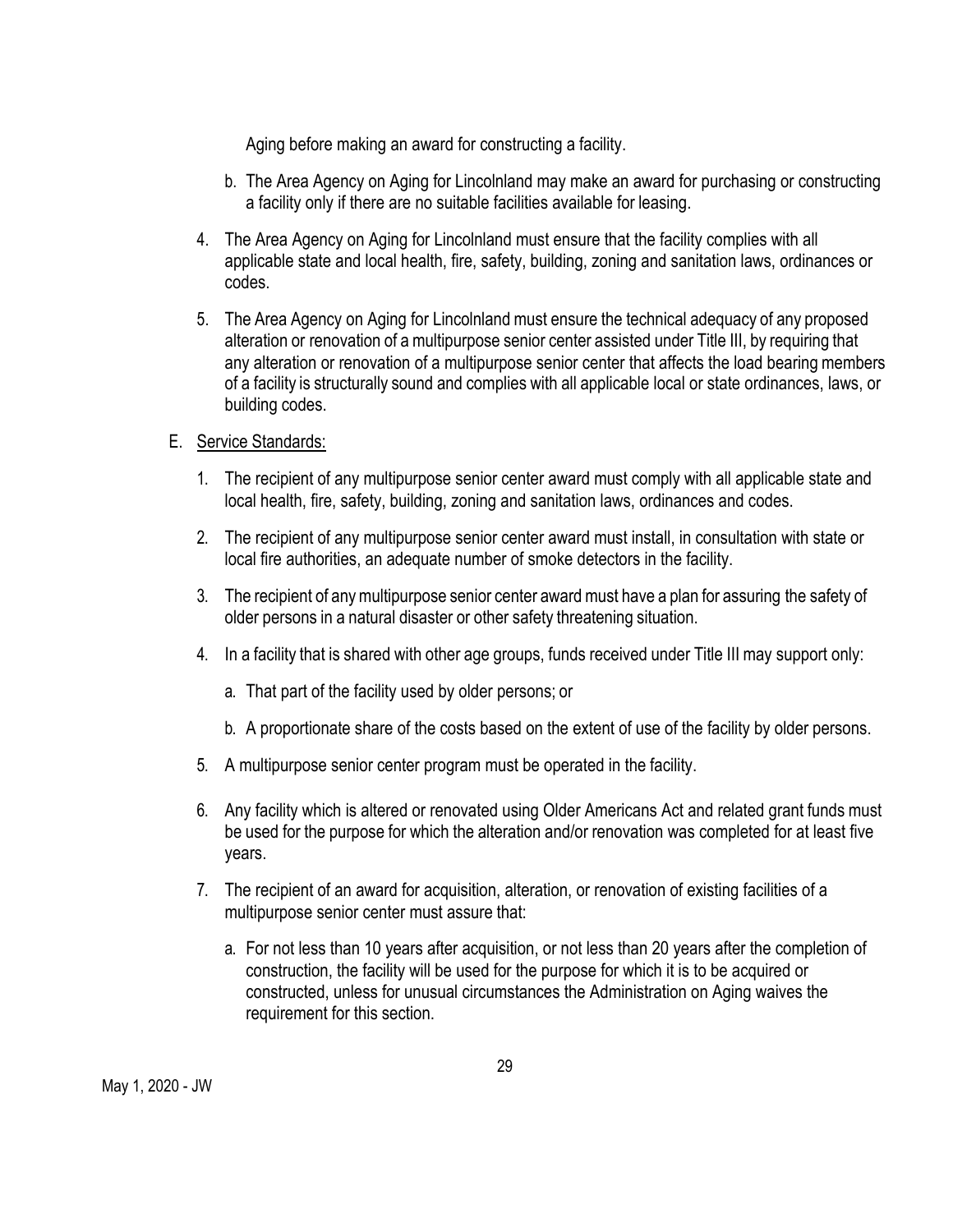- b. Sufficient funds will be available to meet the non-federal share of the cost of acquisition or construction of the facility.
- c. Sufficient funds will be available when acquisition or construction is completed, for effective use of the facility for the purpose for which it is being acquired or constructed.
- d. Based on Department on Aging and Area Agency on Aging for Lincolnland policy, the facility will not be used and is not intended to be used for sectarian instruction or as a place for religious worship.
- e. In the case of purchase or construction, there are no existing facilities in the community suitable for leasing as a multipurpose senior center.
- f. The plans and specifications for the facility are in accordance with regulations relating to minimum standards of construction, promulgated with particular emphasis on securing compliance with the requirements of the Architectural Barriers Act of 1968.
- g. Any laborer or mechanic employed by any contractor or subcontractor in the performance of work on the facility will be paid wages at rates not less than those prevailing for similar work in the locality as determined by the Secretary of Labor in accordance with the Act of March 3, 1931 (40 U.S.C. 276A-5, commonly known as the Davis-Bacon Act), and the Secretary of Labor shall have, with respect to labor standards specified in this clause, the authority and functions set forth in reorganization plan numbered 14 of 1950 (15 CFR 3176; 64 Stat. 1267 and § 2 of the Act of June 13, 1934 (40 U.S.C. 276c).
- 8. The recipient of any multipurpose senior center award must file the following Notice of Record with the appropriate unit of local government within 30 days of purchase or completion of construction of the facility:

This is to serve as notice to all potential sellers, purchasers, transferors and recipients of a transfer of the real property, described below as to the Federal Government's reversionary interests as set forth in §312 of the Older Americans Act of 1965, as amended, 42 U.S.C. 3030b, which have arisen as a result of *grantee's name* receipt and the use of Department of Health and Human Services grant funds in connection with the purchase or construction of said property. The property to which this notice is applicable is *address* and identified as Parcel *insert appropriate number(s)* in the books and records of *insert appropriate name of local government's recording agency*. Said real property is also described as: *insert description provided in survey*. Further information as to the Federal Government's interests referred to above can be obtained from: *name and address of Area Agency on Aging for Lincolnland.*

The grantee must provide the Area Agency on Aging for Lincolnland Director with a copy of the notice within one week after it has been recorded.

9. The Area Agency on Aging for Lincolnland will notify the Department on Aging of any proposed alteration or renovation so that the Department can consult with the Secretary of Housing and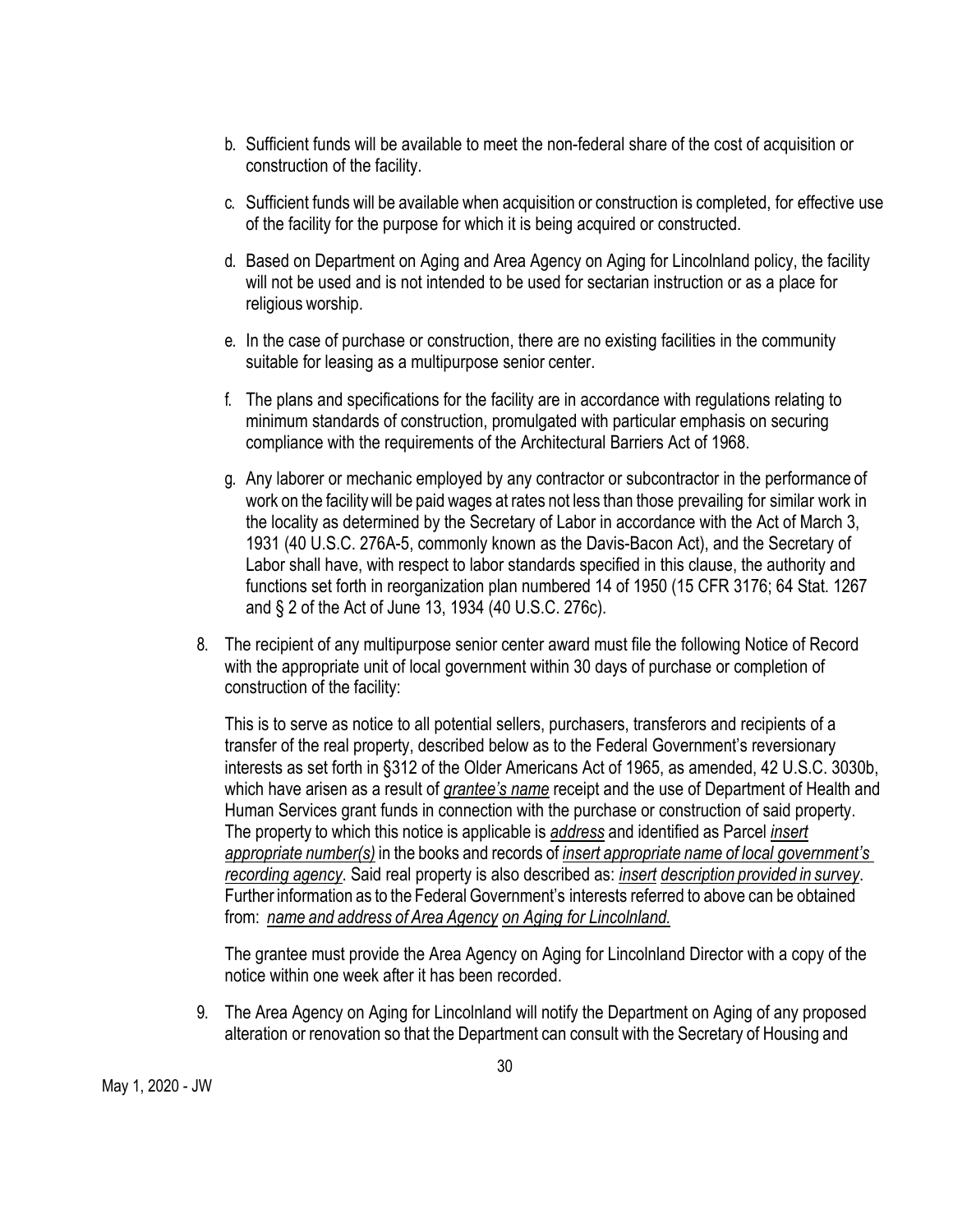Urban Development with respect to the technical adequacy of any proposed alteration or renovation.

#### F. Recapture of Payments

If, within 10 years after acquisition, or within 20 years after the completion of construction, of any facility for which funds have been paid under Title III:

- 1. The owner of the facility ceases to be a public or nonprofit private agency or organization; or
- 2. The facility ceases to be used for the purposes for which it was acquired (unless the Administration on Aging determines in accordance with regulations that there is good cause for releasing the applicant or other owner from the obligation to do so);

The grantor shall be entitled to recover from the applicant or other owner of the facility an amount which bears to the value of the facility (or so much thereof as constituted an approved project or projects) the same ratio as the amount of such Federal funds bore to the cost of the facility finances with aid of such funds. Such value shall be determined by agreement of the parties or by action brought in the United States District Court of the district in which such facility is situated.

#### G. Department Procedures for Recapture of Grant Funds

This procedure delineates the manner in which the Department and Area Agency on Aging for Lincolnland will calculate and recapture federal and state reversionary interest in facilities which were awarded funds for renovation, acquisition, or construction for use as a multipurpose senior center and are not being used in accordance with the requirements of this section.

- 1. The Area Agency on Aging for Lincolnland may authorize an Older Americans Act grantee or contractor to use the property for the following purposes when the grantee or contractor determines that the property is no longer needed for use as a multipurpose senior center:
	- a. Activities sponsored by other Federal awards (regardless of which Federal agency made the other awards);
	- b. Activities which have purposes consistent with those of the Older Americans Act of 1965, as amended; or
	- c. Such other public interest purposes which are in the interest of the U.S. Government.
- 2. When the property is no longer used in accordance with the original intent of the award as a multipurpose senior center or in accordance with paragraph 1 above, the grantor agency is responsible to:
	- a. Calculate the portion of the current market value of the facility equal to the proportion of the federal/state grant funds contributed to the cost of the facility; and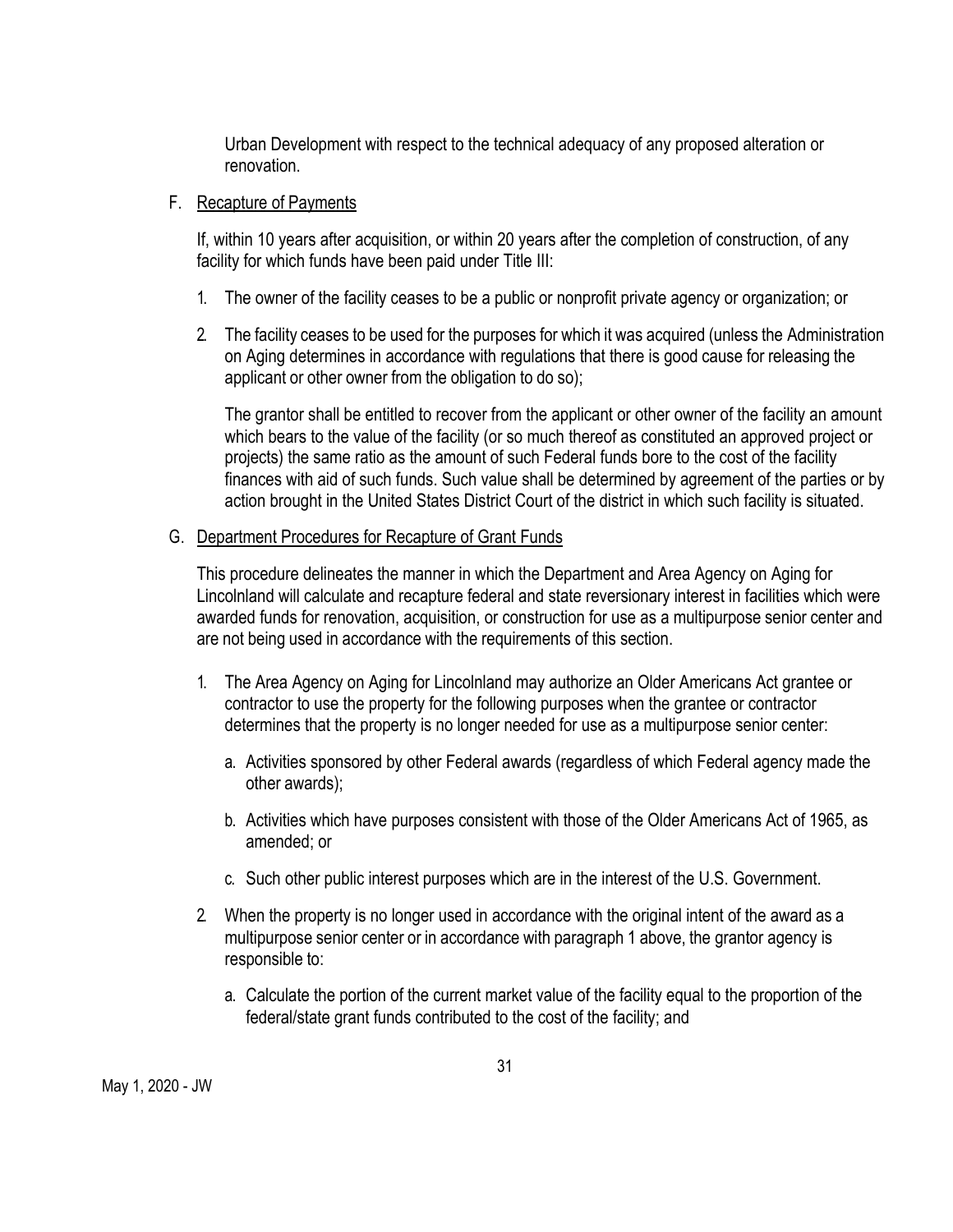- b. Forward the amount to the Area Agency on Aging for Lincolnland for reversion to the federal or state government.
- 3. The Department on Aging may request from the Administration on Aging a waiver of repayment of funds. This request shall include:
	- a. A historical background of the senior center;
	- b. A description of the nature of the circumstances that led the State to request a waiver;
	- c. The total Older Americans Act funds awarded; and an estimate of the total federal share of the center's value when it ceased to be used for program purposes; and
	- d. The date at which circumstances made a waiver advisable.
- 4. The Area Agency on Aging for Lincolnland may request a waiver of the repayment of funds by submitting the information in 3 above to the Department on Aging.
- H. Multipurpose Senior Center Inventory

The Area Agency on Aging for Lincolnland must maintain an inventory of multipurpose senior centers that have been acquired or constructed with Older Americans Act and related funds and periodically review the utilization of the centers to ensure they are being used for their originally intended purposes.

This procedure delineates the activities that the Area Agencies on Aging for Lincolnland must perform in order to supply the Department with this information required by the Administration on Aging.

- 1. The Area Agency on Aging for Lincolnland must complete a Multipurpose Senior Center Inventory Listing (IL-402-0864) when:
	- a. A new multipurpose senior center award is made: or
	- b. When there is a change in status of a previous multipurpose senior center award. A change in status is defined as:
	- i. A grantee is no longer subject to the 10 or 20 year requirement; or
	- ii. A grantee that is still subject to the 10 or 20 year requirement fails to comply with the provisions of §312 of the Act.
- 2. This Multipurpose Senior Center Listing (IL-402-0864) must be submitted to the Area Agency on Aging for Lincolnland within 30 days of the new award or within 30 days of the identification of a change in status in a previous multipurpose senior center award.
- 3. The Area Agency on Aging for Lincolnland must report to the Department by September 30<sup>th</sup> of each fiscal year the status of the inventory of senior centers' ownership and use within their Planning and Service Area.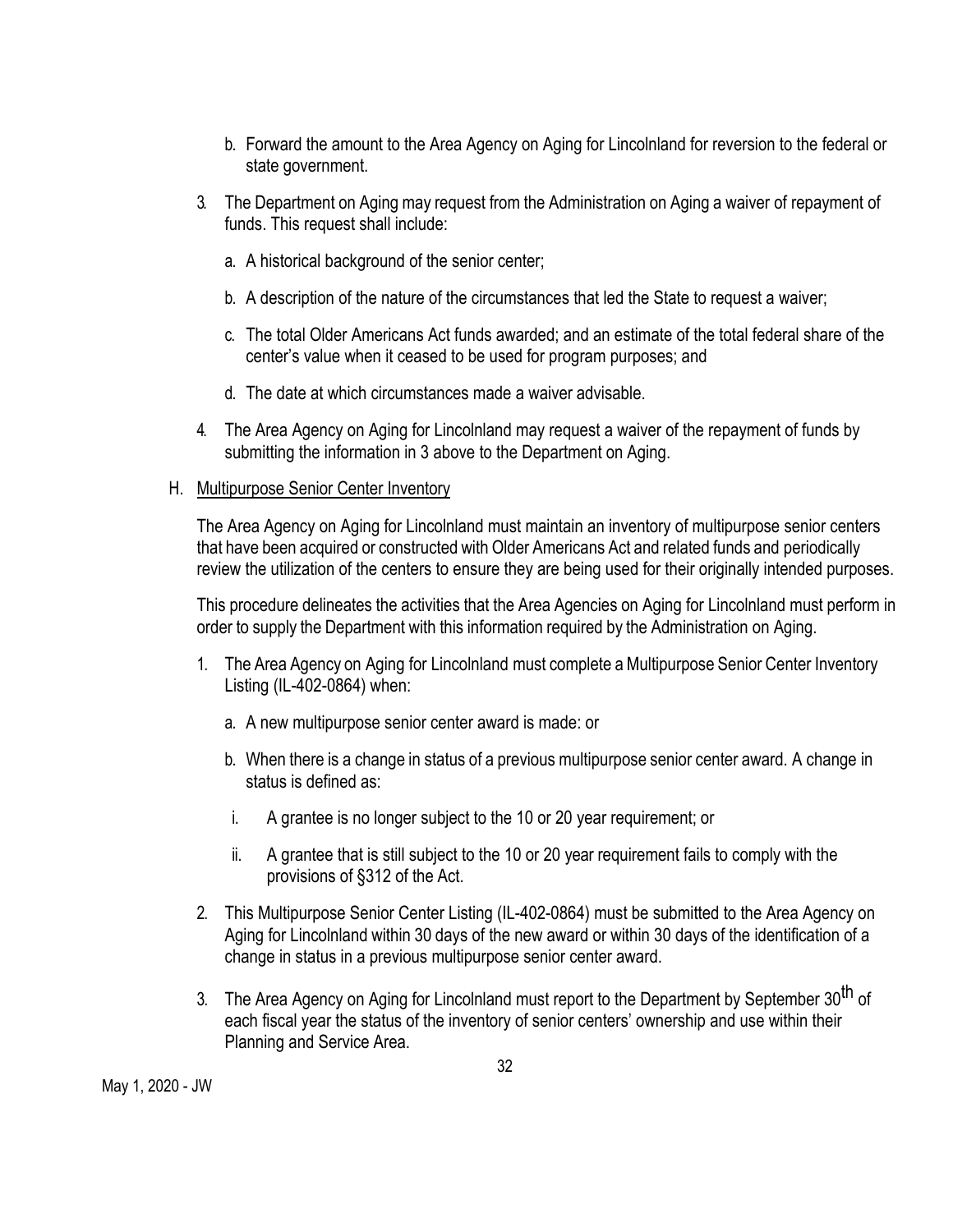4. The Area Agency on Aging for Lincolnland must implement a method to identify changes in status of multipurpose senior centers funded with Older Americans Act and relatedfunds within their Planning and Service Area.

#### 103.20 : SERVICE TITLE: Nutrition Services

- A. Purpose: Nutrition services are provided to assist older Americans to live independently by promoting better health through improved nutrition and reduced isolation through a program coordinated with other supportive services. As outlined in the Older Americans Act, the purposes of Title III-C funds are:
	- 1. to reduce hunger and food insecurity;
	- 2. to promote socialization of older individuals; and
	- 3. to promote the health and well-being of older individuals to gain access to nutrition and other disease prevention and health promotion services to delay the onset of adverse health conditions resulting from poor nutritional health and sedentary behavior.
- B. Definition: Provision of nutritious meals in a congregate meal site or to older persons who are homebound because of illness or incapacitating disability or are otherwise isolated.

#### C. Service Activities Which May Be Funded Include:

- 1. Preparation of meals;
- 2. Service of meals
- 3. Transport of meals;
- 4. Nutrition Education: A program to promote better health by providing accurate and culturally sensitive nutrition, physical fitness, or health (as it relates to nutrition) information and instruction to participants, caregivers, or participants and caregivers in a group or individual setting overseen by a dietician or individual of comparable expertise;
- 5. Nutrition Counseling: Individualized guidance to individuals who are at nutritional risk because of their health or nutrition history, dietary intake, chronic illnesses, or medications use, or to caregivers. Counseling is provided one-on-one by a registered dietician, and addresses the options and methods for improving nutrition status;
- 6. Outreach; and
- 7. Other nutrition services as appropriate based on the needs of the meal recipient.
- D. Unit of Service: Each meal provided to an eligible person constitutes one unit of service.

Nutrition Education Unit of Service: The unit of service is a session per participant. Nutrition Counseling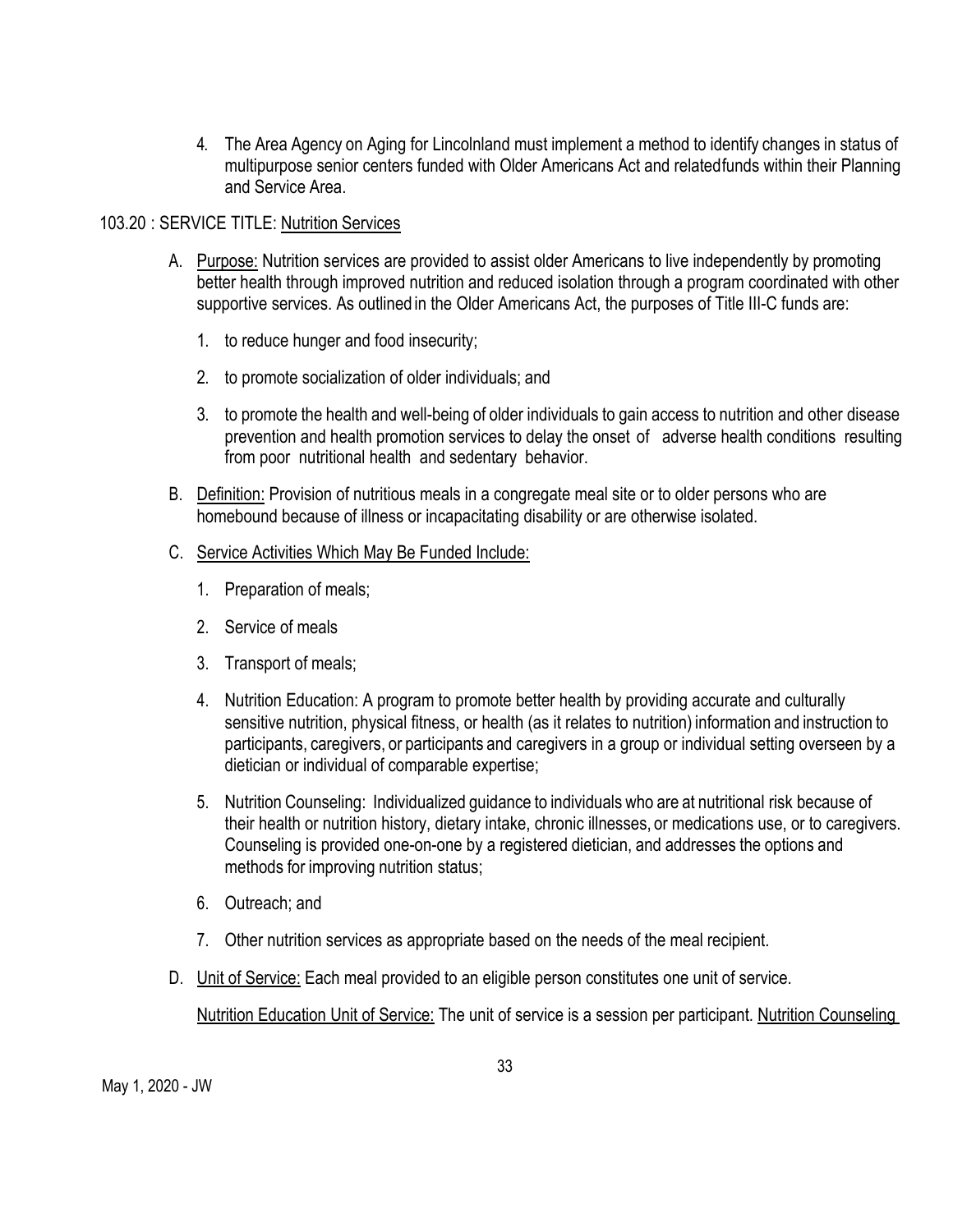Unit of Service: The unit of service is a session per participant.

If there are 7 people attending a weekly educational or counseling session, then the unit count would be 7, the unduplicated count of people served is 7. If during the second weekly educational or counseling session, 4 people return from the first meeting and 4 new people join, then the unit count for the month to date would be 15 (7 sessions in 1<sup>st</sup> week + 8 sessions in 2<sup>nd</sup> week), and the unduplicated count of people served is 11 (7 people in  $1^{st}$  week + 4 new people in  $2^{nd}$  week).

- E. Area Agency on Aging for Lincolnland Award Standards:
	- 1. Contracts awarded for the provision of nutrition services shall be awarded through a competitive process.
	- 2. Primary consideration shall be given to the provision of meals in a congregate setting, except that each Area Agency on Aging for Lincolnland (a) may award funds made available under this title to organizations for provision of home delivered meals to older individuals in accordance with the provision of Title III C-2, based upon a determination of need made by the recipient of a grant or contract entered into under this title, without requiring that such organizations also provide meals to older individuals in a congregate setting; and (b) shall, in awarding such funds, select such organizations in a manner which complies with the provisions of paragraph 3 below.
	- 3. The Area Agency on Aging for Lincolnlandwill give consideration where feasible, in the furnishing of home delivered meals to the use of organizations which (a) have demonstrated an ability to provide home delivered meals efficiently and reasonably; and (b) furnish assurances to the Area Agency on Aging for Lincolnland that such an organization will maintain efforts to solicit voluntary support and that funds made available under this title to the organization will not be used to supplant funds from non-federal sources.
- F. Eligibility
	- 1. Congregate Meals
		- a. Individuals eligible to receive a meal at a congregate nutrition site include:

Individuals aged 60 or older and the spouses of those individuals, regardless of age, if the eligible spouse is or has been an active participant in the program.

- b. A meal may be available to:
- i. Disabled individuals[as defined in the Older Americans Act (OAA) § 102(13)] who have not attained 60 years of age but who reside in housing facilities occupied primarily by the elderly at which congregate nutrition services are provided; and
- ii. Individuals with disabilities who reside at home with older individuals who are eligible under the OAA.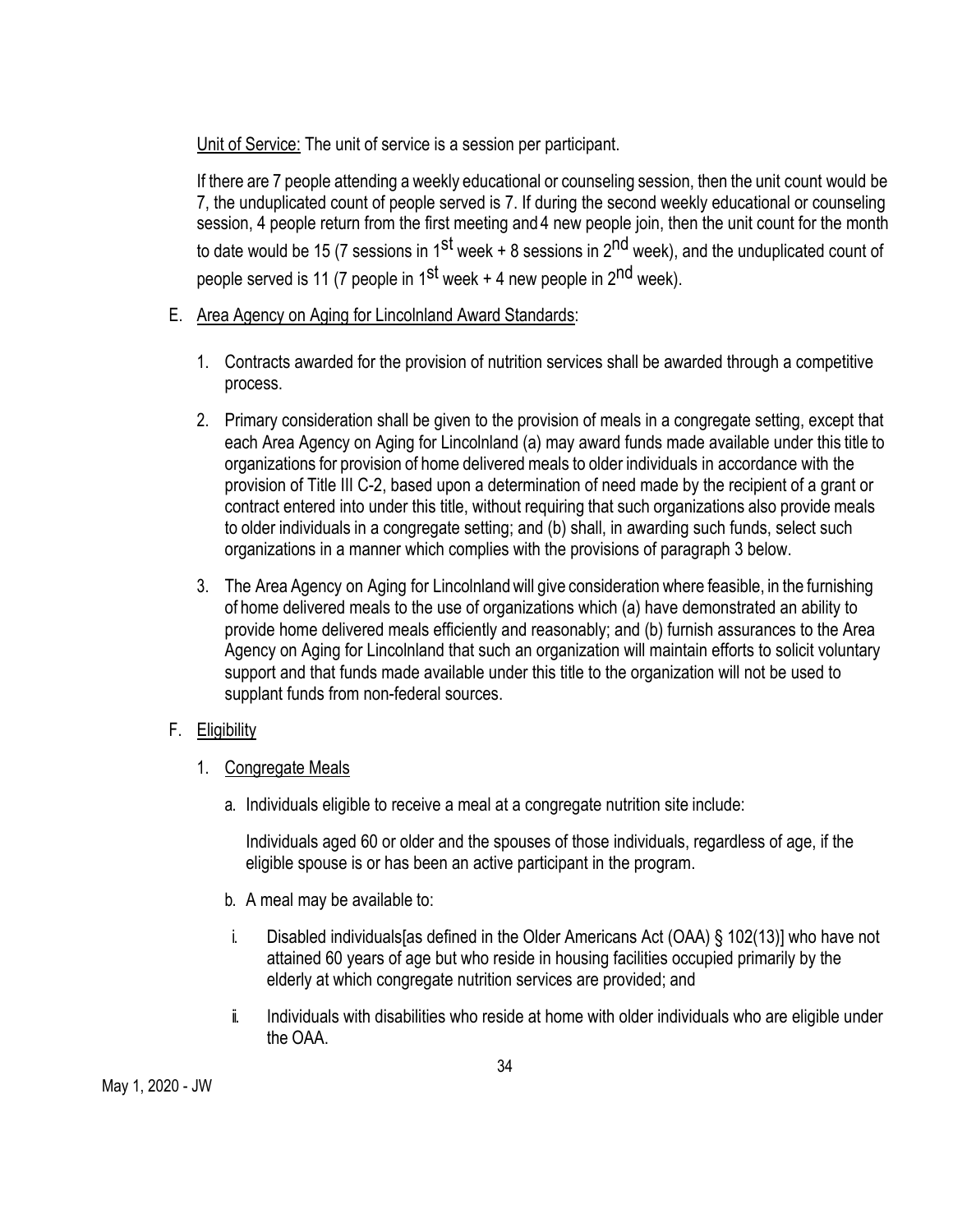- c. Other individuals eligible to receive a congregate meal:
- i. The Area Agency on Aging for Lincolnland shall establish procedures that will allow nutritionproject administrators the option to offer a meal, on the same basis as meals are provided to elderly participants, to individuals providing volunteer services during the meal hours; and
- ii. Staff or guests under age 60may be offered ameal, if doing so will not deprive an older person of a meal. Staff or guests under age 60 shall pay for the full cost of the meal. Full cost of the meal includes: raw food; labor (personnel); equipment; supplies; utilities/rent; and other. Policies regarding contributions may allow that the full cost of the meal be considered that cost which is a cash cost (excluding in-kind). The project administrator may offer a meal to staff as a fringe benefit. These meals should be included as employee fringe benefit costs in the budget. Employees are responsible for any tax liability on the value of the fringe benefit.

#### 2. Home Delivered Meals

a. Individuals eligible to receive a home delivered meal include:

Individuals aged 60 or over who are frail and/or homebound by reason of illness, incapacitating disability as defined in OAA § 102(13) or are otherwise isolated. The spouse of the older person, regardless of age or condition, may receive a home delivered meal if, according to criteria determined by the Area Agency, receipt of the meal is in the best interest of the frail and/or homebound person.

- b. A meal may be available to:
- i. Disabled individuals [as defined in OAA § 102(13)] who have not attained 60 years of age but who reside in housing facilities occupied primarily by the elderly at which congregate nutrition services are provided; and
- ii. Individuals with disabilities who reside at home with older individuals who are eligible under the OAA.
- 3. ACL Recent Guidance on the Definition of Spouse**:** ACL has provided guidance that nutrition programs should recognize individuals of the same sex who are lawfully married under the law of a state, territory, or foreign jurisdiction as spouses. This policy applies based on the jurisdiction of celebration. In other words, if individuals of the same sex are legally married in any jurisdiction, ACL will recognize the marriage, regardless of whether the individuals are domiciled or reside in a state or territory that does not recognize the marriage. Thus, when this guidance discusses individuals of the same sex who are "legally married," the intention is to include all legal marriages, regardless of the individuals' current domicile or residence.
- G. Service Standards: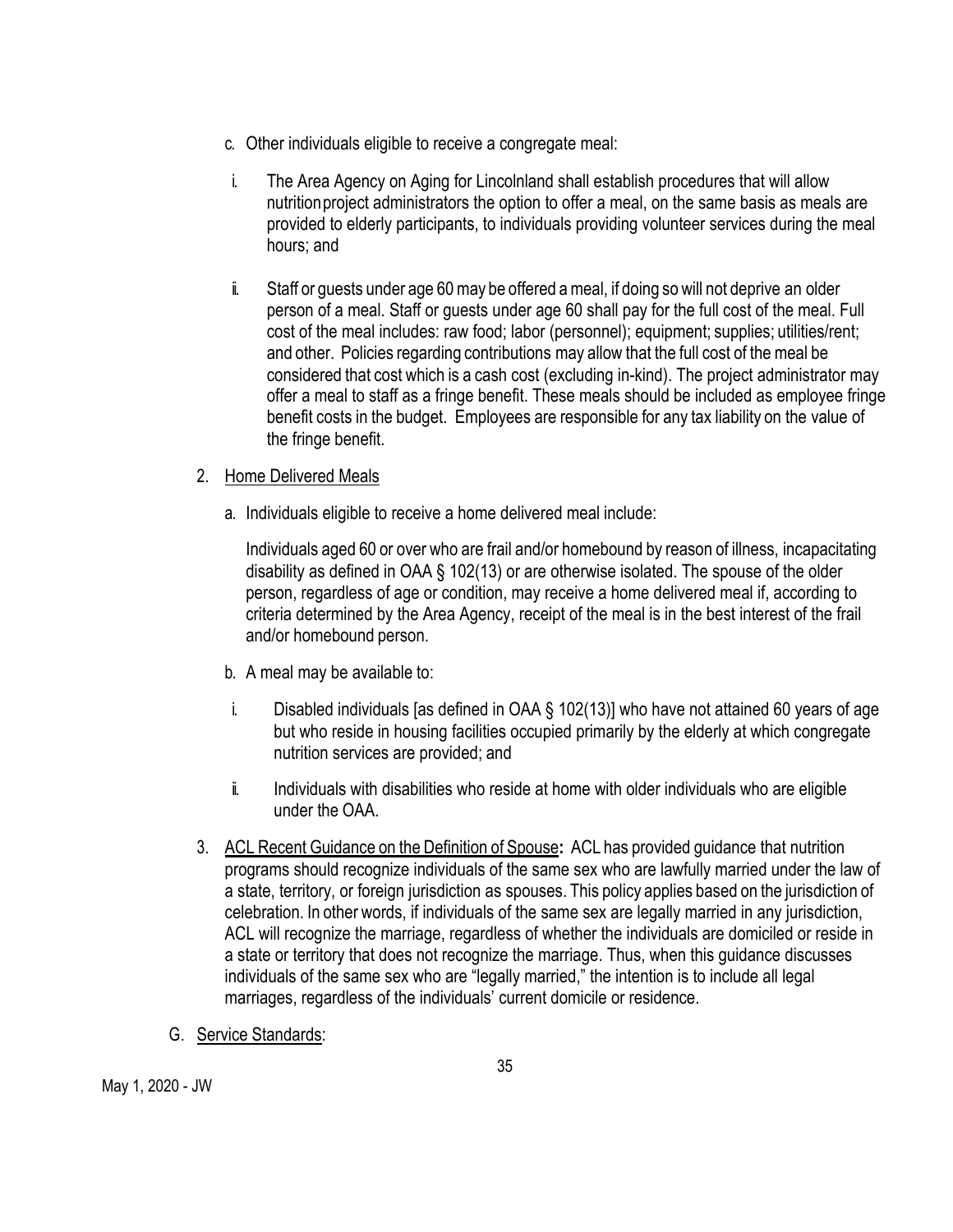- 1. Each congregate meal provider must:
	- a. Provide hot or other appropriate meals (e.g., cold) in a congregate setting at least once a day, five ormore days a week (except in a rural area where such frequency is not feasible, and a lesser frequency is approved by the Department). The Area Agency on Aging for Lincolnland may grand exception(s) when the provider:
	- i. Submits documentation of need for the exception(s); and
	- ii. Serves meals at least 5 days per week throughout the service area, but not necessarily 5 days per week at each site; or serves a low-income minority target population.
	- b. Locate congregate nutrition services in a site in as close proximity to themajority of eligible individuals' residences as feasible, with particular attention upon a multipurpose senior center, a school, a church, or other appropriate community facility, preferably within walking distance where possible, and where appropriate, transportation to such site is available. Since multipurpose senior centers offer other services (e.g., information and assistance, transportation, recreation, education, health promotion, etc.) to older adults, wheneverfeasible, congregate meal sites should be located in such facilities;
	- c. Establish outreach activities, which assure that the maximum number of eligible individuals may have an opportunity to participate;
	- d. Coordinate with other appropriate services in the community; and
	- e. If operated by special interest groups, such as churches, social organizations, homes for the elderly, senior housing developments, etc., shall not limit participation to their own membership or otherwise show preferential treatment for such membership.
- 2. Each home delivered meal provider must:
	- a. Provide for home delivered meals at least once a day, five or more days a week (except in a rural area where such frequency is not feasible and a lesser frequency is approved by the Area Agency on Aging for Lincolnland).

Meals may be hot, cold, frozen, dried, canned or other foods with a satisfactory storage life.

- b. With the consent of the older person, or his or her representative, bring to the attention of the personnel of appropriate agency(ies) for follow-up, conditions or circumstances which place the older person or the household in imminent danger; and
- c. Where feasible and appropriate, make arrangements for the availability of meals to older persons in weather related emergencies.
- 3. All Nutrition Service Providers Must: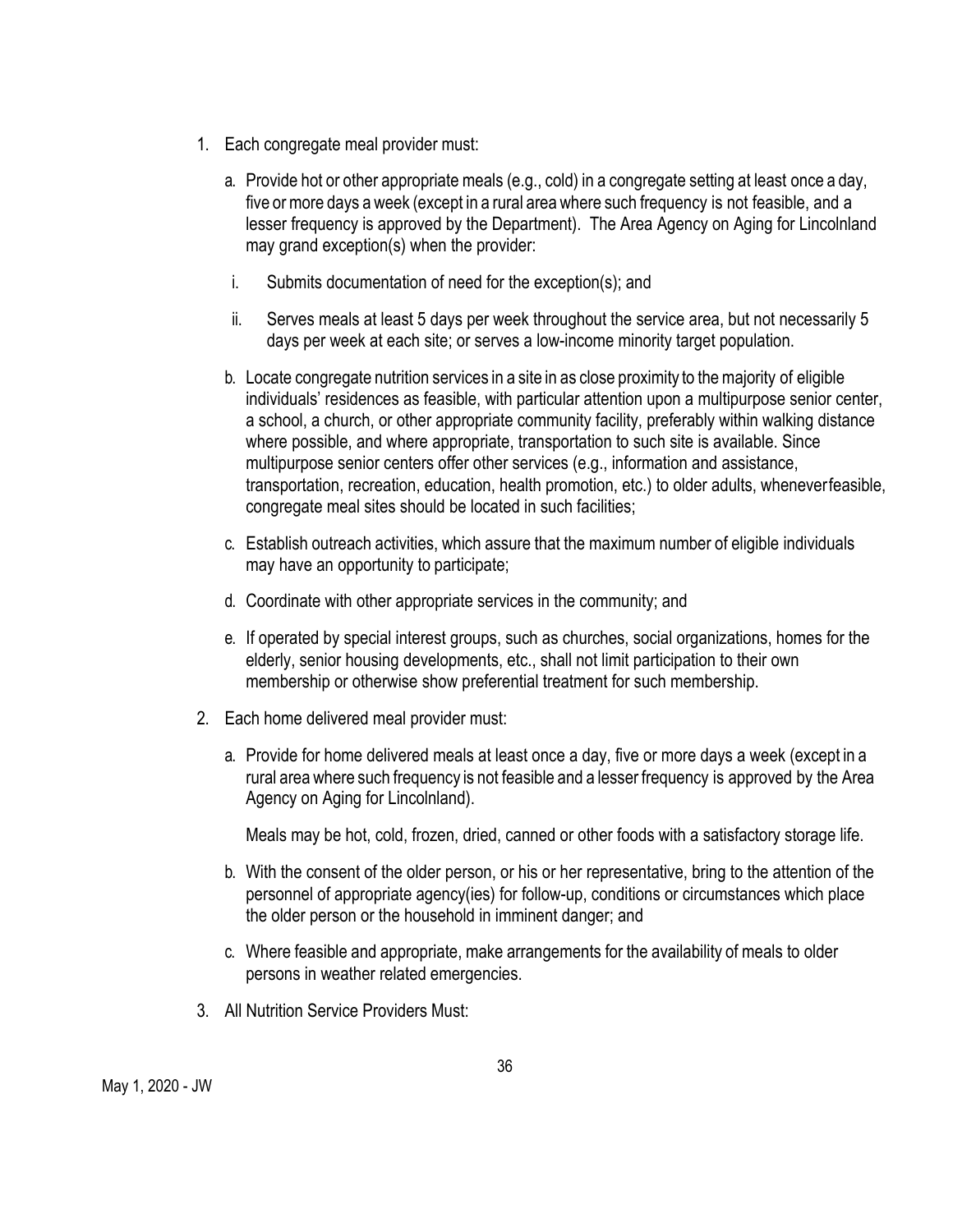- a. Have procedures for obtaining the views of participants about the services they receive and involve participants in the planning and operation of nutrition services and other programs provided for their benefit as outlined in Objective 10 of the Older Americans Act;
- b. Solicit the expertise of an Illinois Licensed Dietitian Nutritionist (or Illinois licensed healthcare practitioner whose license includes nutrition services)based on the requirements of the state Dietetic and Nutrition Services Practice Act, §15. An individual licensed to practice dietetic or nutrition services in another state that has licensure requirements considered by the Illinois Department of Financial and Professional Regulation to be at least as stringent as the requirements for licensure under the Illinois Act, may review and approve menus;

Although nutrition service providers do not have to include licensed dietitians on staff, state rules do require that licensed dietitians are involved in the review and approval of menus. Menu planning and review can be arranged through subcontracts or volunteer agreements;

- c. Solicit the advice and expertise of other individuals knowledgeable with regard to the needs of older individuals;
- d. Follow appropriate procedures to preserve nutritional value and food safety in purchasing and storing food, and preparing, serving and delivering meals;
- e. Provide special menus, where feasible and appropriate, to meet the particular dietary needs arising from the health requirements, religious requirements, ethnic or cultural backgrounds of eligible individuals; and
- f. Have available for use upon request appropriate food containers and utensils for persons with disabilities.

#### H. Assessment for Home Delivered Meals

- 1. An assessment of each person requesting home delivered meals must be completed to determine the individual's need for service. The assessment can be completed by the nutrition service provider, Care Coordination Unit or other qualified organization (based on Area Agency on Aging for Lincolnland requirements).
- 2. A periodic reassessment of the home delivered meal recipient must also be completed at least annually, or sooner if circumstances change.
- 3. The assessment form should include overall eligibility criteria for determining when services are authorized or terminated. The nutrition provider staff member and/or the Care Coordination Unit staff member completing the assessment will be able to use their professional judgment to determine when an older adult needs home delivered meals.
- 4. Service providers conducting the assessment for home delivered meals must determine the most appropriate form of meal delivery in communities where cold or frozen meals are offered in addition to hot meals.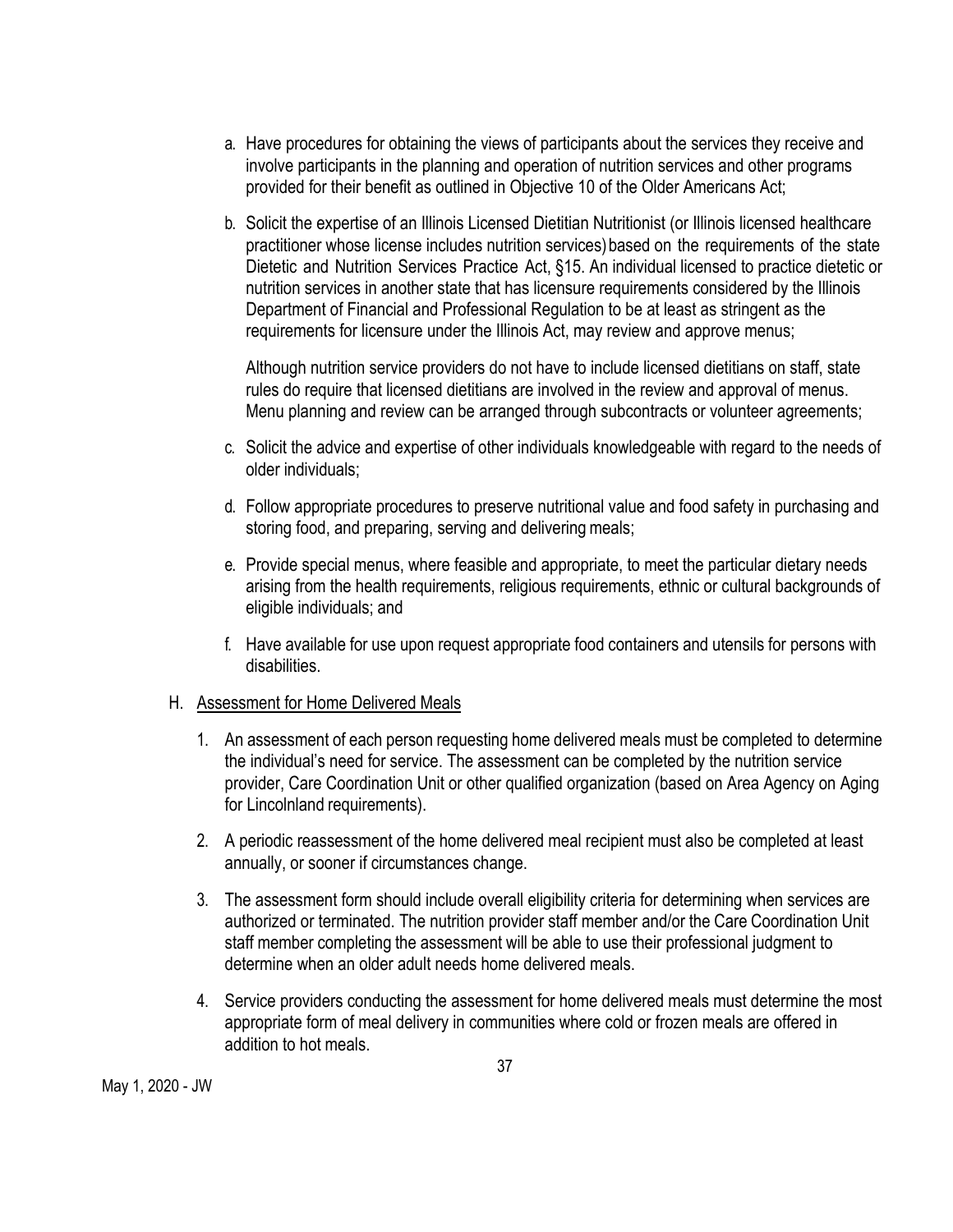Service providers must assess all participants receiving cold and frozen meals to ensure they have the proper equipment (freezer, oven, microwave, and refrigerator) and physical and cognitive skills to store and re-heat the meals.

An older adult eligible to receive home delivered meals should not be denied services based on the individual's inability to safely store and prepare a frozen meal. If the older adult does not have the capacity to heat the frozen meal or family members or others are not able to heat the frozen meal for the older adult, the nutrition provider should attempt to deliver hot meals to the older adult if theolder adult resides within a community where home delivered meals are provided. In isolated rural areas and where the nutrition provider only has the capacity to provide frozen meals, the nutrition provider should make a referral for Medicaid Waiver in- home or adult day services or other community services as appropriate for the older adult to receive assistance with meals.

#### I. Nutrition Education Services

Each nutrition project shall provide nutrition education on at least a semiannual basis to the participants in the nutrition programs.

- 1. It is strongly recommended that nutrition education be provided quarterly to congregate and home delivered meal participants and more frequently if possible. The purpose of nutrition education is to inform individuals about available facts and information that will promote improved food selection, eating habits, nutrition and health-related practices. These activities are designed to:
	- a. Assist older persons in obtaining the best nutritional services available within their resources;
	- b. Aid older persons in making sound food choices consistent with the Dietary Guidelines for Americans, and in obtaining the best food to meet nutritional needs;
	- c. Increase awareness of community-sponsored health programs that encourage and promote sound nutritional habits and good health; and
	- d. Assist older persons, where feasible, in the area of therapeutic diets as required by health or social condition.
	- e. Provide available medical information approved by health care professionals, such as informational brochures and information on how to get vaccines, including vaccines for influenza, pneumonia, and shingles, in the individuals' communities.
- 2. Coordination with community resources is encouraged in provision of nutrition education services.
- J. Meal Requirements

Meals provided through the nutrition program must comply with the most recent Dietary Guidelines for Americans, published by the Secretary of Health and Human Services and the Secretary of Agriculture; and provide each participant: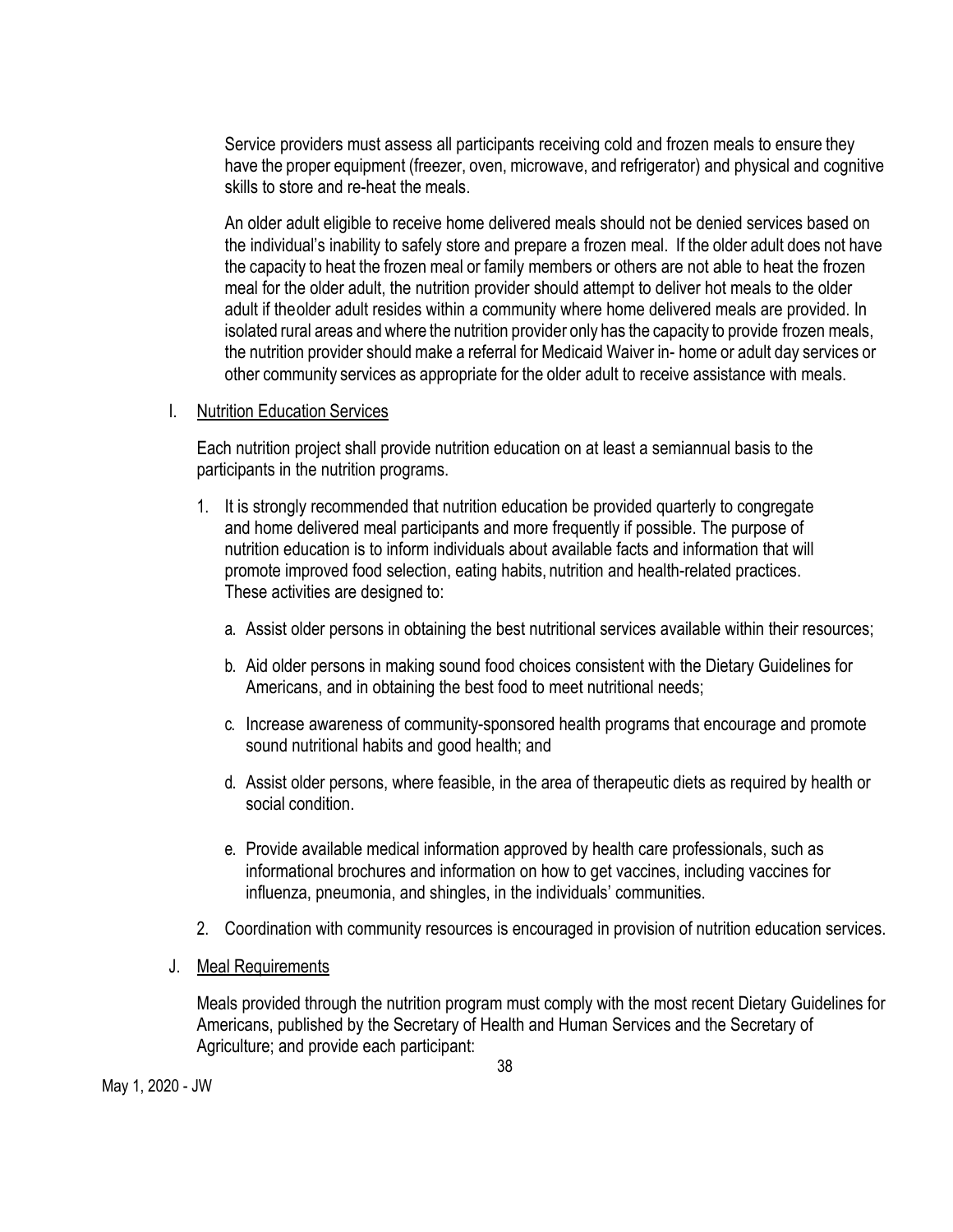- 1. A minimum of 33⅓ percent of the Dietary Reference Intakes (DRI) as established by the Food and Nutrition Board of the Institute of Medicine of the National Academy of Sciences, if the participant is offered one meal per day;
- 2. A minimumof 66⅔ percent of the allowances if the participant is offered two meals per day; and
- 3. 100 percent of the allowances if the participant is offered three meals per day.

When planning breakfast for congregate meal participants, the meal must meet ¼ of the DRI in and of itself, unless it is assured that the breakfast participant will also receive lunch (or dinner) that day at the meal site. In the case of home delivered meal participants; however, where the same participant is being provided with two or three meals on a given day, menus can be planned so that the combined nutritional content meets ⅔ or 1 full DRI respectively.

- K. Nutrition Services Incentive Program (NSIP) for the Elderly
	- 1. Nutrition service providers are eligible to receive Administration on Aging (AoA) cash assistance in the form of a funding allocation for meals served through AoA's NSIP Program for the Elderly. Allocated funding may be claimed for meals that:
		- a. Meet the dietary guidelines as specified in Item J above;
		- b. Are served to eligible participants, which include persons 60 years of age or older, their spouses, disabled persons and volunteers, as described in Items F.1- F.2 above; (Note: NSIP reimbursement may NOT be claimed for meals served to guests or staff under 60 years of age.)
		- c. Are served by an agency that has received a grant under Title III of the Older Americans Act and is under the jurisdiction, control, management, and audit authority of an AAA or the Department; and
		- d. Are provided with no set fee charged to the recipients.
	- 2. NSIP Funds:
		- a. Shall be used to increase the total number of meals served:
		- b. Shall only be used to purchase United States agricultural commodities and other foods; and
		- c. Shall not be used to off-set program costs or as non-federal matching funds for any other program.
- L. Voluntary Contributions
	- 1. Each project providing nutrition services may solicit voluntary contributions for meals, taking into consideration the income ranges of eligible individuals in local communities and other sources of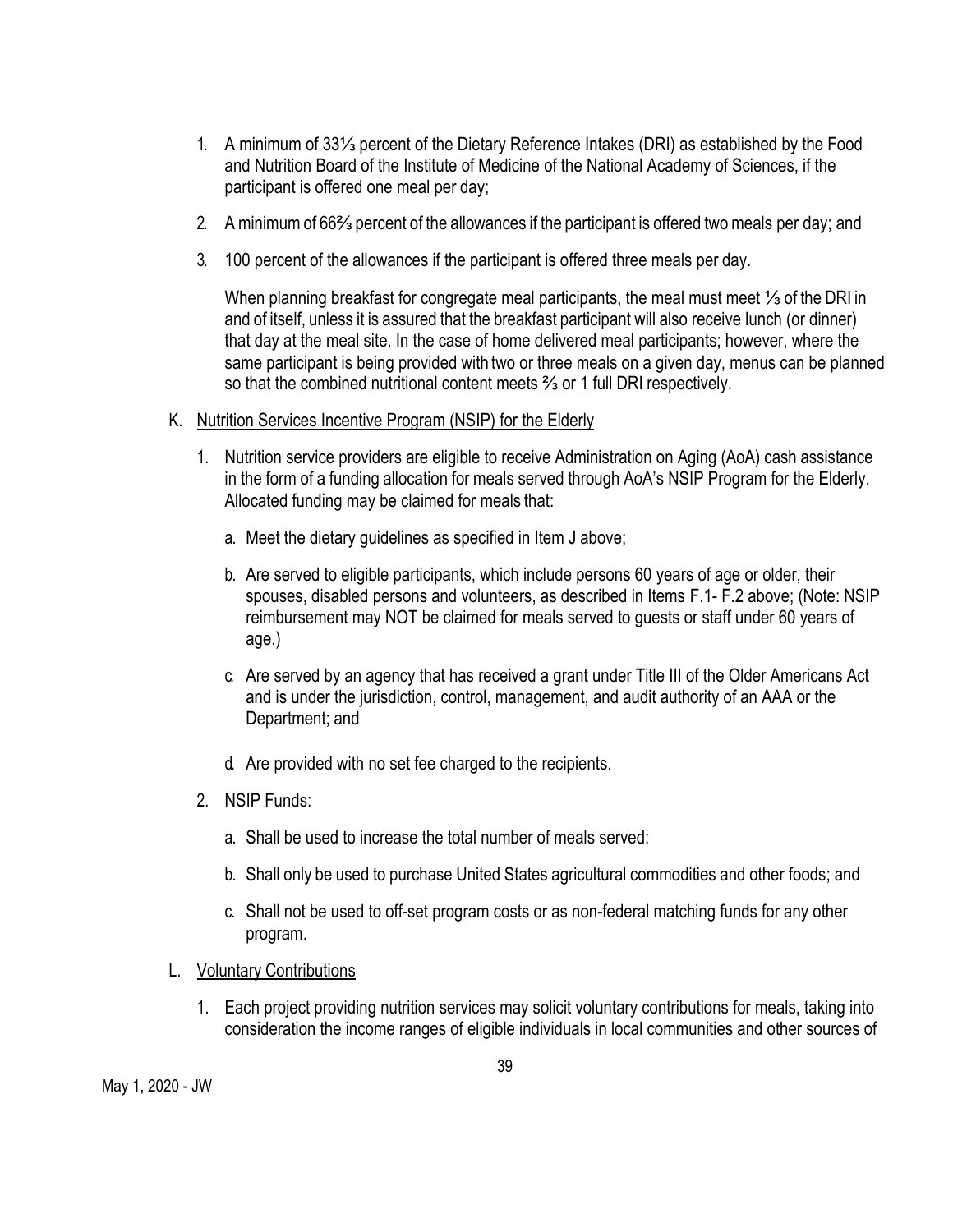income of the project.

- 2. Each project must protect the privacy of each older person with respect to his or her contributions; establish appropriate procedures to safeguard and account for all contributions; and may not deny an older person a service because the older person cannot or will not contribute to the cost of the service.
- 3. Voluntary contributions must be used to increase the number of meals served by the project, facilitate access to such meals, and provide other supportive services directly related to nutrition services.
- M. Illinois Link

The nutrition service provider must assist participants in taking advantage of benefits available to them under the Illinois LINK program. The nutrition service provider must coordinate its activities with the local Illinois Department of Human Services office administering the LINK program to facilitate participation of eligible older persons in the program.

- N. Menu Planning Menus must be:
	- 1. Planned in advance for a minimum of one month with repetition of entrees and other menu items kept at a minimum. If a cycle menu is utilized, there shall be at least three cycles per year. If the cycle is at least 6 weeks or greater in length, there shall be at least 2 cycles per year;
	- 2. Approved by the provider's licensed dietitian as defined in G(3)(b) of thisSection;
	- 3. Posted with serving dates indicated in a location conspicuous to participants at each congregate meal site as well as in each preparation area;
	- 4. Legible and easy to read (It is recommended that menus be printed in the language(s) of the participant group.);
	- 5. Adhered to, subject to seasonal availability of food items; and
	- 6. Kept on file with the signed menu approval sheet, with any changes noted in writing, for at least three years.
- O. Menu Standards
	- 1. Service providers who choose not to complete a nutritional analysis of theirmenus will follow the meal pattern described in this section.

## **Requirements for One or Two Meal(s) Daily Each meal must provide\*:**

(1) Serving lean meat or meat alternate: 3 ounces of edible cooked meat, fish, fowl, eggs or meat alternate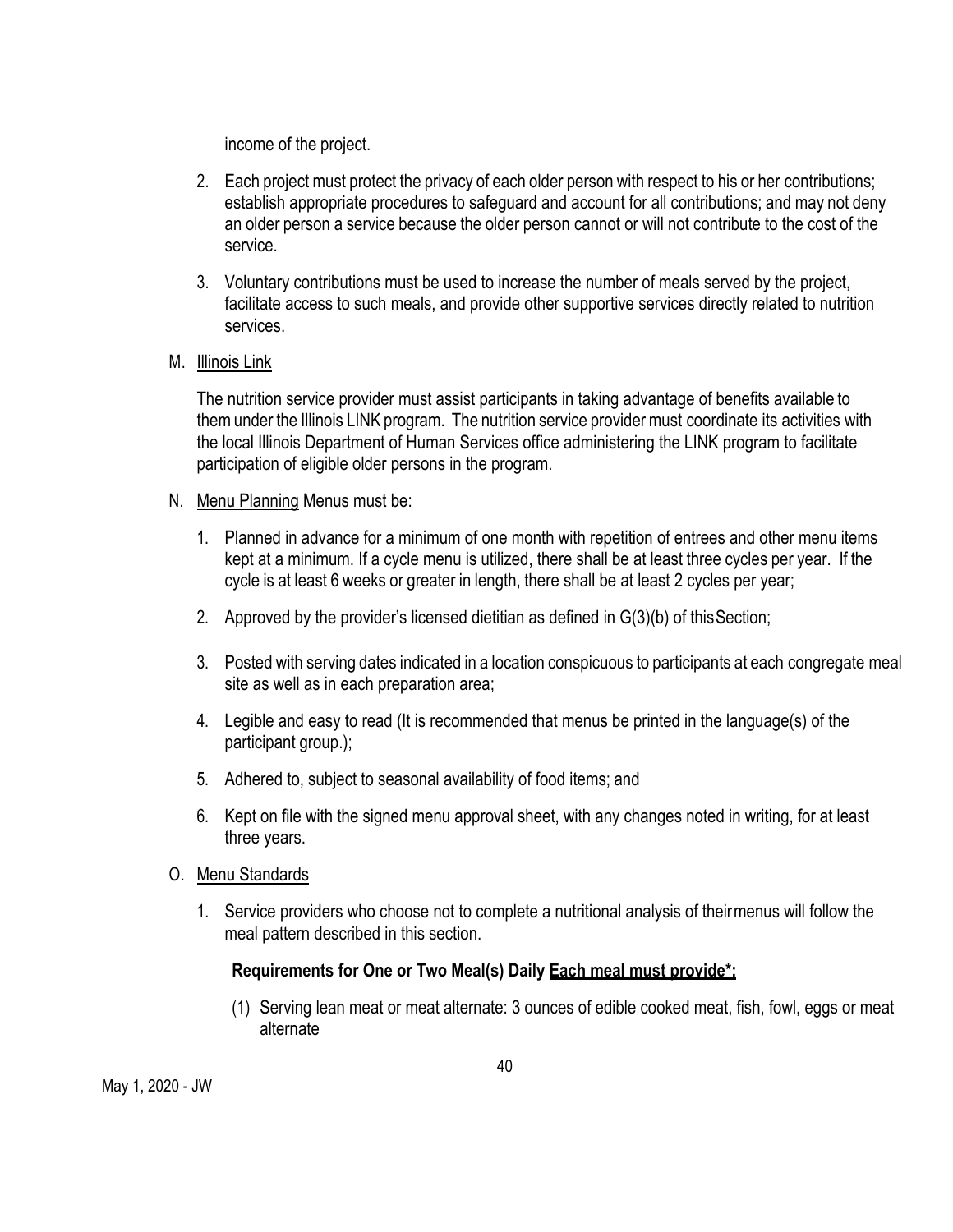- (2) Serving(s) vegetables: ½ cup equivalent may serve an additional vegetable instead of a fruit
- (1) Serving fruit:  $\frac{1}{2}$  cup equivalent may serve an additional fruit instead of a vegetable
- (2) Servings grain, bread or bread alternate, preferably whole grain: for example, 2 slices of whole grain or enriched bread, 1 ounce each or 1 cup cooked pasta or rice
- (1) Serving fat free or low fat milk or milk alternate: 1 cup equivalent

\* Margarine and dessert are optional and must be counted in the calories, fat and sodium totals, if served in addition to above components.

## **Requirements for Three Meals Daily**

The three meals combined must provide:

- (2) Servings lean meat or meat alternate: 6 ounces of edible cooked meat, fish, fowl, eggs or meat alternate
- (3-4) Servings vegetables
- (2-3) Servings fruit
- (6-9) Servings whole grain/enriched grain, bread or bread alternate
- (3) Servings fat free or low fat milk or milk alternate

#### Meat or Meat Alternate

- Three ounces (providing at least 19 g protein) of lean meat, poultry, fish or meat alternate should generally be provided for the lunch or supper meal. Meat serving weight is the edible portion, not including skin, bone, or coating.
	- Meat (1 ounce) alternates include:
		- $>1$  medium egg
		- ➢ 1-ounce cheese (nutritionally equivalent measure of pasteurized process cheese, cheese food, cheese spread, or other cheese product)
		- $\geq$   $\frac{1}{2}$  cup cooked dried beans, peas or lentils
		- ➢ 2 tablespoons peanut butter or ⅓ cup nuts
		- $\geq$   $\frac{1}{4}$  cup cottage cheese
		- $>$   $\frac{1}{2}$  cup tofu
		- $\geq 1$  ounce of soy type burger
- A one ounce serving or equivalent portion of meat, poultry, fish may beserved in combination with other high protein foods.
- Protein/lean meat/meat alternate items containing textured vegetable protein and providing at least 19 g protein in a (3 oz) serving may be served.
- Except to meet cultural and religious preferences and for emergency meals, serving dried beans, peas or lentils, peanut butter or peanuts, and tofu for consecutive meals or on consecutive days should be avoided.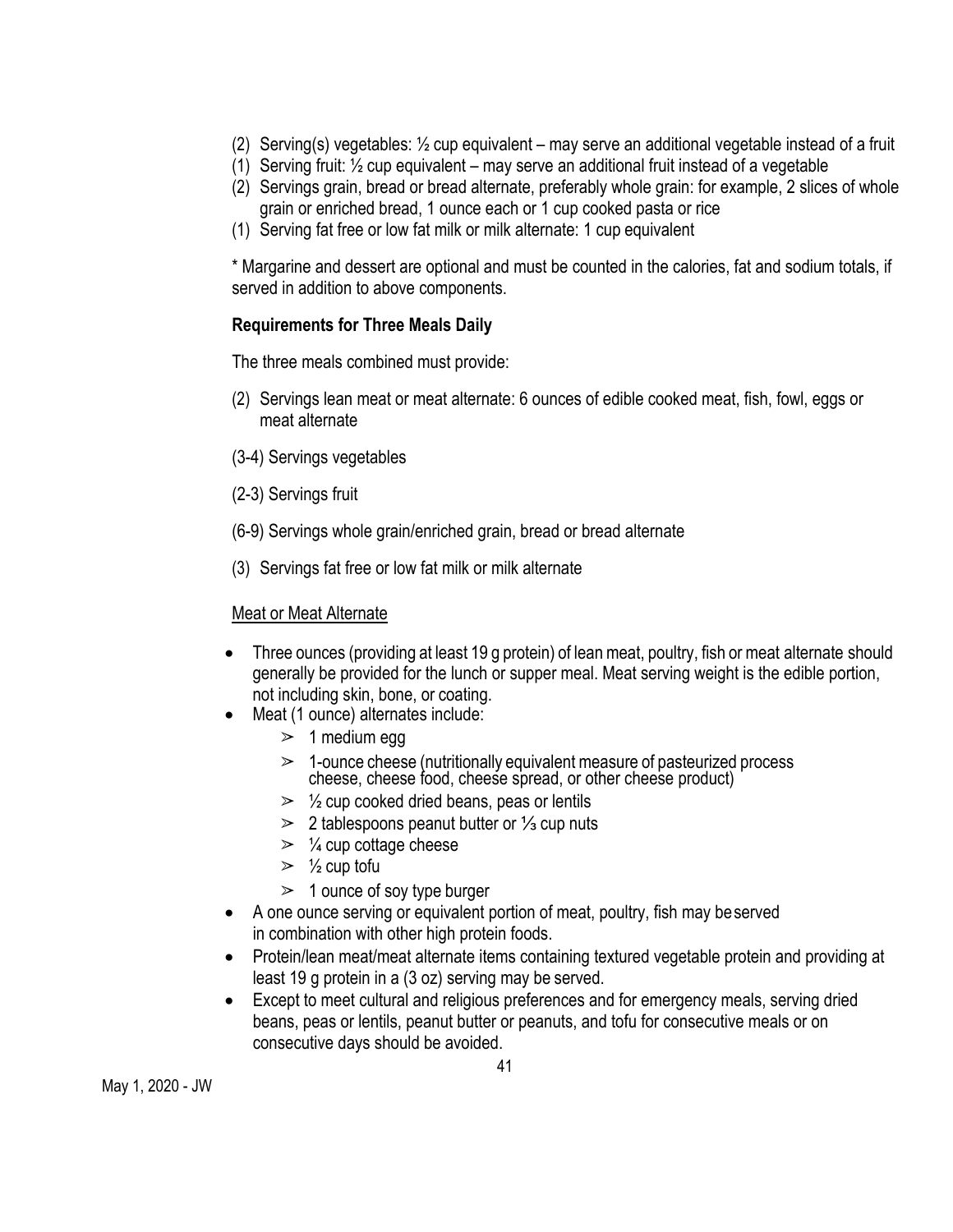- Imitation cheese (which the Food and Drug Administration defines as one not meeting nutritional equivalency requirements for the natural, non-imitation product) cannot be served as meat alternates.
- To limit the sodium content of the meals, serve no more than once a week cured and processed meats (e.g., ham, smoked or Polish sausage, corned beef, wieners, luncheon meats, dried beef).
- To limit the amount of fat, especially saturated fat, and cholesterol in meals, regular ground meat should be served no more than twice weekly when one meal is provided, four times weekly if two meals are provided, and no more than 6 times a week if three meals are provided.

## Vegetables

- A serving of vegetable (including cooked dried beans, peas and lentils) is generally  $\frac{1}{2}$  cup cooked or raw vegetable; or ¾ cup 100% vegetable juice, or 1- cup raw leafy vegetable. For pre-packed 100% vegetable juices, a  $\frac{1}{2}$  cup juice pack may be counted as a serving if a  $\frac{3}{4}$  cup pre-packed serving is not available.
- Fresh, frozen or unsalted canned vegetables are preferred instead of canned vegetables containing salt.
- Vegetables as a primary ingredient in soups, stews, casseroles or other combination dishes should total ½ cup per serving.
- At least one serving from each of the five vegetable subgroups must be included in a weekly menu. The five vegetable subgroups include dark green vegetables, orange vegetables, cooked dry beans and peas, starchy vegetables, and "other" vegetables.
- A serving of cooked legumes (dried beans, peas and lentils) must be included twice each week, if one meal is provided; 4 servings per week must be included, if two or three meals are provided.

# Fruits

- A serving of a fruit is generally a medium apple, banana, orange, or pear;  $\frac{1}{2}$  cup chopped, cooked, or canned fruit; or  $\frac{3}{4}$  cup 100% fruit juice. For pre-packed 100% fruit juices, a 1/2 cup juice pack may be counted as a serving if a  $\frac{3}{4}$  cup pre-packed serving is not available.
- Fresh, frozen, or canned fruit will preferably be packed in juice, without sugar or light syrup.

## Grain, Bread or Bread Alternate

- A serving of grain or bread is generally 1 slice (1 ounce), whole grain or enriched; ½ cup cooked whole grain or enriched pasta or grain product; or 1 ounce of ready-to-eat cereal. Priority should be given to serving whole grains. Grain, bread and bread alternates include:
	- $> 1$  small 2-ounce muffin, 2" diameter
	- $> 2$  mini muffins
	- $\geq$  2" cube cornbread
	- $>1$  biscuit, 2" diameter
	- $> 1$  waffle, 4" diameter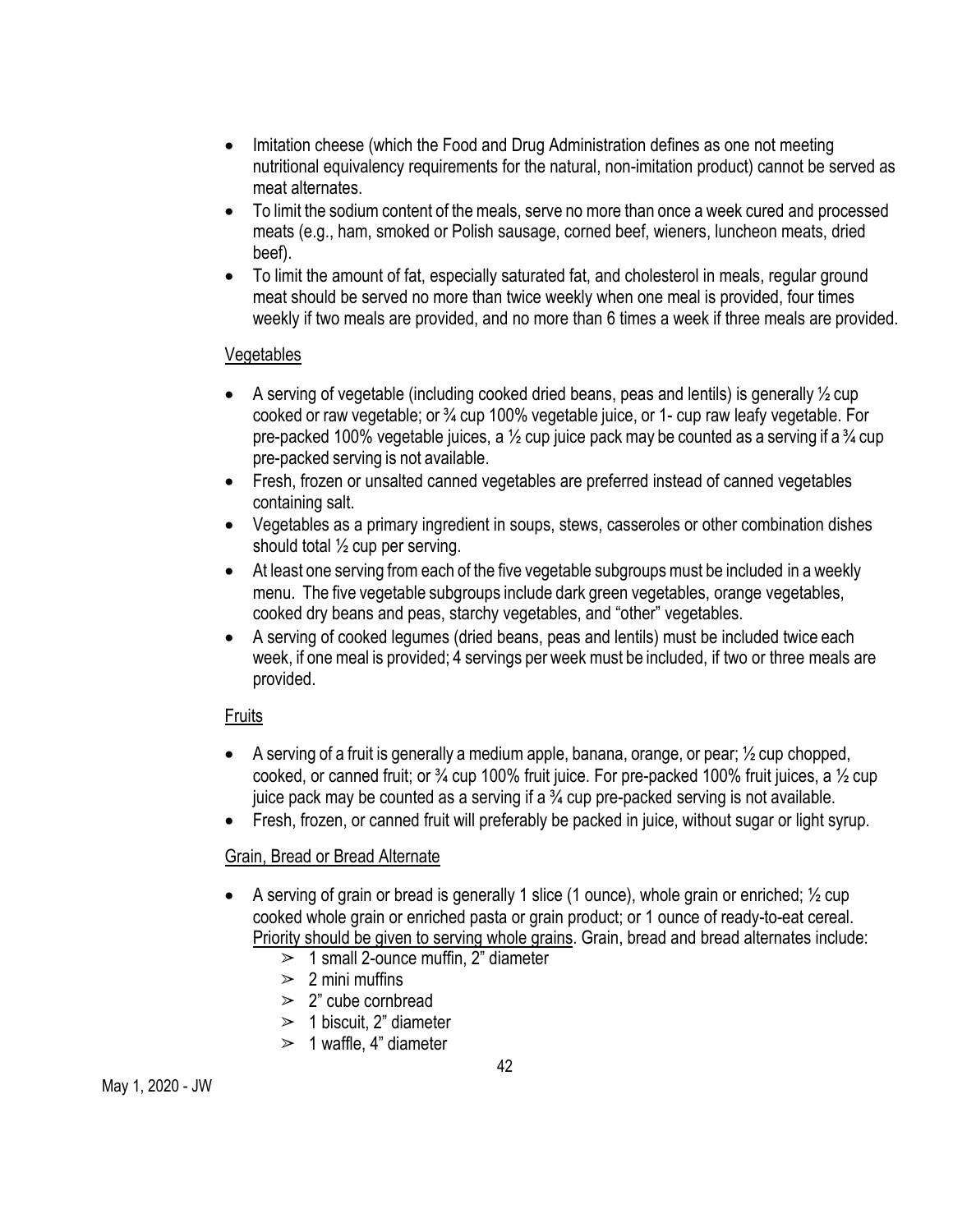- $> 1$  slice French toast
- $>$   $\frac{1}{2}$  slice French toast from "Texas toast"
- $>$  % English muffin
- $>1$  tortilla, 4-6" diameter
- $> 1$  pancake, 4" diameter
- $\geq \frac{1}{2}$  bagel
- $> 1$  small sandwich bun (<3" diameter)
- $\geq$   $\frac{1}{2}$  cup cooked cereal
- $\geq$  4-6 crackers (soda cracker size)
- $\geq$  1/2 large sandwich bun
- $\geq$   $\frac{3}{4}$  cup ready to eat cereal
- $\geq$  2 graham cracker squares
- $\geq$   $\frac{1}{2}$  cup bread dressing/stuffing
- $\geq$   $\frac{1}{2}$  cup cooked pasta, noodles or rice
- $\geq$  prepared pie crust,  $\frac{1}{8}$  of a 8" or 9" two-crust pie
- $\geq$   $\frac{1}{2}$  cup cooked grain product in serving of fruit "crisp" or cobbler

A variety of enriched and/or whole grain products, particularly those high in fiber, are recommended.

Two servings whole grain products must be served at least twice a week when one meal is provided; 4 servings whole grain products must be served per week when 2 meals are provided; 6 whole grain products must be served per week when 3 meals are provided.

Grain/bread alternates do not include starchy vegetables such as potatoes, sweet potatoes, corn, yams, or plantains. These foods are included in the vegetable food group.

#### **Milk or Milk Alternates**

One cup skim, low fat, whole, buttermilk, low-fat chocolate milk, or lactose-free milk fortified with Vitamins A and D should be used. Low fat or skim milk is recommended for the general population. Powdered dry milk (⅓ cup) or evaporated milk (½ cup) may be served as part of a home-delivered meal.

- Milk alternates for the equivalent of one cup of milk include: 1 cup fat free or low fat milk 1 cup yogurt, fat free or low fat 1 cup fortified soymilk 1  $\frac{1}{2}$  cups cottage cheese, low fat 8 ounces tofu (processed with calcium salt)
	- 1 ½ ounces natural or 2 ounces processed cheese

## **2. Nutrient Values for Meal Planning and Evaluation**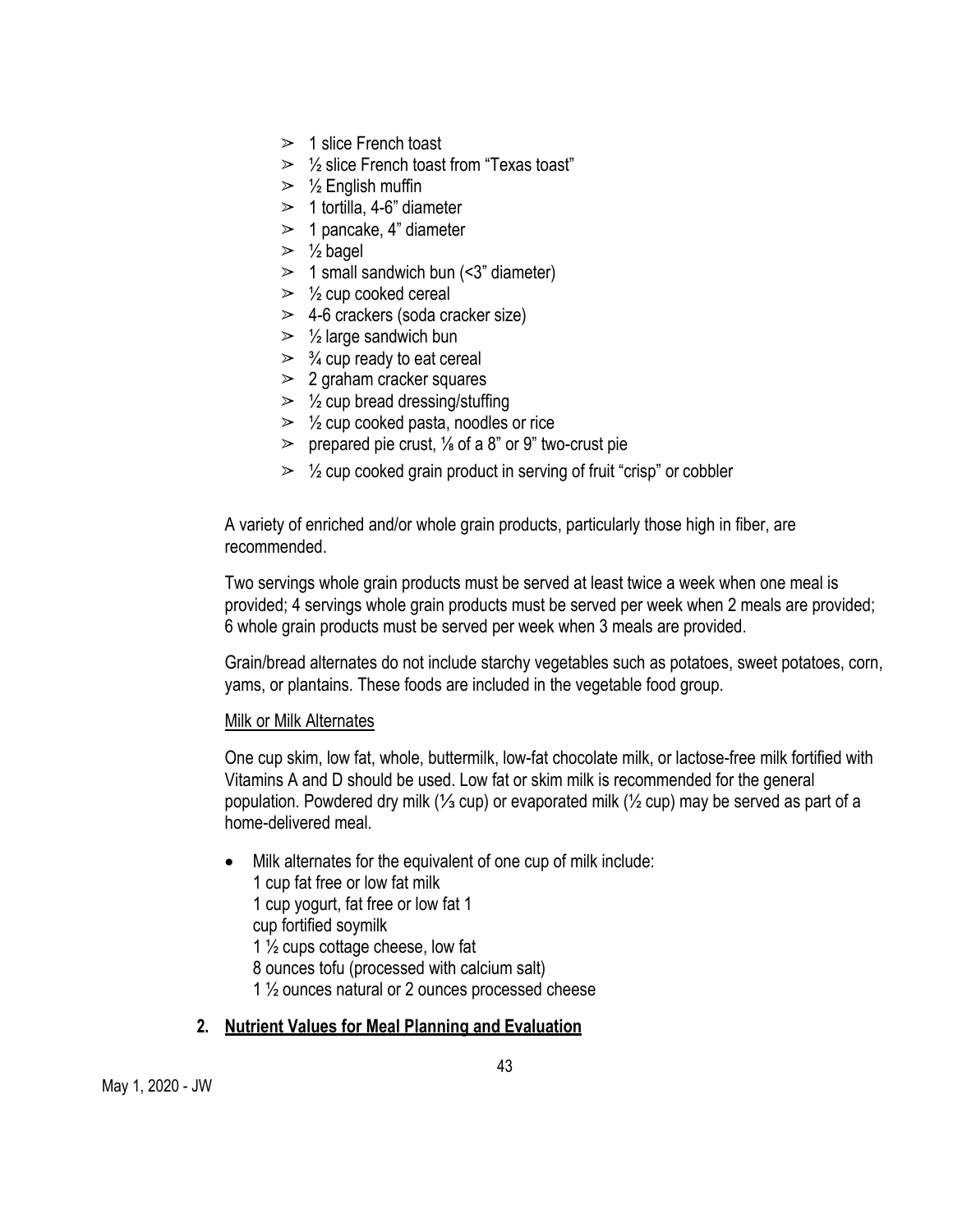The table below presents the most current DRIs and other nutrient values to use when planning and evaluating meals. Values are provided for serving 1, or a combination of 2 or 3 meals for 1 day consumption for the average older adult population served by nutrition programs.

Menus that are documented\*\* as meeting the nutritional requirements through menu analysis must have written documentation, which supports the following nutrients, are provided:

| <b>Nutrient</b>   | <b>Amount Required</b>          | <b>Notes</b>                     |  |  |
|-------------------|---------------------------------|----------------------------------|--|--|
| Calories (cal)    | 685 calories per meal           | No one meal may be less          |  |  |
|                   | averaged over one week          | than 600 calories                |  |  |
| Protein (gm)      | 19                              |                                  |  |  |
| Carbohydrate (gm) | 43                              |                                  |  |  |
| Fat (gm)          | 15-23                           | No one meal may be               |  |  |
|                   | $\leq$ 30% calories averaged    | more than 35% fat                |  |  |
|                   | over one week                   |                                  |  |  |
| Fiber (gm)        | 10                              |                                  |  |  |
| Vitamin A (ug)    | 300                             |                                  |  |  |
| Vitamin C (mg)    | 30                              |                                  |  |  |
| Vitamin E (ug)    | 5                               |                                  |  |  |
| Vitamin B6 (mg)   | 6.                              |                                  |  |  |
| Folate (ug)       | 133                             |                                  |  |  |
| Vitamin B12 (ug)  | .8                              |                                  |  |  |
| Calcium (mg)      | 400                             |                                  |  |  |
| Magnesium (mg)    | 140                             |                                  |  |  |
| Zinc (mg)         | 3.7                             |                                  |  |  |
| Potassium (mg)    | 1567                            |                                  |  |  |
| Sodium (mg)       | <800, averaged over<br>one week | No one meal more than<br>1000 mg |  |  |

\*\* A Menu Approval Sheet is provided to Nutrition Services providers for the licensed dietitian nutritionist (as defined in G(3)(b) of this section) to use in documenting that nutritional requirements are met by the menu through meeting the meal pattern requirements or through carrying out a nutritional analysis of menus.

## **3. Specific Nutrient Sources**

#### **a. Vitamin A**

#### **Each day each meal must provide at least 300 mg vitamin A through foods served.**

- To ensure this amount of vitamin A is provided when the meal pattern is followed, vitamin A rich foods must be served 2 to 3 times per week for one meal per day.
- When serving 2 meals per day, vitamin A rich foods must be served 4 to 6 times per week.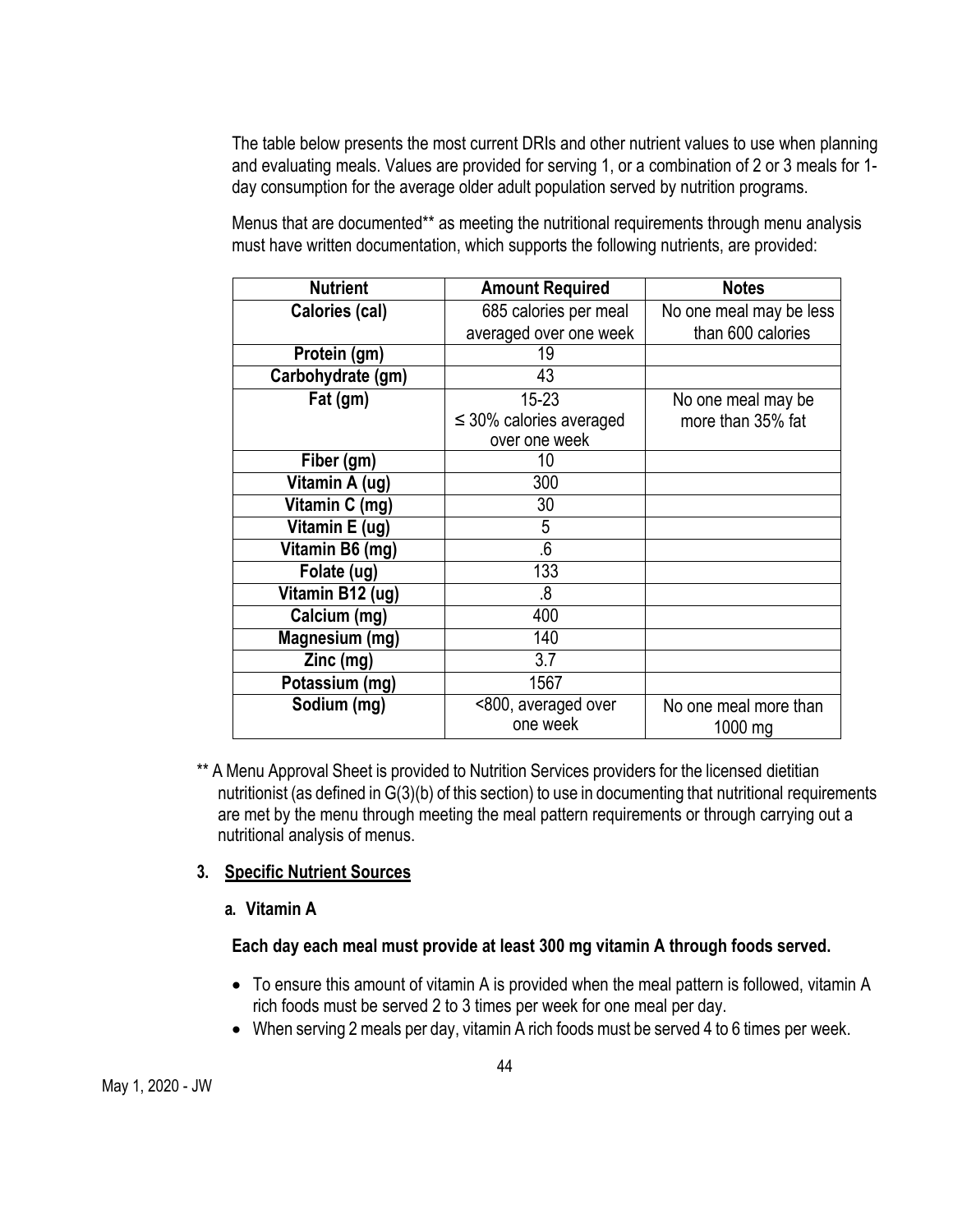- One rich source or two fair source servings may be used to meet the requirements.
- Some examples of **rich** sources of vitamin A include:

Apricots **Carrots** Carrots Carrots Cantaloupe Mango Sweet Potatoes Collard Greens Spinach Turnip Greens & other dark greens Winter squash (Hubbard, Acorn, Butternut)

• Some examples of **fair** sources of vitamin A include: Apricot Nectar Broccoli Tomato Sauce Pumpkin Vegetable Juice

## **b. Vitamin C**

Each day each meal must provide at least 30 mg vitamin C through foods served.

- To ensure this amount of vitamin C is provided when the meal pattern is followed, vitamin C may be provided as one serving of a rich source, 2 half servings of rich sources or 2 servings of fair sources.
- When serving one meal per day, 1 rich or 2 fair sources must be served.
- When serving 2 meals per day, 2 rich or 4 fair sources must be served.
- When serving 3 meals per day, 3 rich or 6 fair sources must be served.
- Fortified, full-strength juices, defined as fruit juices that are 100% natural juice with vitamin C added, are vitamin C-rich foods.
- Partial-strength or simulated fruit juices or drinks, even when fortified, may not count as fulfilling this requirement, except cranberry juice.
- Some examples of **rich** sources of vitamin C include:

| <b>Broccoli</b>     |                    | <b>Brussel Sprouts Cantaloupe</b> |                                  | Cauliflower |                          | Green |
|---------------------|--------------------|-----------------------------------|----------------------------------|-------------|--------------------------|-------|
| Pepper              | <b>Grape Fruit</b> |                                   | <b>Grapefruit Juice Honeydew</b> |             |                          |       |
| Kiwi                |                    | Mango                             | <b>Mandarin Oranges</b>          |             | Fruit Juices, fortified  |       |
| <b>Strawberries</b> |                    | <b>Sweet Potatoes Yams</b>        |                                  |             | <b>Sweet Red Peppers</b> |       |
| <b>Tangerines</b>   |                    | Kale                              | Oranges/Orange Juice             |             |                          |       |

Some examples of **fair** sources of vitamin C include: Asparagus Pineapple Collard Greens Spinach Potatoes Watermelon Tomato Tomato Juice/Sauce Cabbage Mustard GreensTurnip Greens

These are a few examples of vitamins A and C sources. By ensuring that a minimum of 300 mcg vitamin A and 30 mg vitamin C are included through vegetables and fruits in meals on a daily basis, providers will meet these vitamin requirements.

## P. Food Preparation Recommendations

1. When cooking, use salt sparingly or eliminate entirely by using spices, herbs or other seasoning.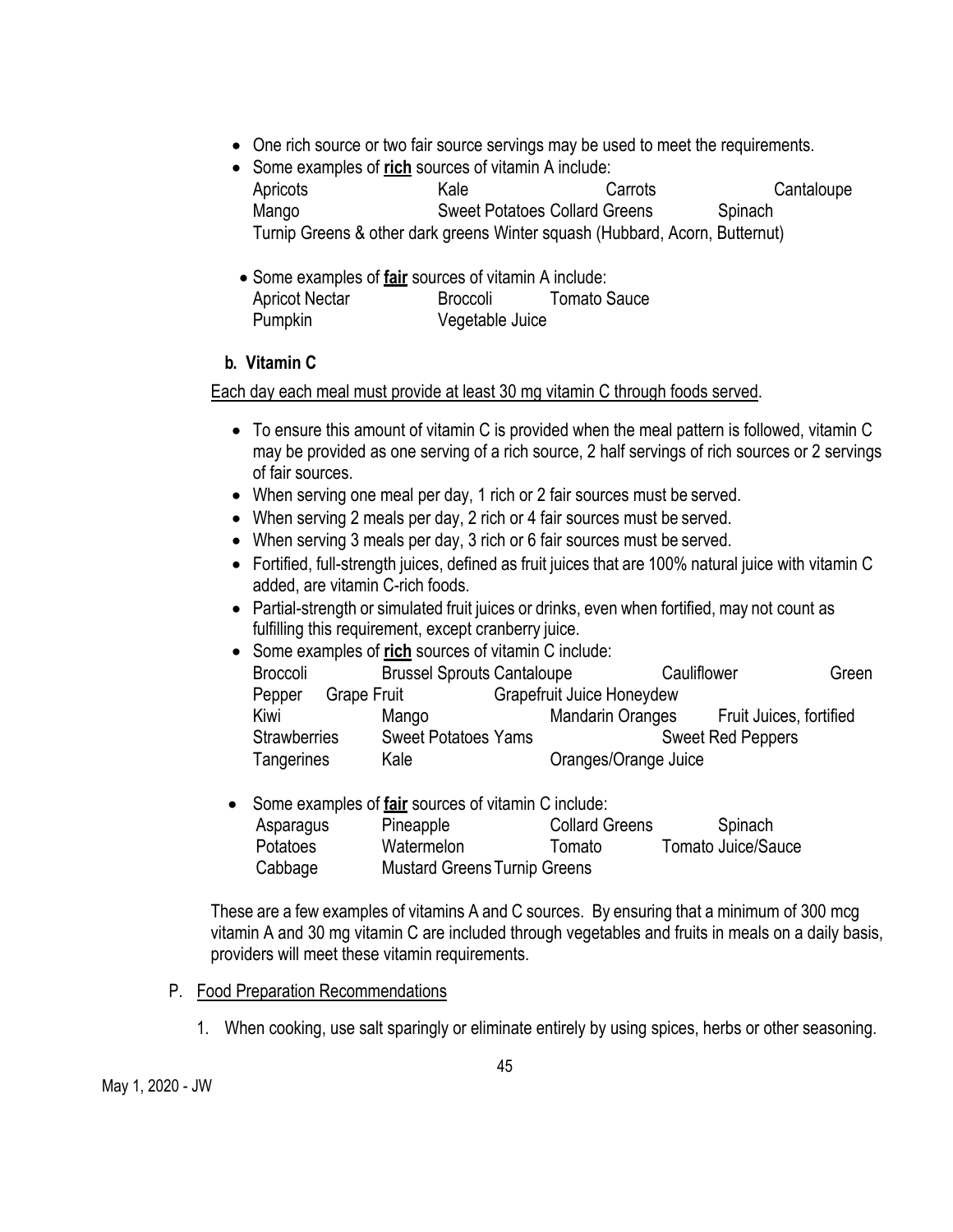To flavor foods, use salt-free seasoning, lemon juice, lime juice or vinegar;

- 2. Minimize the use of fat in food preparation. Fats should be primarily vegetable sources and in a liquid or soft (spreadable) form that is low in hydrogenated fat, saturated fat, and cholesterol. Limit fat to no more than 20-35 percent of the calories average for the week;
- 3. Each meal should contain at least 10 grams of dietary fiber. Use whole grains, meat alternatives, and fruits and vegetables to increase the fiber content of themenus. A listing of fiber content of grains, vegetables and fruits is available to service providers. By consulting this listing and ensuring that a minimum of 10 g fiber is included through foods served on a daily basis, providers will meet the fiber requirements;
- 4. Reflect seasonal availability of food;
- 5. Plan so that food items within the meat and meat alternatives, vegetable, fruit and grain/bread groups are varied within the week and menu cycle;
- 6. Include a variety of foods and preparation methods with consideration for color, combinations, texture, size, shape, taste and appearance;
- 7. Do not provide vitamin and/or mineral supplements, except as specified in Item Q below;
- 8. Use low-sodium meats, flavorings, and seasonings;
- 9. Use low-fat salad dressing, spreads, cheese and gravies (made without drippings and fats);
- 10. Bake, broil, steam or stew foods in place of frying food in fat;
- 11. Provide drinking water to encourage fluid intake. Dehydration is a common problem in older adults. Other beverages such as soft drinks, flavored (preferably sugar-free) drinks, coffee, tea and decaffeinated beverages may be used, but cannot be counted as fulfilling any part of the meal requirements. Nonnutritive beverages do not help meet nutrition requirements but can help with hydration.
- 12. Desserts may be provided as an option to satisfy the caloric requirements or for additional nutrients. Desserts such as fruit, whole grains, low fat or low sugar products are encouraged. Fresh, frozen, or canned fruits packed in their own juice are encouraged often as a dessert item, in addition to the serving of fruit provided as part of the meal. However, if a dessert contains at least  $\frac{1}{2}$  cup of fruit it may be counted as a serving of fruit. A dessert containing at least  $\frac{1}{2}$  cup enriched/whole grain product may be counted as a serving of grain. For example, a serving of two- crust (approx. ⅛ of 8" or 9" pie) fruit pie that contains at least ½ cup fruit is counted as one serving fruit and one serving grain.
- 13. Ethnic or religious menus must approximate as closely as possible (givenreligious requirements or ethnic background) the regular meal pattern and nutrient content of meals as previously stated.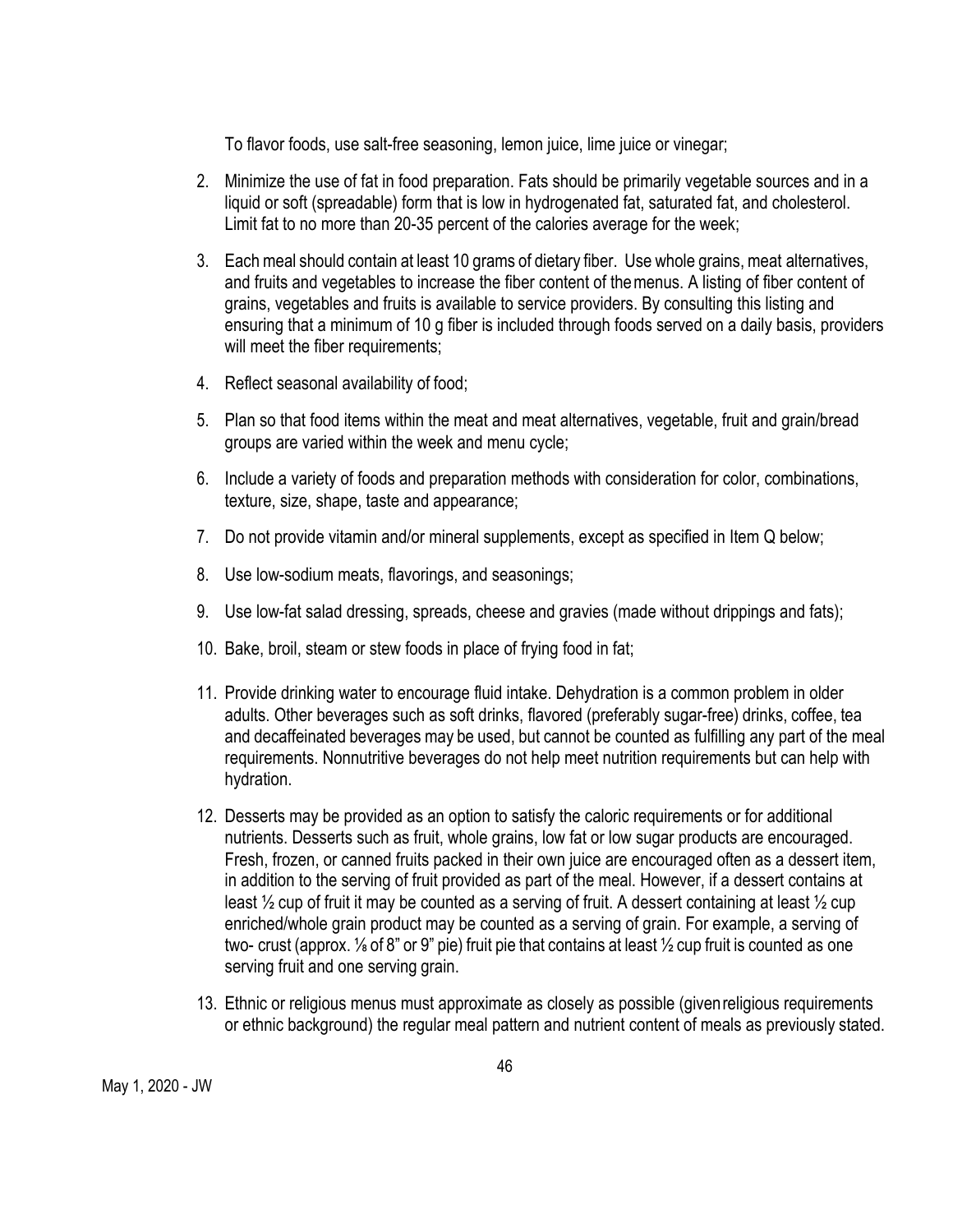14. Meals served in accordance with the meal standards are appropriate for persons with chronic disease, such as diabetes, heart disease and hypertension.

#### Q. Nutrition Supplements

Nutrition supplements, including liquid or bars, may be made available to participants based on documented, assessed need as determined by a licensed dietitian, nutritionist or a physician. Such products cannot replace conventional meals unless a physical disability warrants their sole use. Nutrition supplements are not reimbursable under the Older Americans Act or by AoA.

#### R. Offer Versus Serve

- 1. Each nutrition provider shall assure that congregate meal participants are offered all the food items needed to meet the menu requirements.
- 2. Consistent refusal of menu items should be investigated to determine why a participant is declining menu items.
- 3. Assistance should be provided to assure that adequate nutrition intake is maintained by the participant (for example, providing smaller serving portions, substitutions when feasible or serving the participant first).
- 4. AoA reimbursement is not affected when a participant declines menu items.
- S. Foods Taken from Nutrition Sites
	- 1. Unserved leftover foods shall not be taken from kitchens or sites by employees, volunteers, or participants.
	- 2. Safety of the food after it has been served to a participant and when it has been removed from the congregate site is the responsibility of the recipient and may be consumed as that participant deems appropriate. Providers shall post signs that warn participants of the health hazards associated with removal of food from the congregate nutrition site.
- T. Food Borne Illness Complaint Reporting Requirements
	- 1. In the event that a nutrition service provider receives a complaint or report of symptoms of food borne illness, the nutrition provider shall:
		- a. Notify the local health department immediately to initiate an investigation; and
		- b. Notify the Area Agency on Aging within 24 hours of the investigative procedures in progress.
	- 2. The Area Agency on Aging for Lincolnland shall notify the Department within three workingdays of a reported food borne illness. Thereafter, periodic updates shall be provided regarding the progress and findings of the investigation.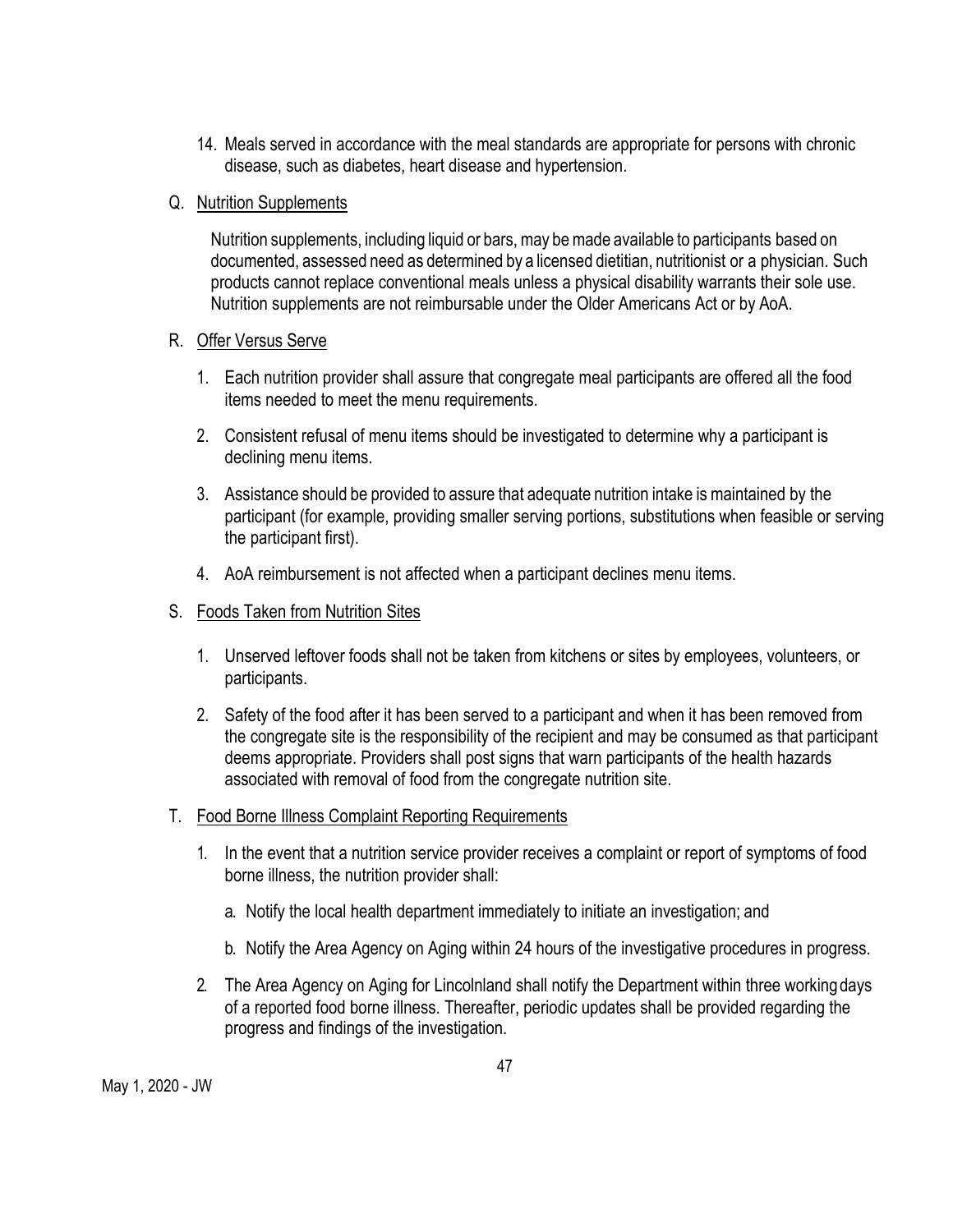#### U. Food Service Requirements

Nutrition service providers must comply with applicable provisions of state or local laws regarding the safe and sanitary handling of food, equipment, and supplies used in the storage, preparation, service, and delivery of meals to an older individual.

#### 1. Training

a. Training in fire and safety regulations must be provided during the orientation of staff new to the program and, at a minimum, once a year thereafter. The training will include but not be limited to: rules for safe work, and fire and safety regulations. Where feasible or possible, state or local officials should be involved in the development of training materials and programs. In situations where regulations do not exist, or their applicability is questioned, the provider shall contact the appropriate State agency that establishes fire or safety standards (e.g., State Fire Marshall, etc.).

#### b. Certified Food Protection Manager Certification:

Effective January 1, 2018, the Illinois Department of Public Health will no longer issue Food Service Sanitation Manager Certifications (FSSMC). Additionally, the Illinois Department of Public Health will no longer post course listings, or certify instructors/proctors. Please note, the Illinois Food Code still requires a valid IL FSSMC per 750.540 through the end of 2017.

The Certified Food Protection Manager certification will replace the Illinois Food Service Sanitation Manager Certification. Beginning January 1, 2018, an ANSI accredited Certified Food Protection Manager (CFPM) certification obtained through a course and passing the exam are still required, but required nutrition staff will not need to apply for the additional Illinois FSSMC certificate. The City of Chicago will still maintain their certification.

The Illinois Department of Public Health and the Illinois Department on Aging require that meal site supervisors receive the above CFPM certification.

Congregate meal sites are classified as "Category I Facilities" due to the typeof population served by the congregate meal site (e.g., immune-compromised individuals such as the elderly comprise the majority of the consuming population).

Based on guidance from the Illinois Department of Public Health, the only exception for a meal site supervisor to not be required to have successfully complete the above certification training is when food is prepared in a different location within the facility and served in that same facility. An example would be a congregate meal site located in a long term care facility. Under these circumstances, the site supervisor would be supervised by a certified food service sanitation manager in the preparation area of the facility. **Note:** Local public health departments do not have the authority to waive this requirement.

c. Food Handlers: Due to the requirements of the Food Handling Regulation Enforcement Act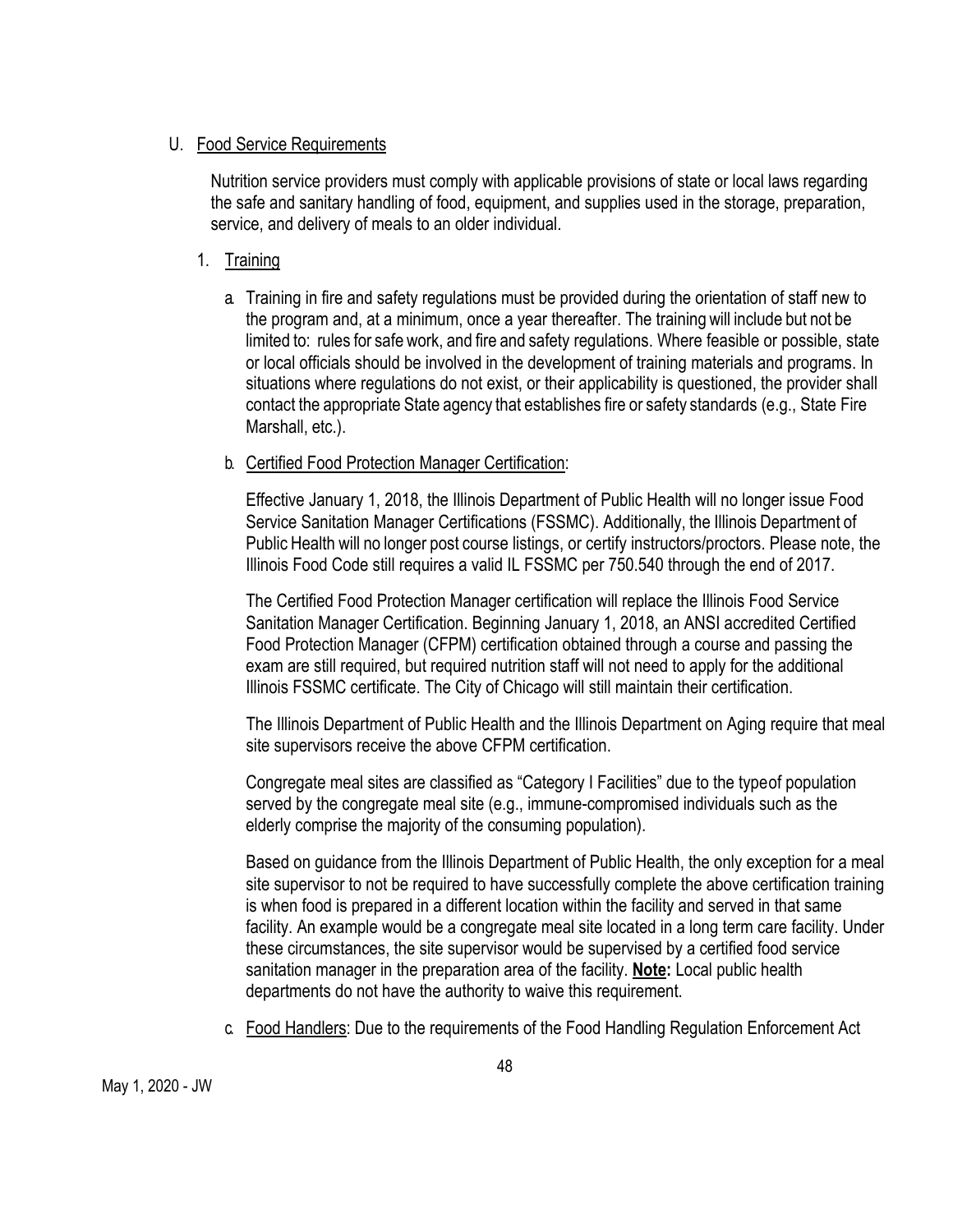(410 ILCS 625), all food handlers employed by the nutrition provider (where the nutrition site is not located in a restaurant), other than someone holding a food service sanitation manager certificate, must receive or obtain training in basic food handling principles by July 1, 2016. Note: Restaurants were required to be in compliance with the Food Handling Regulation Enforcement Act by July 1, 2014.

Note: In a memorandum dated August 14, 2014, the Illinois Department of Public Health informed local health departments that Title III nutrition program should be classified by them as "non-restaurants" as defined in the Food Handling Regulation Enforcement Act. This classification does not apply if the nutrition site is located in a restaurant. A copy of this letter has been shared by the Area Agencies on Aging for Lincolnland and nutrition programs should have a copy of this letter at each nutrition site.

After July 1, 2016, new employees shall receive training within 30 days after employment. Note: This section does not change any of the requirements outlined in Section U 1(b) [Food Service Sanitation Manager Certification] above.

Definition of Food Handler: "Food handler" means an individual working with unpackaged food, food equipment or utensils, or food-contact surfaces. "Food handler does not include unpaid volunteers in a food establishment, whether permanent or temporary.

Paid delivery drivers are required to receive the food handler training since many of them assist with packaging home delivered meals and are responsible for temperature control and crosscontamination.

Proof that a food handler has been trained shall be available upon reasonable request by the Illinois Department of Public Health or a local health department inspector and may be in electronic format. The documentation that food handlers have received the required food handler training should be contained in their personnel files and available at the nutrition site where they are employed.

Food handler training for those working in non-restaurant facilities such as, nursing homes, licensed day care homes and facilities, hospitals, schools, and long-term care facilities, is good for three years. Those working in non- restaurants, not listed above, are not required to take another food handler training unless they transfer to work for another employer. Food handler training for those working in non-restaurants is not transferable between employers.

Volunteers: Nutrition program and site volunteers performing food handling duties are not required by the Illinois Department of Public Health to receive the required training as outlined in the Food Handling Regulation Enforcement Act; however, the Illinois Department on Aging and the Area Agency on Aging for Lincolnland strongly encourages that nutrition programs require their ongoing volunteers to obtain such training. If such volunteers do not obtain the training based on the Food Handling Regulation Enforcement Act, the nutrition program must provide basic training to volunteers that will include but not be limited to: safe food handling,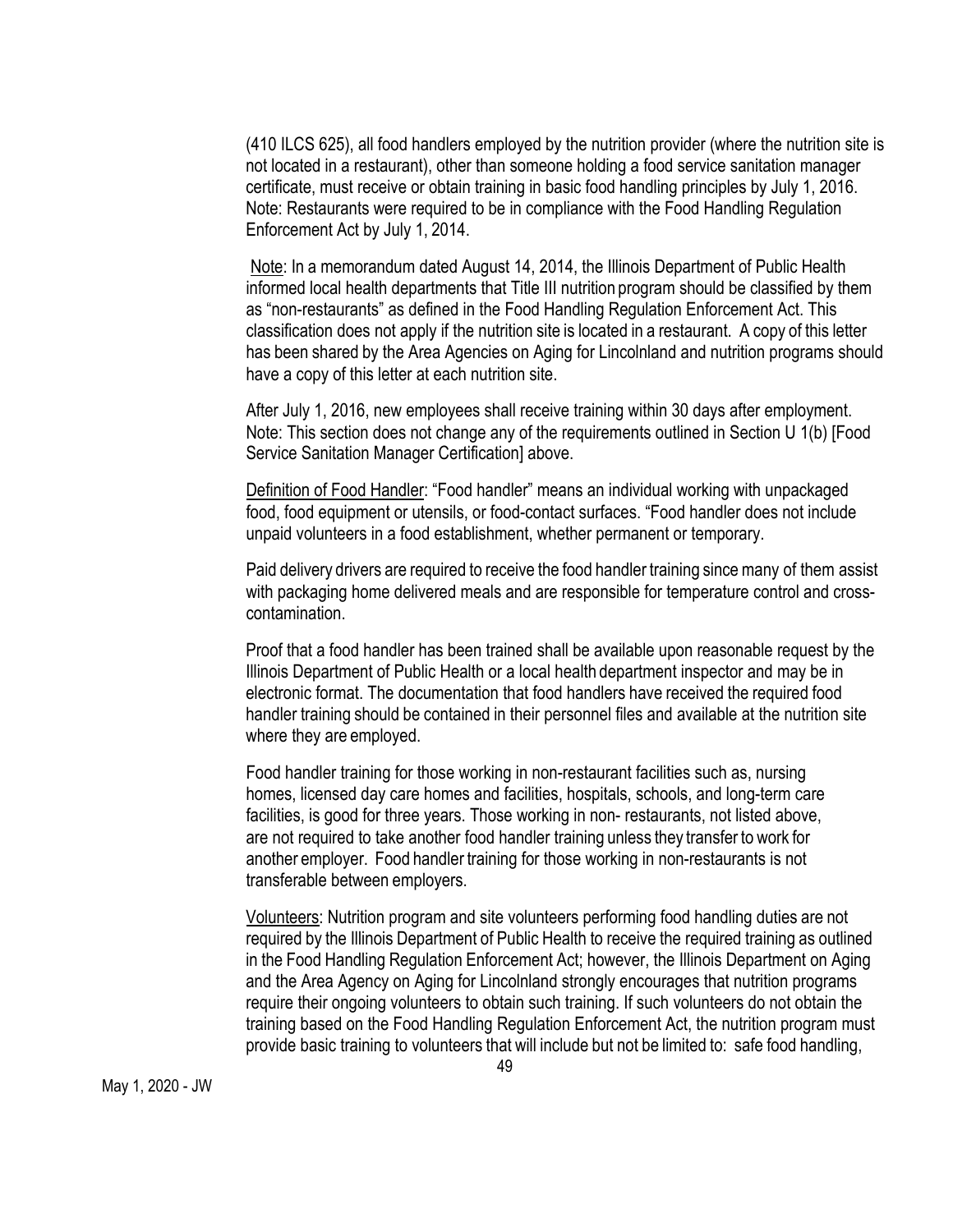food borne illnesses, hygienic practices of personnel, equipment sanitation, dishwashing procedures, and facility sanitation.

Compliance with Illinois Department of Public Health Requirements: The food handling training must comply with the requirements of the Illinois Department of Public Health's administrative rules.

Training may be conducted on-line, computer, classroom, live trainers, remote trainers and certified food service sanitation managers. Please review materials on the Illinois Department of Public Health web site for approved food handler training programs that are available on the web.

"Food Safety on the Go"--The Illinois Department of Public Health has approved a "Food Safety on the Go" as a food handler training program for the Title III nutrition service providers. This food handler training program was developed by the University of Maryland's Department of Nutrition and Food Science, in collaboration with the Meals on Wheels Association of America. This training program is available at the following web site.

#### https://www.nfsc.umd.edu/programs/foodsafety

Course Books, PowerPoint presentations, pre-test and post-tests, trainer guides, and module recordings are available at the above web site.

Module 1 (Food Safety Basics), Module 4 (Food Service Workers) and Module 5 (Drivers) are the required sections that must be completed by food handlers working for Title III nutrition programs. All three sections must be completed by food handler employees of the nutrition program.

Training may be conducted on-line with a computer or in a classroom setting with certified food service sanitation managers. Title III nutrition program food handlers must take the pretest and post-test exams, which can be used to document that the food handler has taken the required training. Proof that a food handler has been trained shall be available upon reasonable request by the Illinois Department of Public Health or a local health department inspector.

If a nutrition program elects to use another food handler training program, it must be approved by the Illinois Department of Public Health. If the nutrition program does not use the "Food Safety on the Go" training program or a training program that is listed on the Illinois Department of Public Health web site, it must submit a food handler training program to the Illinois Department of Public Health for its review and approval. Application and registration forms are available on the Illinois Department of Public Health web site.

d. All staff and volunteers working in the food preparation and food serving area shall be under the supervision of a person who will ensure the application of hygienic techniques and practices in food handling, preparation, service and delivery.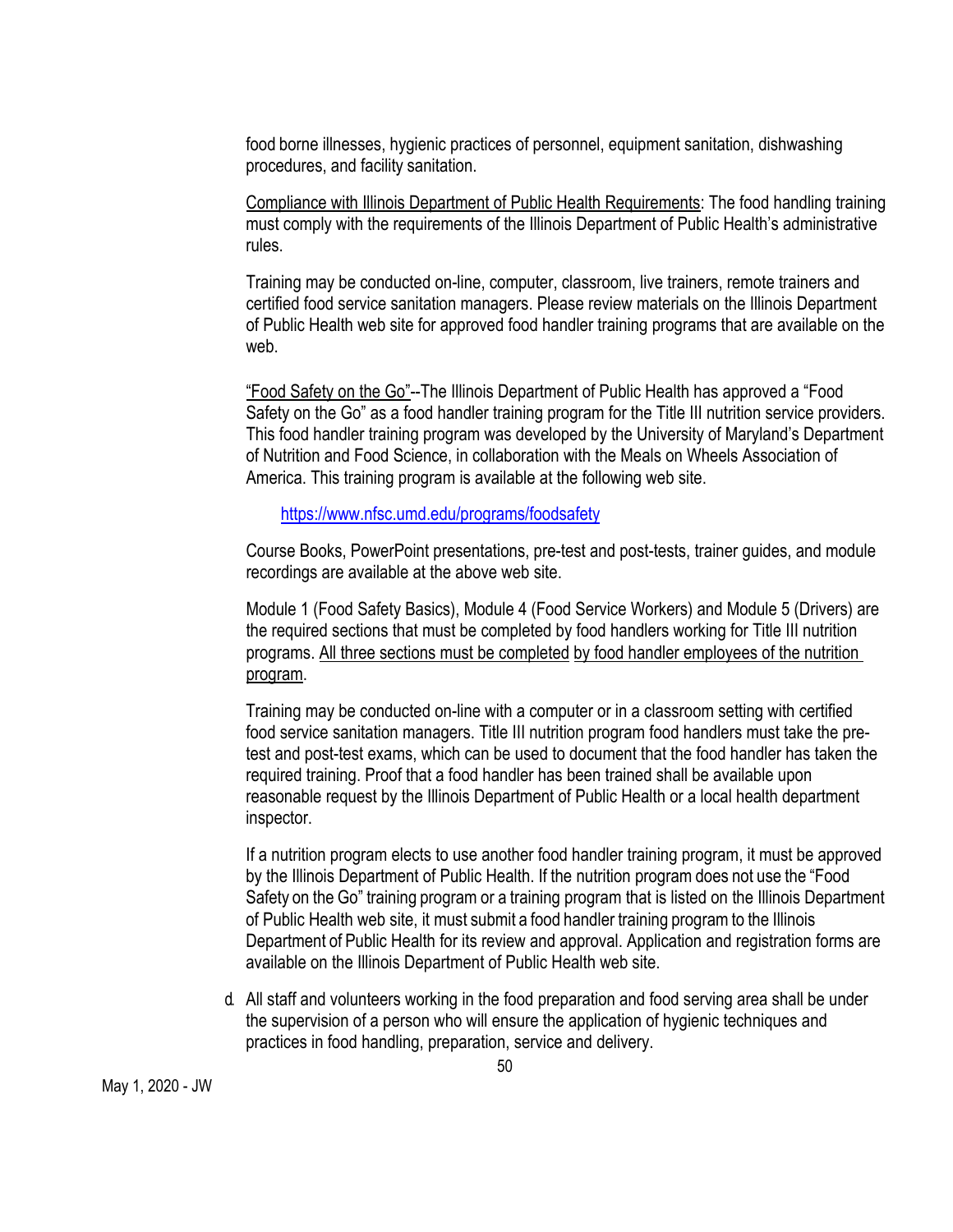#### 2. Food Temperatures

- a. Food temperatures at the time of service and at the time of delivery must be no less than 140º F for hot foods and no more than 41º F for cold foods.
- b. For congregate meals, the temperature of the food should be checked and documented daily at the time of service and in the case of catered food, at the time of food arrival and at the time of service.
- c. For home delivered meals, the temperature of the food should be checked and documented daily both at the end of production and at the time of packaging; and on a regular basis, not less than one time per month, at the end of the delivery route requiring the longest delivery time.

For delivery routes less than two hours, the temperature of the food should be checked and documented at the end of the delivery route requiring the longest delivery time on a regular basis, not less than one time per month.

If a nutrition service provider has meal delivery routes that are longer than two hours, the nutrition service provider must check temperatures on a weekly basis at the end of these delivery routes. This specific requirement does not apply if the nutrition service provider uses a temperature controlled oven, freezer and refrigerator equipped vehicles that have digital temperature displays or provides frozen meals.

- 3. Packaging & Packaging Standards-Home Delivered Meals
	- a. All meals packaged at nutrition sites must be individually packaged first (before congregate meals are served) and packed in secondary insulated food carriers with tight fitting lids and transported or frozen immediately.
	- b. Containers must be designed to maintain the integrity and safety of the food.
	- c. Cold and hot foods must be packaged and packed separately.
	- d. Hot food should be served, packaged, sealed (tightly-fitted lids), and placed into insulated food carriers as soon as possible. The most rapid heat loss in a home delivered meal occurs between packaging and loading them into carriers.
	- e. Cold food should be served, packaged, sealed (tightly-fitted lids), and placed into a cooler or cold chest as soon as possible. The nutrition provider should use coolers which are only as large as necessary to pack cold food. Large coolers packed nearly full maintain temperatures better than partially full chests or small coolers filled to capacity. This requirement does not apply if the nutrition service provider uses a temperature controlled refrigerator-equipped vehicle.
	- f. Frozen meals must be maintained in a frozen state during storage, transportation and delivery. Frozen meals should be transported in a chest or cooler with a tightly fitted lid. The nutrition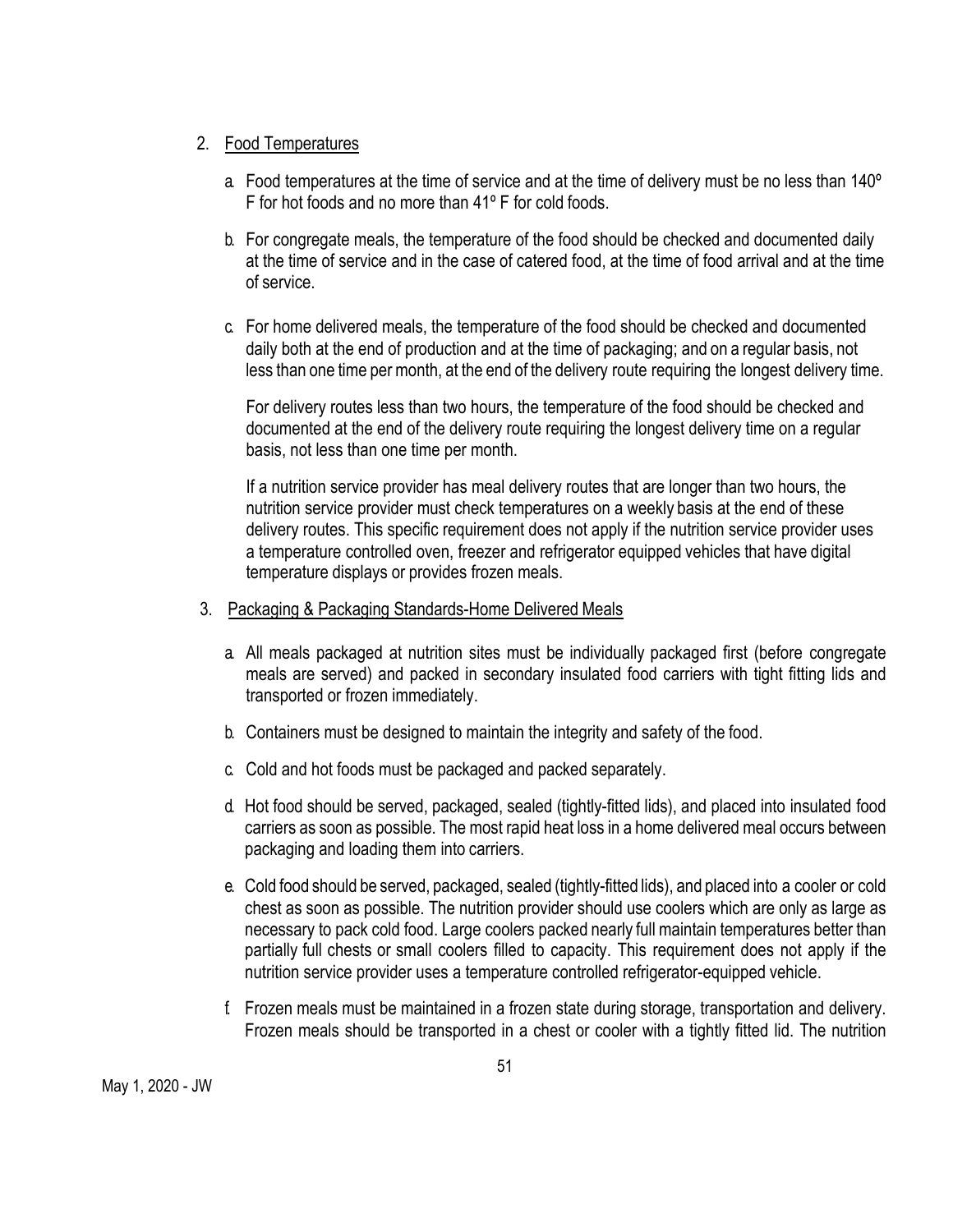service provider should place ice packs on top of frozen meals. This requirement does not apply if the nutrition service provider uses a temperature controlled, freezer- equipped vehicle.

- g. All food delivery carriers must maintain the proper temperature for the required time that the food will be in the carrier.
- 4. Other Requirements
	- a. Nutrition service providers must advise home delivered meal participants when enrolled in the nutrition program that hot meals should be consumed immediately after delivery and/or must ensure that instructions for proper heating, storage, and handling of meals are provided.
	- b. A nutrition program utilizing frozen meals in any capacity must provide instructions for participants regarding safe meal storage and preparation. Information must be provided at the time of assessment and reassessment. Information specific to frozen meals, such as contents and expiration dates, must be included in writing with the meals at the time of delivery. Frozen meals that have been thawed or have broken packaging should not be provided to participants.
	- c. Delivery vehicles should be inspected by nutrition programs to ensure that the interiors of the vehicles are clean and maintained for sanitary purposes.

## 103.21 : SERVICE TITLE: Ombudsman

Note: For further information about this service, please refer to the Department's Long Term Care Ombudsman Program Policies and Procedures Manual.

## 103.22 : SERVICE TITLE: Options Counseling (Title III-B)

- A. Definition: Options Counseling is an essential piece of the No Wrong Door/Single Entry Point process.
- B. Options Counseling is available to all persons with a disability, older adults, or caregivers who request or require long term support services for a current need and/or persons of all incomes and assets who are planning for their future long term support service needs. Options Counseling is for persons of all income levels but is targeted for persons with the most immediate concerns, such as those at greatest risk for institutionalization.
- C. Units of Service Definition: Each individual client contact made for information, referral, or assistance constitutes one unit of service. The unit includes all referral and follow-up on behalf of the client. The following do not constitute a unit of service: group services, subsequent contract regarding information previously requested, follow-up contact and ancillary work required.
- D. Service Activities
	- 1. An Interactive process where individuals receive guidance in their deliberations to make informed choices about long-term supports.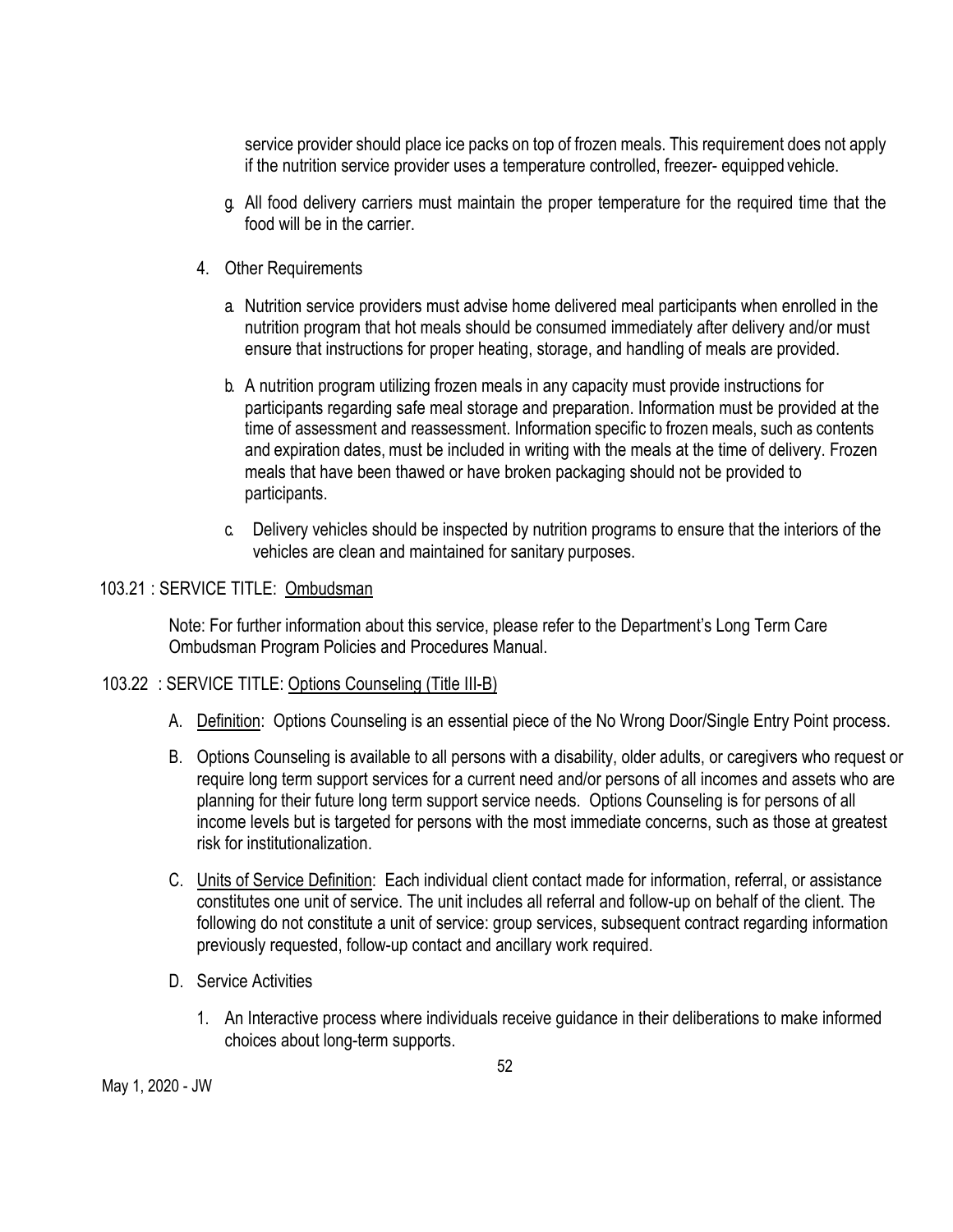- 2. Directed by the individual and may include others that the person chooses or those that are legally authorized to represent the individual.
- E. Options Counseling includes the following steps:
	- 1. A personal interview to discover strengths, values, and preferences of the individual and the utilization of screenings for public programs;
	- 2. a facilitated decision support process which explores resources and service options and supports the individual in weighing pros and cons;
	- 3. developing action steps toward a goal or long-term support plan and assistance in applying for and accessing support options when requested; and
	- 4. quality assurance and follow-up to ensure supports and decisions are working for the individual.
- F. Definitions
	- 1. Individual: Organizations may have different terms for individuals served such as client, consumer, or participant. The individual is the person seeking Options counseling. The individual may choose to include a representative, another person, or more than one person to participate in the process.
	- 2. Caregiver: A family member, partner, friend, or neighbor who supports an individual. Caregivers may also be the individuals seeking Options Counseling for their own supports. They do not make decisions for the individuals they are supporting.
	- 3. Representative: A famiy member, friend, or other person who is chosen by the individual seeking options counseling, to assist with decisions or to serve as the primary decision maker. This person may also be a guardian or otherwise legally be authorized to represent the individual.
	- 4. Long-Term Services and Supports (LTSS): Activities of Daily Living (ADLs) or Instrumental Activities of Daily Living (IADLs) provided to older people and other adults with disabilities who cannot perform these activities on their own due to a physical, cognitive, or chronic health condition that is expected to continue for an extended period of time, typically 90 days or more. These are sometimes referred to as Long-Term Resources or simply Long-Term Supports.
- G. Quality Assurance and Follow-Up
	- 1. Input data into reporting systems that monitors program performance, customer satisfaction, customer trends, and customer preferences.
	- 2. Use CQL process to ensure program success and resolution of issues and is part of a larger longterm support system quality assurance process.

NOTE: If the Options Counseling program does not include assistance with applications for services…when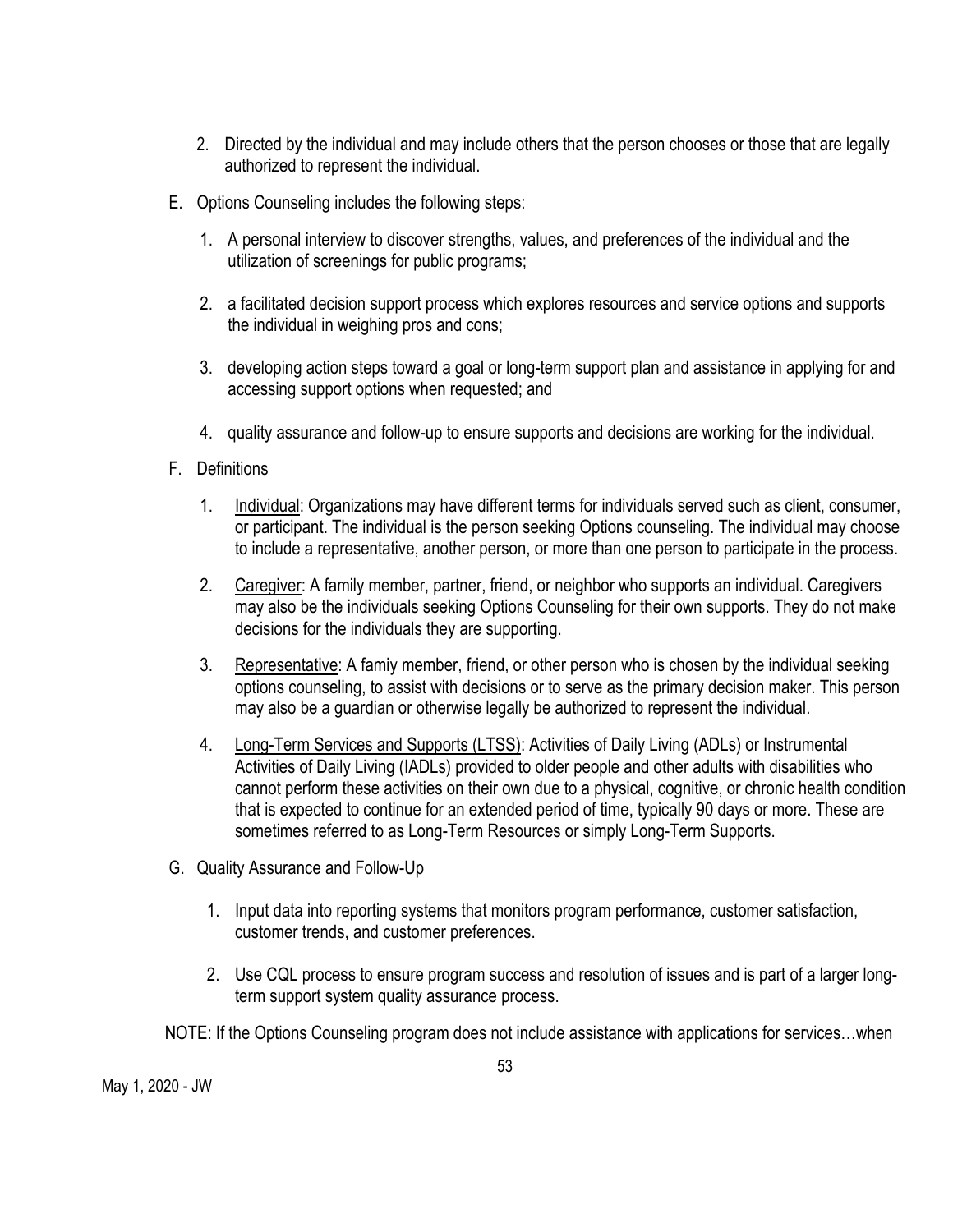available, there should be a mechanism in place to ensure the individual is connected to someone who can provide support in these areas.

In some cases, caregivers may be the individuals seeking assistance with decision-making. Options Counseling should be offered to caregivers to assist in determining their desire for caregiver support which might include: communication strategies, ways to reduce caregiver stress, and the importance of individual self-determination. A core tenant of an ADRC is a commitment to break down barriers to assistance and support. It is essential to support caregivers while also protecting the rights of individuals to self-determine.

# H. Training

All persons performing Options Counseling shall receive initial training. Each ADRC will have a staff development program in place. All persons performing Options Counseling should receive initial and ongoing training in the following areas:

- Physical and emotional aspects of aging and disability including
- Working with individuals with cognitive impairments and their caregivers;
- Vision for Aging and Disability Resource Centers and Options Counseling;
- Decision support strategies (e.g. person centered planning, motivational interviewing, relationship centered practice);
- Communication techniques for working with individuals and groups including use of adaptive and interpretive communication devices;
- Cultural competence;
- Information on available programs and resources (both public and private) including options to selfdirect services and supports in publically funded programs;
- Documentation and follow-up protocols and requirements as established by the State and local ARDC.

## 103.23 : SERVICE TITLE: Outreach (Title III-B and III-C)

- A. Definition: This is a one-on-one contact initiated by an agency or organization for the purpose of identifying potential clients (or their caregivers) and encouraging their use of existing services and benefits. The emphasis should be placed on conducting home visits for the initial contact.
- B. Service Activities May Include:
	- Conducting search and find activities (e.g., canvas door to door and personal contact with older persons whose names have been solicited from community resources) which seek out and identify hard to reach older persons and targeted populations;
	- Informing persons of benefits and services which are available;
	- Encouraging older persons to participate in senior programs;
	- Assisting older persons in gaining access to needed services;
	- Conducting follow-up activities with older persons and/or agency(ies) to determine whether services have been received and the identified need met following the formal referrals;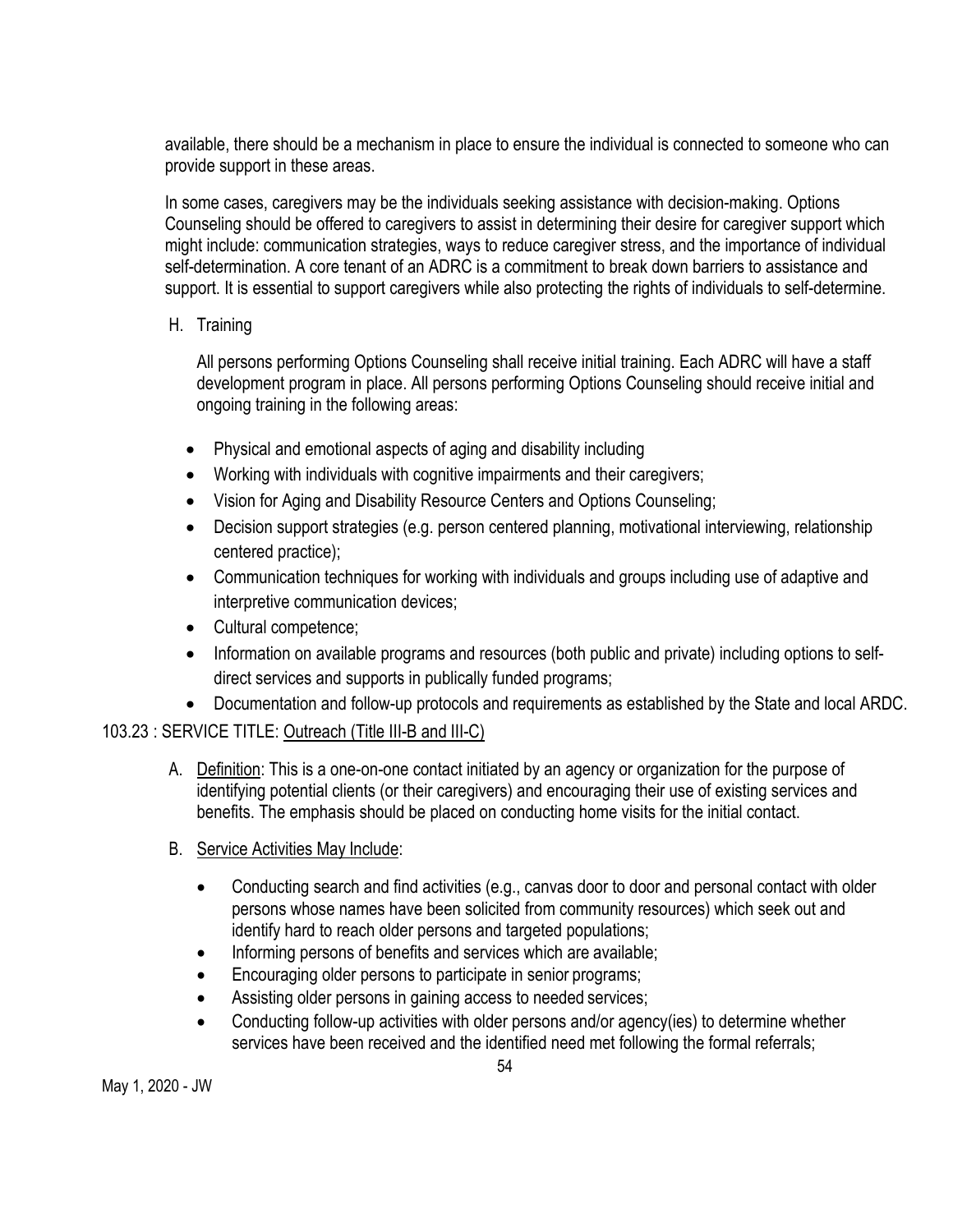- Providing client advocacy to secure needed benefits;
- Arranging for and providing community presentations which link older persons and caregivers to needed services and benefits; and
- Conducting disaster assistance activities.

The older person has a decreased capacity to recover in times of disaster. Older persons are reluctant to seek help in a time of disaster or they may not know how or are physically able to seek assistance. Traditional means of identifying persons in need do not lend themselves to reaching the frail, the isolated and the economically disadvantaged elderly persons. These persons need to be soughtout and adequately represented in order for them to receive the assistance they are entitled. Specialized outreach services should be conducted by case managersand or outreach workers, including Area Agencies on Aging. Specific disaster related activities may include:

- Conducting door-to-door canvassing to locate and identify older persons, assessing their needs and providing assistance in obtaining needed services (e.g., neighborhood searches to find isolated or "hidden seniors", seek and identify older persons who have moved out of the area, etc.);
- Encouraging and assisting older persons in using the teleregistration system or the Disaster Application Center;
- Providing on-going support and assistance through extended and repeated efforts at follow-up (older persons must be re-contacted in person and by telephone over an extended period of time to help older persons return to normalcy); and
- Conducting follow-up on lists of affected older persons received from other providers and agencies to assure that they are receiving services.

NOTE: Outreach does not include program publicity (e.g., preparation of newsletters and press releases) and the development of interagency agreements.

Outreach to groups is not to be counted as units of service. This type of Outreach is a part of the general administrative responsibilities of an Outreach provider.

C. Unit of Service: A unit of service is any contact between a service provider and an elderly client or caregiver. Outreach units are based on one-on-one contacts by a service provider. Client follow-up is counted as another Outreach unit of service.

For example: When a staff person from a provider agency does an uninitiated home visit to an older person who is not known to the local service network and provides information about services and resources that are available, this constitutes one unit of service. If the staff person does a follow-up visit or a telephone call is made to the client to provide additional assistance and/or encourage that person's use of existing services and benefits, this follow-up contact will be counted as another unit of service.

D. Area Agency on Aging for Lincolnland Award Standards:

All Title III-C funds for Outreach must be awarded to nutrition projects funded under Title III-C.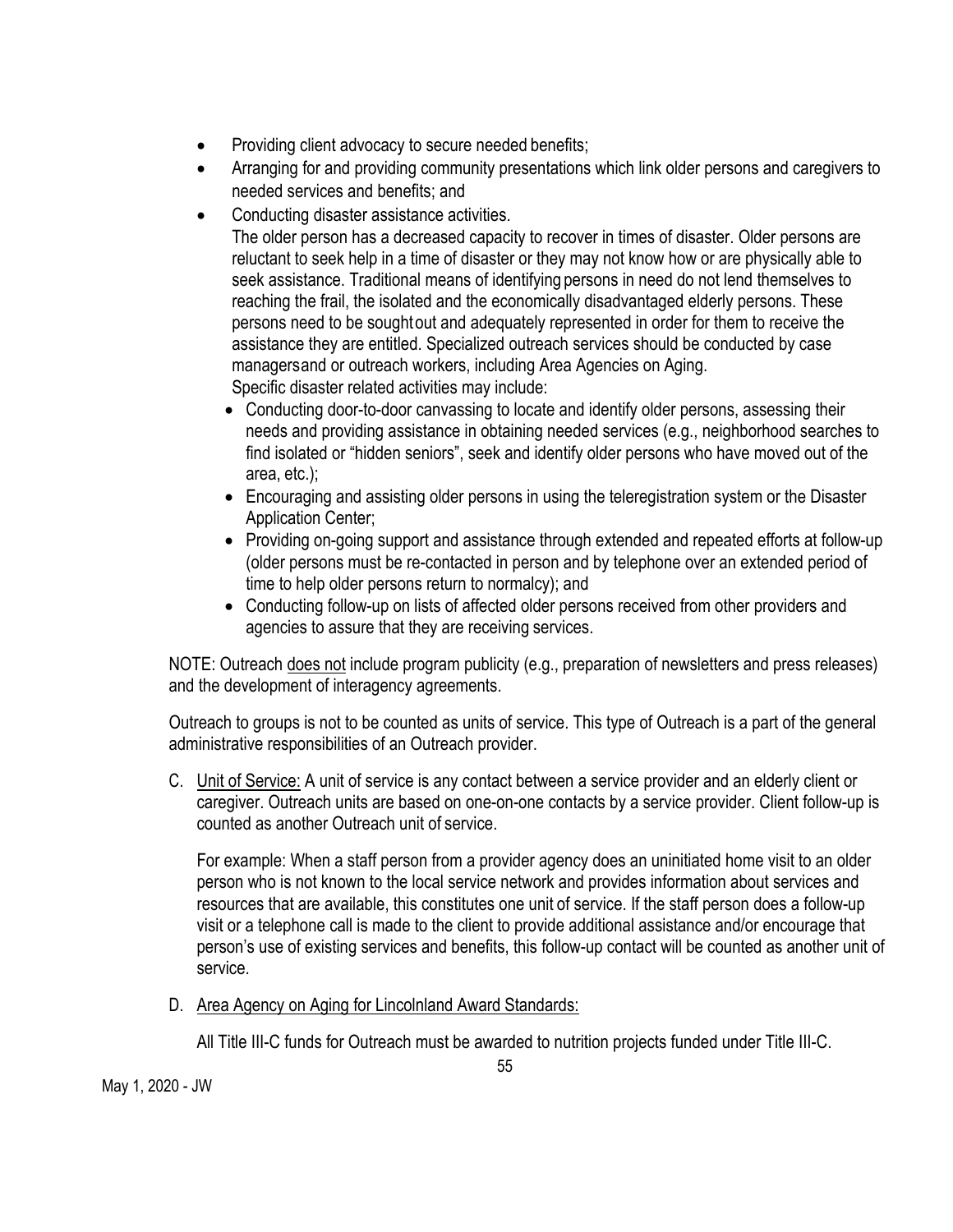## E. Service Standards:

- 1. If a substantial number of the older individuals residing in the planning and service area are of limited English-speaking proficiency, the outreach service must utilize workers in the delivery of outreach services who are fluent in the language spoken by a predominant number of such older individuals who are of limited English- speaking proficiency.
- 2. Outreach service efforts will identify individuals eligible for assistance with special emphasis on the following:
	- a. Older individuals residing in rural areas.
	- b. Older individuals with greatest economic need (with particular attention to low- income minority individuals and older individuals residing in rural areas).
	- c. Older individuals with greatest social need (with particular attention to low- income minority individuals and older individuals residing in rural areas).
	- d. Older individuals with severe disabilities.
	- e. Older individuals with limited English-speaking proficiency.
	- f. Older individuals at risk of institutional placement.
	- g. Older individuals with Alzheimer's Disease or related disorders with neurological and organic brain dysfunction (and the caretakers of such individuals).

# 103.24: SERVICE TITLE: Program Development

- A. Definition: Activities directly related to either the establishment of a new service(s); or the improvement, expansion, or integration of an existing service(s) within a specific fiscal year.
- B. Service Activities May Include:
	- 1. conducting need assessment on the kinds and levels of services needed by older persons;
	- 2. evaluating the effectiveness and efficiency of existing resources in meeting the needs of older persons;
	- 3. identifying and meeting with key community leaders and organizations;
	- 4. providing community leaders, organizations and advocates with information on current/future needs of older persons; and
	- 5. providing technical assistance to new and existing organizations in the process of development which may include:
		- a. technical assistance in conducting public hearings;
		- $\geq$  technical assistance to community groups in establishing a formal organization;
		- ➢ technical assistance in establishing policies/procedures, bookkeeping and record-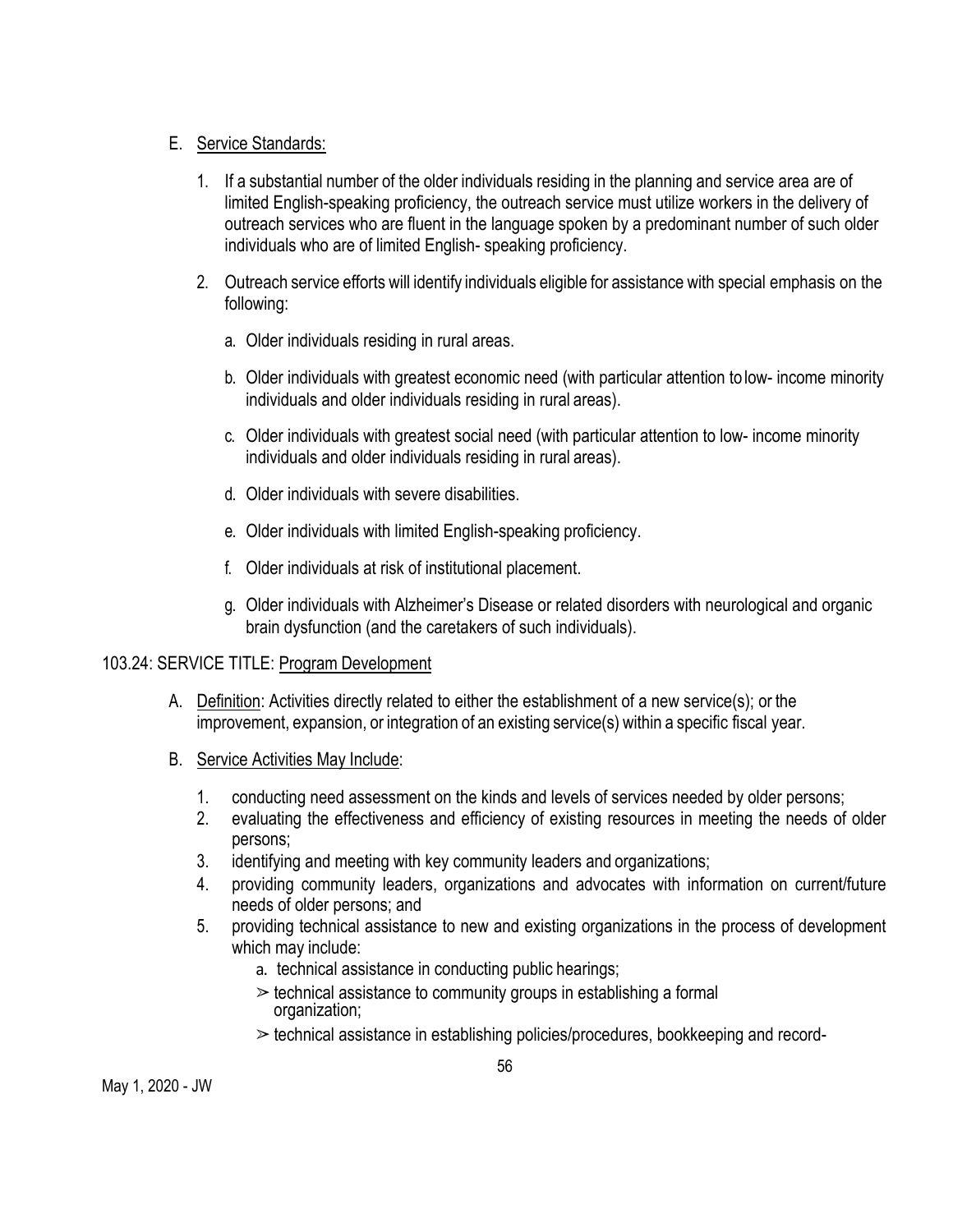keeping systems, job descriptions, etc.; and

- $\geq$  technical assistance with effective integration of new services into existing delivery systems.
- C. Unit of Service: One hour of staff time spent in the performance of program development activities constitutes one unit of service.
- D. Service Standards: (Reserved)

## 103.25: SERVICE TITLE: Recreation

- A. Definition: Activities which foster the health and social well-being of individuals through social interaction and constructive use of time. In determining and developing recreational activities older person's needs and interests should be considered.
- B. Service Activities May Include:
	- recreational activities for individuals and groups may include instructions and discussions in arts, crafts, hobbies, travel, games, sports, physical activities and other activities; and
	- group tours and outings.
- C. Unit of Service: Each hour of staff or consultant time spent on behalf of a client constitutes one unit of recreation service.
- D. Service Standards (Reserved)
- 103.26 : SERVICE TITLE: Residential Repair and Renovation
	- A. Definition: Assistance to older persons to maintain their homes in conformity with minimum standards or to adapt homes to meet the needs of older persons with physical problems. All repairs or renovation must meet local established standards and ordinances.
	- B. Service Activities May Include:
		- arrangement for repairs or renovation; and
		- follow-up provided to ensure that an older person receives satisfactory service.
	- C. Unit of Service: Each home repaired or renovated constitutes one unit of service.
	- D. Service Standards (Reserved)

## 103.27 : SERVICE TITLE: Respite Care

A. Definition: The provision of appropriate, temporary, substitute care or supervision of functionally impaired persons aged sixty (60) and over to enable the caregiver to maintain his/her provision of assistance to the older person.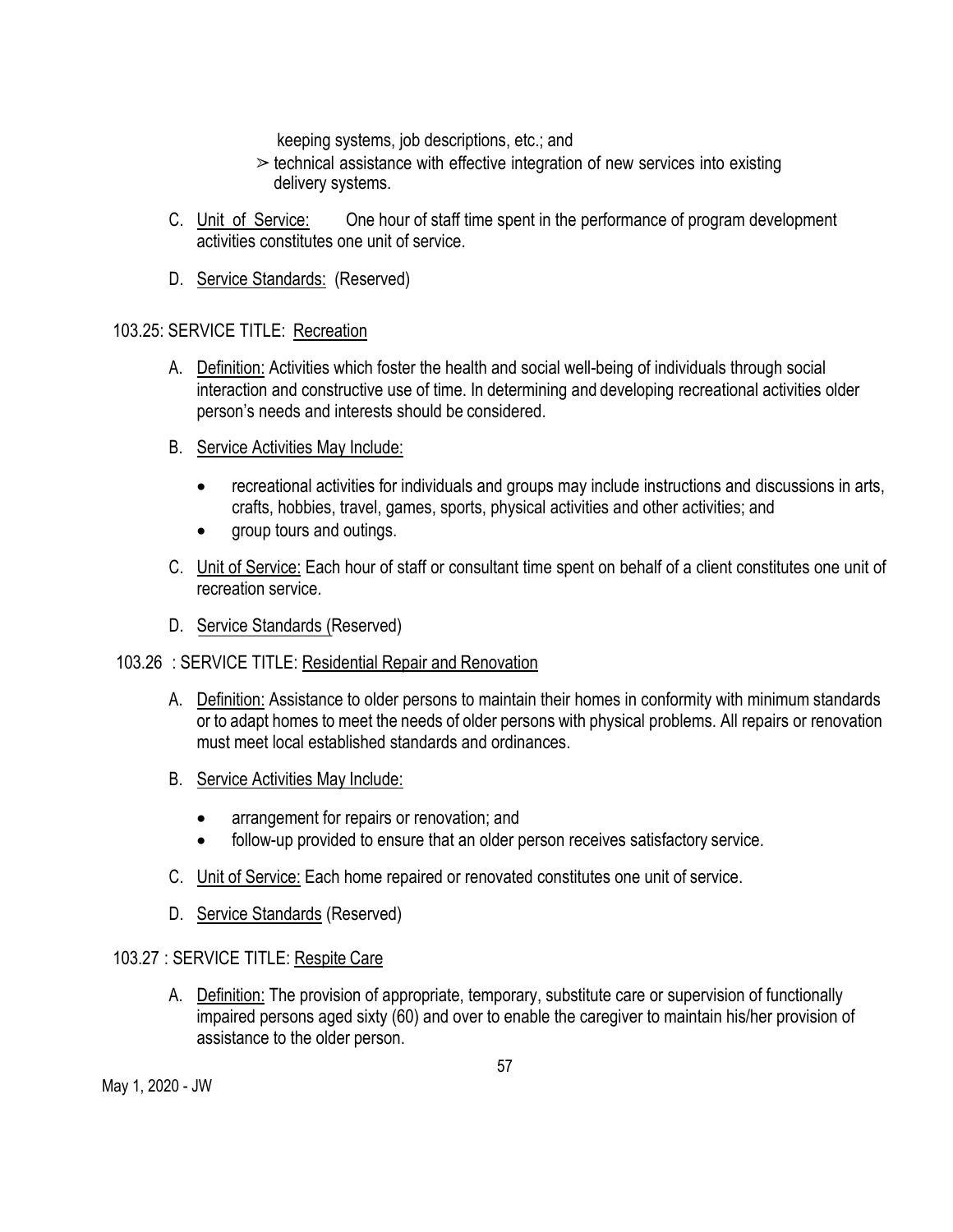B. Service Activities May Include:

The development of a specially designed package of services or individual service that provides the appropriate temporary, substitute care or supervision of an older person. The package may include elements of the following services:

- Homemaker Services;
- Chore Housekeeper Services;
- Home Health Services;
- Senior Companion Services (Sitter Services);
- Adult Day Services; and
- Other activities to support caregiver(s).
- C. Unit of Service: One unit of service is defined as one hour of time expended in the provision of care or supervision of a functionally impaired older person.

#### 103.28 : SERVICE TITLE: Telephone Reassurance

- A. Definition: Telephone calls at specified times to or from individuals who live alone,to determine if they require special assistance, to provide psychological reassurance and reduce isolation.
- B. Service Activities May Include:
	- procedures for supervising calls and for the caller to report a client's need for services;
	- establishment of an emergency plan for client(s) if a telephone call is unanswered;
	- activities planned for each telephone call relative to the individual's needs;
	- telephone calls to each client at specified times; and
	- telephone calls to assure that older persons are safe and have access to services to meet their immediate needs during disaster situations (e.g., flooding, tornadoes, hot weather, severe spring and winter weather, man-made emergencies, etc.).
- C. Unit of Service: Each telephone reassurance call placed or received by a client constitutes one unit of service.
- D. Service Standards (Reserved)

#### 103.29: SERVICE TITLE: Transportation

A. Definition: Transporting older persons to and from community facilities andresources for purposes of acquiring/receiving services, to participate in activities or attend events in order to reduce isolation and promote successful independent living. Service may be provided through projects specially designed for older persons or through the utilization of public transportation systems or other modes of transportation.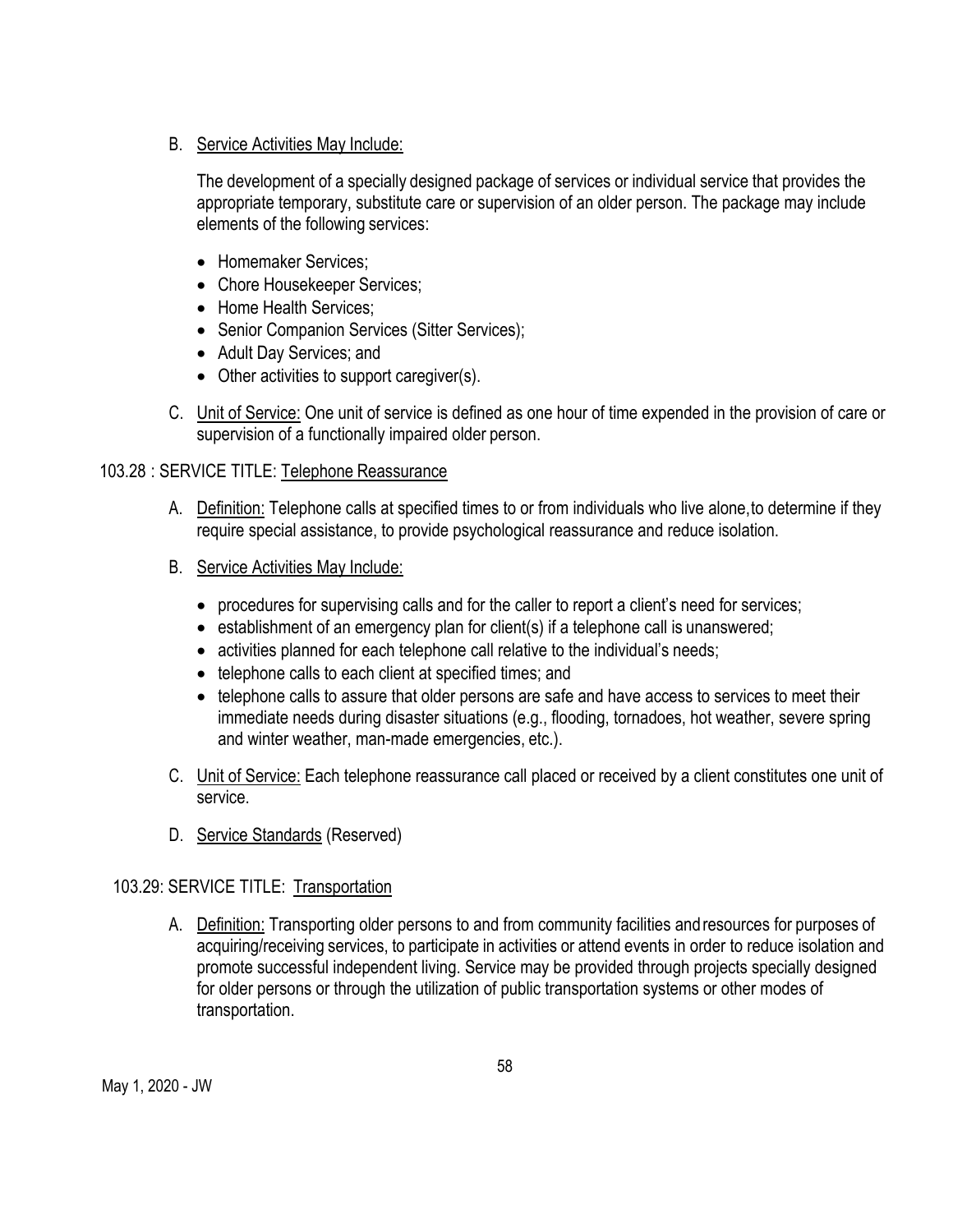- B. Service Activities May Include:
	- assistance in making travel arrangements;
	- provision of or arrangements for special modes of transportation when needed;
	- coordination with similar and related transportation in the community; and
	- door to door or scheduled route.

NOTE: Assisted transportation service is not included under transportation and those participants receiving assisted transportation should not be counted under this service.

- C. Unit of Service: Each one-way trip to or from community locations per client constitutes one unit of service. The service unit does not include any other activity.
- D. Area Agency on Aging for Lincolnland Award Standards:
	- 1. The Area Agency on Aging for Lincolnland shall prepare and develop an Area Plan which includes the identification of needs of older individuals and describes methods used by the Area Agency on Aging for Lincolnland to coordinate the planning and delivery of transportation services (including the purchase of vehicles) to assist older individuals, including those with special needs, in the service area.
	- 2. The Area Agency on Aging for Lincolnland may enter into transportation agreements with agencies which administer programs under the Rehabilitation Act of 1973 and Titles XIX and XX of the Social Security Act to meet the common need for transportation of service participants under the separate programs. Agreements entered into under this section are exempt from the restriction of an Area Agency on Aging for Lincolnland delegation of the authority to award or administer Older Americans Act funds.
- E. Service Standards: (Ill. P.A. 82-532)
	- 1. Drivers of senior transportation vans must:
		- a. be 21 years of age or older;
		- b. have a valid and properly classified driver's license;
		- c. have had a valid driver's license for three years prior to the application
		- d. have demonstrated ability to exercise reasonable care in the save operation of motor vehicle on a driving test; and
		- e. have demonstrated ability to exercise reasonable care in the safe operation of a motor vehicle on a driving test; and
		- f. have not been convicted of reckless driving within three years of the date of application.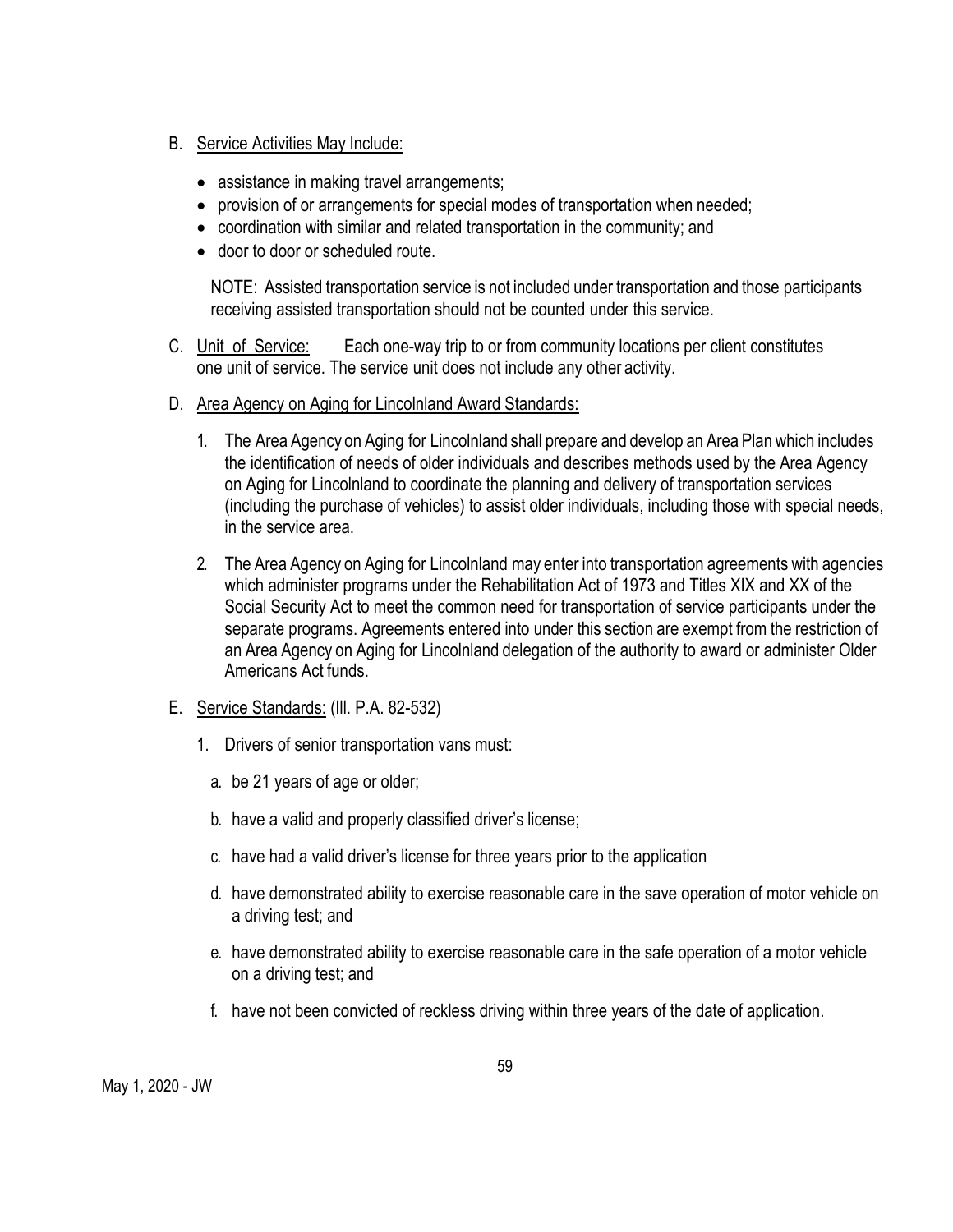#### 2. (Ill. P.A. 82-957)

Any vehicle of 12 or more passengers used in the transportation of senior citizens shall bear placards on both sides indicating it is being used for such purposes. The placards may be permanently or temporarily affixed to the vehicle. The size of the letters must be at least 2 inches high and the stroke of the brush must be at least  $\frac{1}{2}$  inch wide. Any such vehicle used for such purposes shall be subject to the inspections provided for vehicles of the second division and its operation shall be governed according to the requirements of the Illinois Vehicle Code.

3. According to the Administration of Grants Manual, Title 45, Part 74, Sub-part O, § 74.137 (2)(b), any Federally funded program or project may share the use of equipment (e.g., transportation vehicles sponsored by the Federal government) provided, such other use will not interfere with the work on the original project or program.

Therefore, a Title III transportation program may provide services to other programs (no age requirements) supported by the Federal government. However, the Title III provider must pro-rate the cost of this service according to program usage. This rate should be based on vehicle maintenance, operator, insurance, and all other appropriate costs for this service. All fees collected by the Title III program are considered program income. Therefore, these funds must be used for Title III operations of the transportation provider.

- 4. The sale of advertising space on §53 (10), §53(11) and Title III funded transportation vehicles is allowable under both the Transportation Equity Act for the 21<sup>st</sup> Century and the Older Americans Act and related regulations.
- 5. All Title III transportation providers should abide by the Illinois Vehicle Code, as amended.
- F. Policy Clarifications
	- 1. Services Provided to Grandchildren, Family Caregivers & Adult Children with Developmental Disabilities (Department Policy 02-04)
		- a. It is allowable to provide transportation services to grandchildren being raised by grandparents, family caregivers, and adult children with developmental disabilities when they accompany persons age 60 and over on a van or bus funded under the Older Americans Act.
		- b. Older persons can use the transportation service to address the needs of family caregivers, grandchildren or adult children with developmental disabilities (e.g., doctor's appointment for a school exam) as well as the needs of the older adult. Such transportation will directly benefit the older adult as the caregiver or the care recipient.
		- c. The transportation services must be provided at no cost to the older adults, grandchildren, adult children with developmental disabilities and family caregivers. The service provider of the Title III transportation service will also provide the older individual and/or the family caregiver the opportunity to voluntarily contribute to the cost of the transportation service.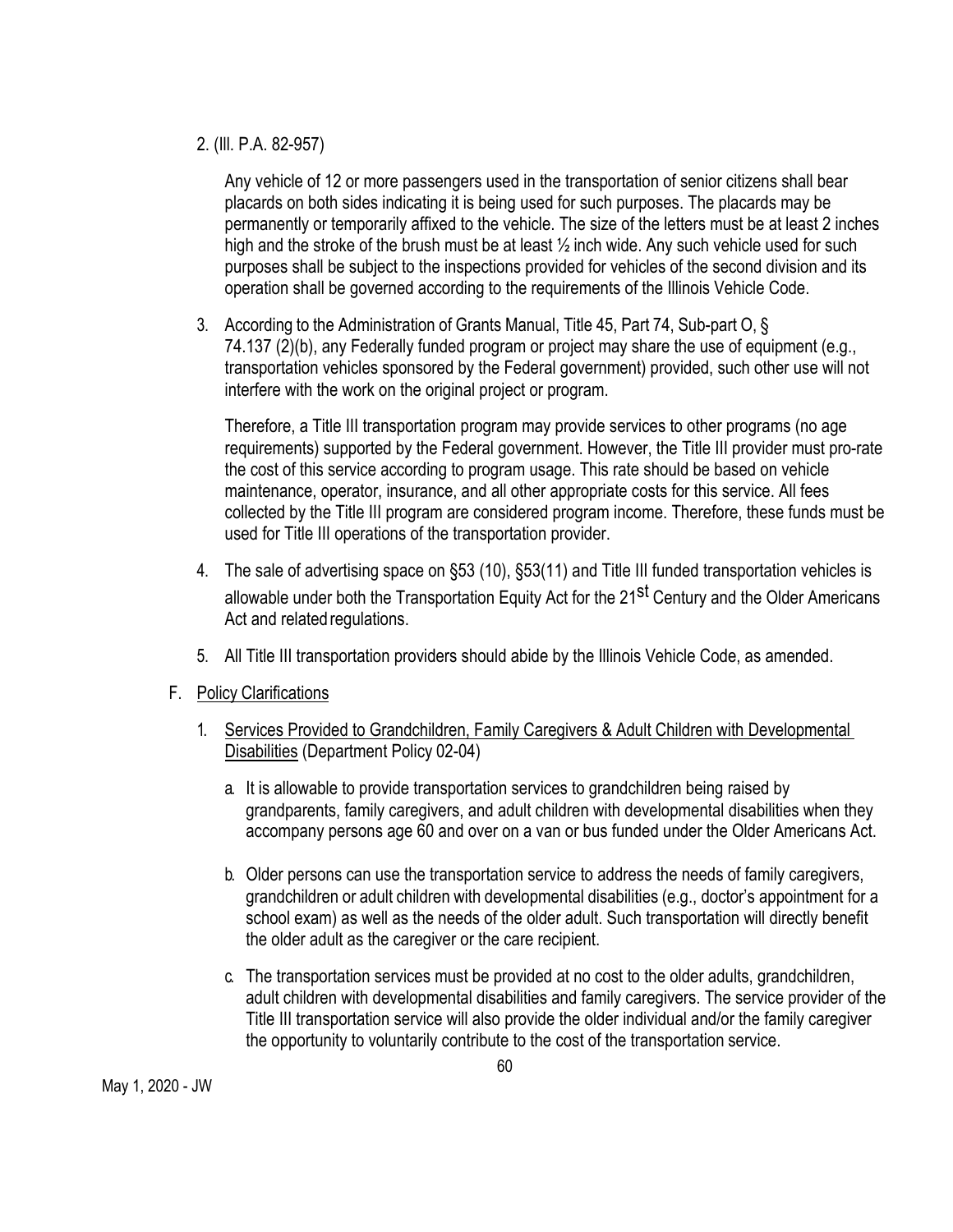- d. When reservations are made for transportation by the older individual and/or caregiver, it is important for the Title III service provider to identify who will be riding that particular day so as to assure ample seating is available on the vehicle.
- 2. Service Deliver to Persons Under the Age of 60 (Department Policy 03-04)
	- a. Policy: It is allowable under the Older Americans Act and its regulations for senior organizations, as well as non-senior organizations that receive Title III and related funding for senior transportation to transport individuals who are 60 and older and those who are under 60 together in the same vehicle during normal operating hours.
	- b. The service provider of the Title III transportation service will provide theolder individual the opportunity to voluntarily contribute to the cost of the service. Individuals under age 60 are to be charged a reasonable fee or fare for the ride. However, fees or fares must not be imposed on grandchildren who are raisedby their grandparents, adult children with developmental disabilities and family caregivers as outlined in PCR No. 02-04.
	- c. It may also be possible for senior organizations that receive Title III and related funding to enter into a contractual arrangement with other service organizations to provide transportation services to their clientele (e.g., Job Access and Reverse Commute (JARC) program, etc.) either during normal operating hours or after hours. The service provider must prorate the cost of this service taking into consideration vehicle maintenance, driver, gasoline, insurance and other appropriate costs for this service. This does not apply to any § 5311 public transportation operators.
	- d. In an effort to improve coordination and increase cost efficiency and effectiveness of providing this service, it is the Department's expectation that senior organizations transport seniors along with other age and client groups on a regular basis using their reservation and scheduling systems of the van or bus being used. AAAs should work with Title III transportation providers and other community-based transportation service providers to assure that transportation services are coordinated at the local level for the betterment of their communities.

## 103.30 : SERVICE TITLE: Title III-D (Disease Prevention and Health Promotion Services)

- A. Target Population
	- 1. Title III-D funds must be used to provide disease prevention and health promotion services and information at senior centers, at congregate meal sites, through home delivered meal programs, in the client's home or at other appropriate sites.
	- 2. The Area Agency on Aging for Lincolnland shall give priority to areas of the planning and service area which are medically underserved and in which there are a large number of older individuals who have the greatest economic need for such services.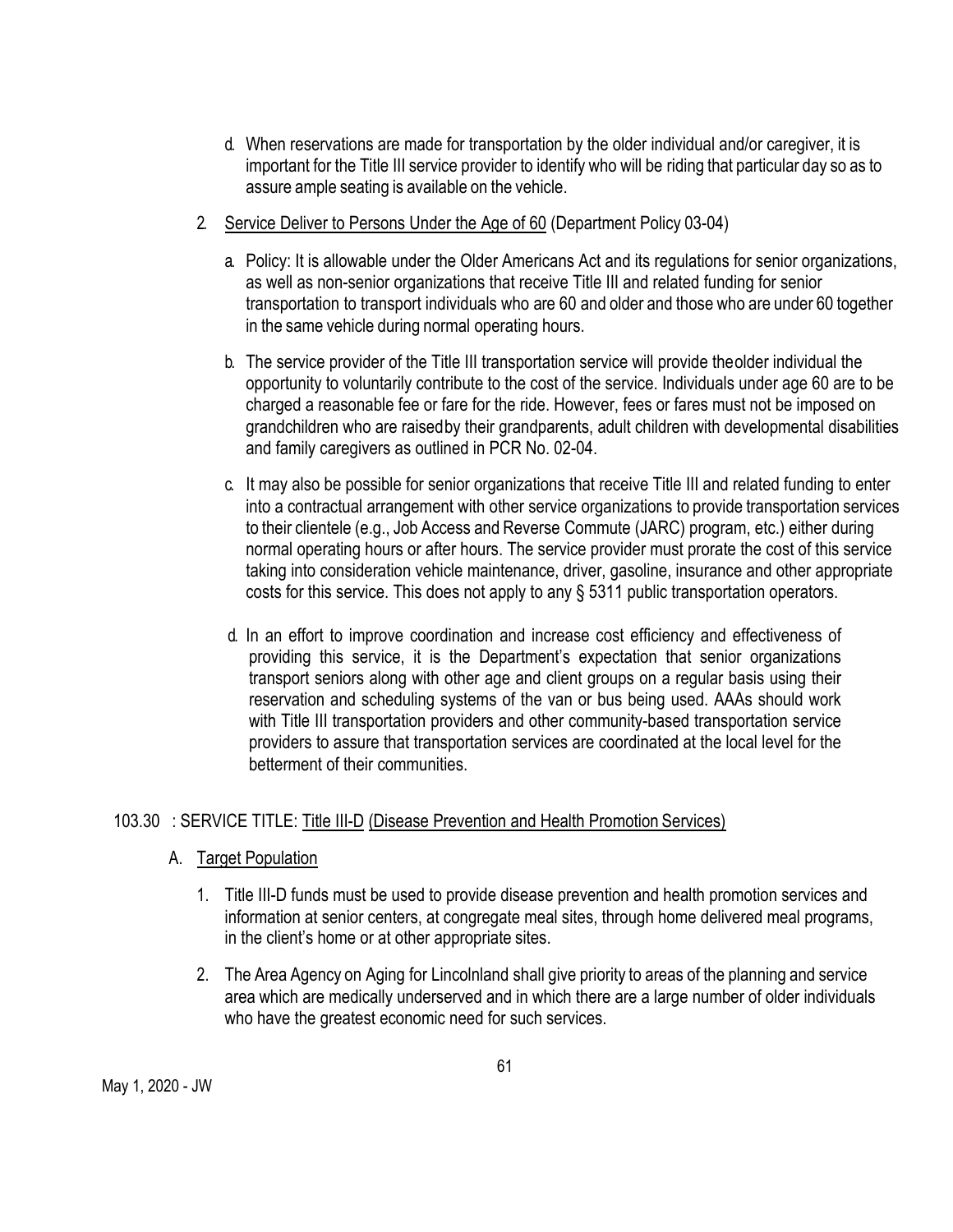#### B. Coordination of Services

The Area Agency on Aging for Lincolnland is required to coordinate with all of the local Health Departments and any other similar health planning agencies in the development and implementation of Title III-D services.

## C. Service Definitions

1. Effective October 1, 2015, the Area Agency on Aging for Lincolnland must comply with the following ACL developed Title III-D evidence-based program design service definition. All programs using Title IIID funds will have to meet this new definition on and after October 1, 2015 unless the Department approves aone-year waiver extension. Refer to Page 2 for additional information on the one-year waiver requests.

# **If a program meets the current definition of highest-level criteria for Title III- D evidencebased programs, it will meet the new definition, below.**

# **Effective October 1, 2015 Definition of Evidence-Based for Title III-D Programs**

- Demonstrated through evaluation to be effective for improving the health and wellbeing or reducing disease, disability and/or injury among older adults; *and*
- Proven effective with older adult population, using Experimental or Quasi-Experimental Design;\* *and*
- Research results published in a peer-review journal; *and*
- Fully translated in one or more community site(s); *and*
- Includes developed dissemination products that are available to the public.
- 2. **How to Determine if a Program Meets the New Definition**

There are two ways to determine if a program meets the future definition (and therefore the current highest-level criteria); either one is acceptable.

- a. Document whether the program meets each of the 5 bullets in the future definition. If it does, then it meets the future definition of evidence-based and can be supported with Title IIID funds, **OR**
- b. Check to see whether the program is considered to be "evidence-based" by any operating division of the U.S. Department of Health and Human Services (HHS). ACL will consider all programs that are considered "evidence-based" by any operating division of HHS to meet the future definition.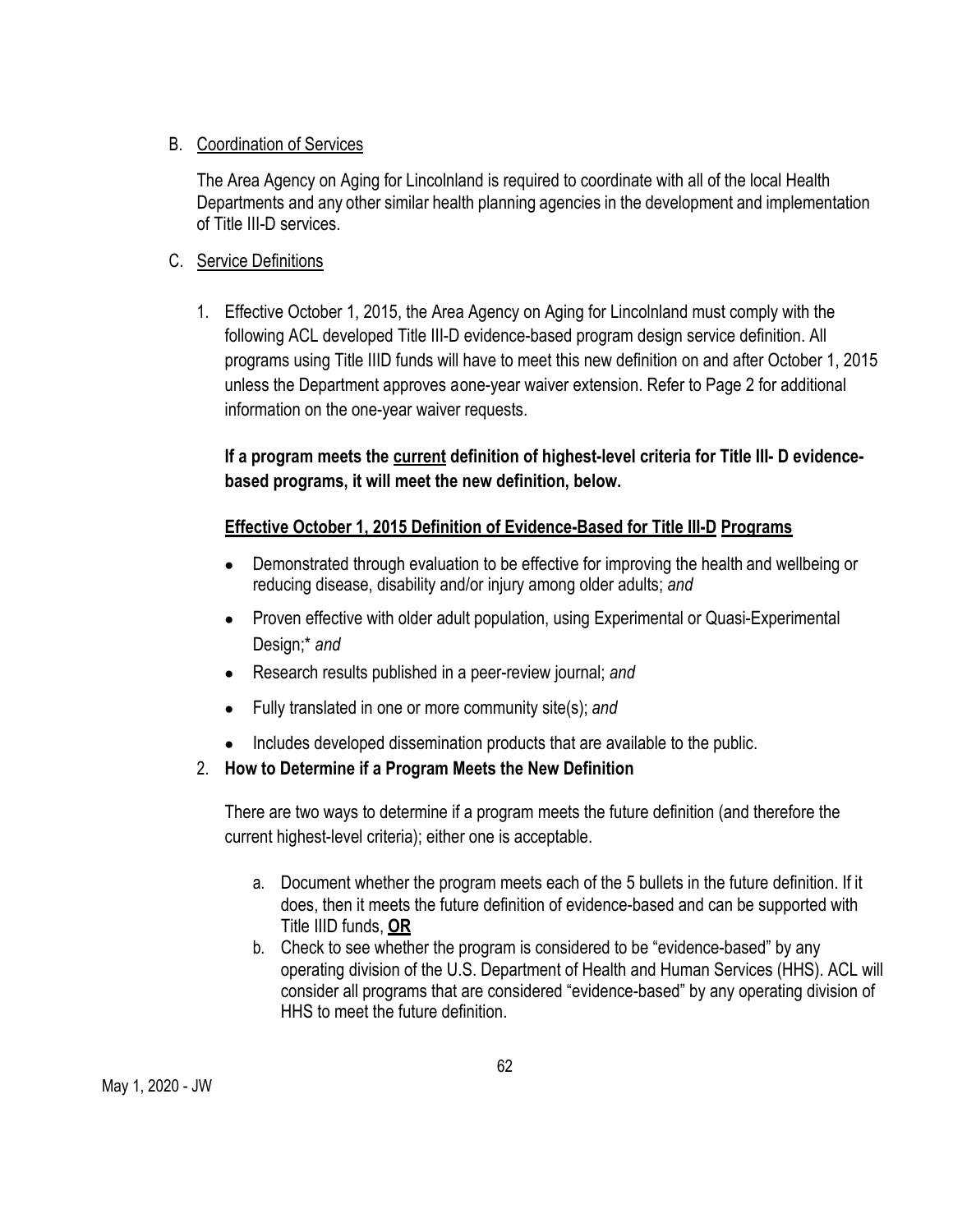For example, this would include programs listed on ACL's **Aging and Disability Evidence-Based Programs and Practices**, CDC's **Compendium of Effective Interventions**, SAMHSA's **National Registry of Evidence- Based Programs and Practices**, NIH's **Cancer Control Evidence-based Portal**, etc.

There are numerous evidence-based programs that are administered throughout HHS. For a list of the HHS Family Agencies, visit **http://www.hhs.gov/about/foa/index.html**.

# 3. **One-Year Waiver Requests for Title III-D Services**

If an Area Agency on Aging for Lincolnland plans to request a one-year waiver extension, the request must be submitted to the Department by April 30, 2015. The Department can only grant a one-year waiver since ACL has provided guidance that all Title III-D programs must comply with the new definition by October 1, 2016.

If the Department approves a one-year waiver request, the Title III-D service must comply with the following Minimal Criteria or Intermediate Criteria Level Criteria.

**Minimal:** The Title III-D Program must have been demonstrated through evaluation to be effective for improving the health and well-being or reducing disease, disability and/or injury among older adults; **and** ready for translation, implementation and/or broad dissemination by community-based organizations using appropriately credentialed practitioners.

**Intermediate:** The Title III-D Program has been published in a peer-review journal; been proven effective with the older adult population, using some form of a control condition (e.g., pre-post study, case control design, etc.); and, has some basis in translation for implementation by a community level organization.

## D. Allowable Services

The Department on Aging has developed the following list of allowable disease prevention and health promotion services under Title III-D. The Area Agency on Aging for Lincolnlandmay elect to fund one or any combination of these services as long as coordination of service requirements are met.

- 1. Health Risk Assessments
	- a. Definition: The service is provided to promote better health among older persons through the assessment of their current health condition, identifying individuals at health risk and linking the older individual to the health care system to provide treatment and/or education related to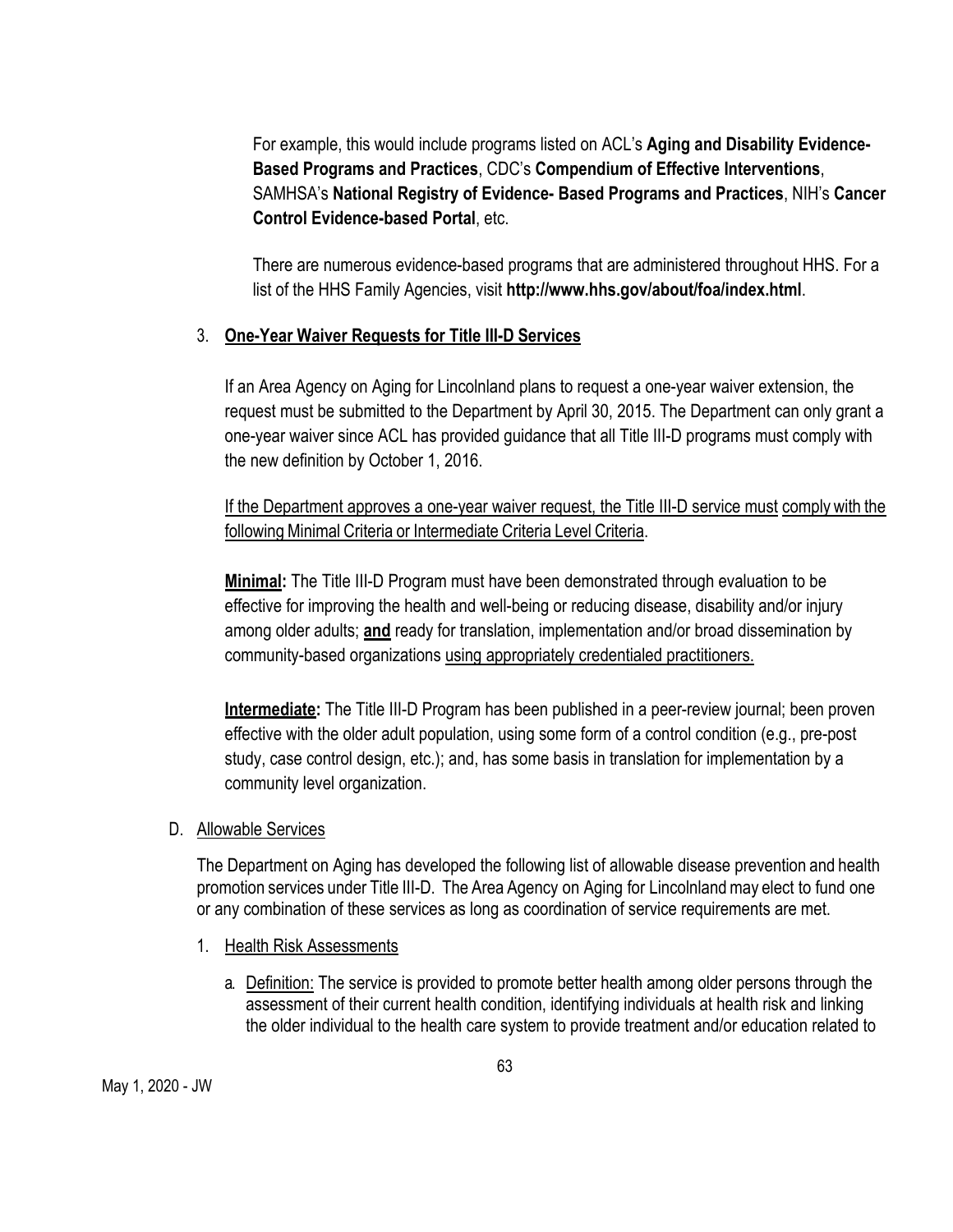their condition.

- b. Service Activities: (Reserved)
- c. Unit of Service: The unit of service is a session per participant.

If there are 7 people attending a weekly health risk assessment session, then the unit count would be 7, the unduplicated count of people served is 7. If during the second weekly health risk assessment session, 4 people return from the first meeting and 4 new people join, then the unit count for the month to date would be 15 (7 sessions in  $1<sup>st</sup>$  week + 8 sessions in  $2<sup>nd</sup>$ week), and the unduplicated count of people served is 11 (7 people in 1<sup>st</sup> week + 4 new people in 2<sup>nd</sup> week).

- d. Service Standards: (Reserved)
- 2. Routine Health Screening
	- a. Definition: Services provided to assist individuals to secure and maintain a favorable condition of health by helping them to identify and understand their physical condition and to secure and utilize necessary medical treatment. The primary focus of this service is to identify and evaluate the health needs of older persons and to link them with the health care system.
	- b. Service Activities: Testing for glaucoma, hypertension, cholesterol, diabetes, cancer, hearing, vision and nutritional counseling, etc. and coordinating the administration of flu shots.
	- c. Unit of Service: The unit of service is a session per participant.

If there are 7 people attending a weekly health screening session, then the unit count would be 7, the unduplicated count of people served is 7. If during the second weekly health screening session, 4 people return from the first meeting and 4 new people join, then the unit count for the month to date would be 15 (7 sessions in 1<sup>st</sup> week + 8 sessions in 2<sup>nd</sup> week), and the unduplicated count of people served is 11 (7 people in  $1^{st}$  week + 4 new people in  $2^{nd}$  week).

- d. Service Standards: (Reserved)
- 3. Nutritional Counseling and Education Services
	- a. Definition: A program to promote better health by providing accurate and culturally sensitive nutrition, physical fitness, or health (as it relates to nutrition) information and instruction to participants, caregivers, or participants and caregivers in a group or individual setting overseen by a dietitian or individual of comparable expertise.
	- b. Service Activities May Include: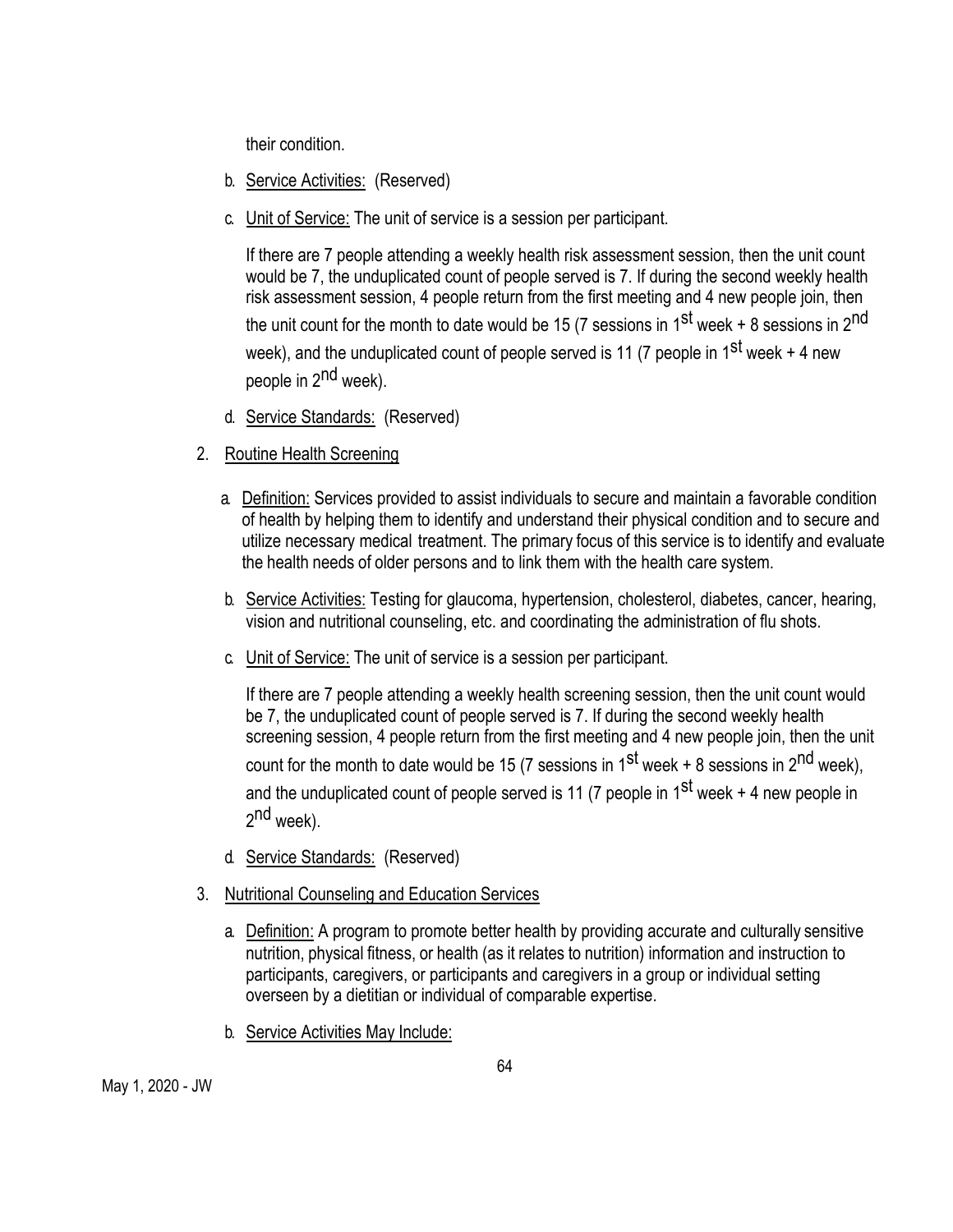A simple review of factors including weight, height, skin tone, diet, living conditions and behavior.

c. Unit of Service: The unit of service is a session per participant.

If there are 7 people attending a weekly nutrition counseling or education session, then the unit count would be 7, the unduplicated count of peopleserved is 7. If during the second weekly nutrition counseling or education session, 4 people return from the first meeting and 4 new people join, then the unit count for the month to date would be 15 (7 sessions in 1<sup>st</sup> week + 8 sessions in 2<sup>nd</sup> week), and the unduplicated count of people served is 11 (7 people in 1<sup>st</sup> week  $+$  4 new people in  $2<sup>nd</sup>$  week).

- d. Service Standards: (Reserved)
- 4. Health Promotion Programs
	- a. Definition: Services to promote better health among older persons by providing evidencebased health promotion program
	- b. Service Activities May Include: Programs relating to the prevention and mitigation of the effects of chronic disease (including osteoporosis, hypertension, obesity, diabetes, and cardiovascular disease), alcohol and substance abuse reduction, smoking cessation, weight loss and control, stress management, falls prevention, physical activity, and improved nutrition.
	- c. Unit of Service: The unit of service is a session per participant.

If there are 7 people attending a weekly health promotion session, then the unit count would be 7, the unduplicated count of people served is 7. If during the second weekly health promotion session, 4 people return from the first meeting and 4 new people join, then the unit count for the month to date would be 15 (7 sessions in 1<sup>st</sup> week + 8 sessions in 2<sup>nd</sup> week), and the unduplicated count of people served is 11 (7 people in  $1^{st}$  week + 4 new people in  $2^{nd}$  week).

- d. Service Standards: (Reserved)
- 5. Physical Fitness, Group Exercise, Music, Art and Dance Movement Therapy Programs
	- a. Definition: Services to promote better health among older persons by providing programs on fitness and therapy to maintain health and to keep older persons active.

Dance movement therapy means the use of psychotherapeutic movement as a process facilitated by a dance-movement therapist, to further the emotional, cognitive, or physical health of an older individual.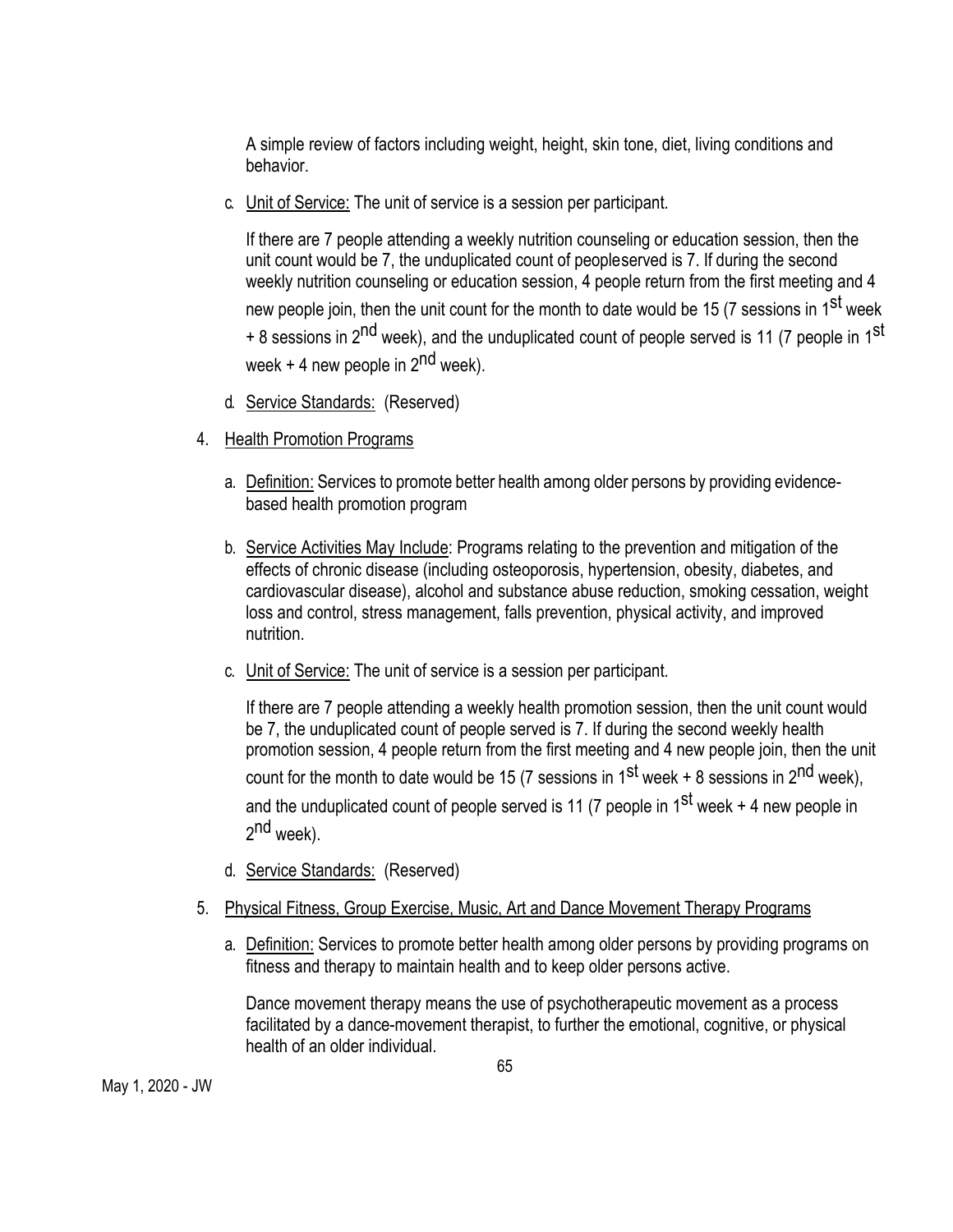Music Therapy means the use of musical or rhythmic interventions specifically selected by a music therapist to accomplish the restoration, maintenance, or improvement of social or emotional functioning, mental processing, or physical health of an older individual.

- b. Service Activities May Include: Programs for multi generational participation that are provided by an institution of higher learning, a local educational agency, as defined in § 1471 of the Elementary and Secondary Education Act of 1965 (20 U.S.C. 2891) or a community-based organization.
- c. Unit of Service: The unit of service is a session per participant.

If there are 7 people attending a weekly physical fitness, group exercise, etc. session, then the unit count would be 7, the unduplicated count of peopleserved is 7. If during the second weekly physical fitness, group exercise, etc. session, 4 people return from the first meeting and 4 new people join, then the unit count for the month to date would be 15 (7 sessions in 1<sup>st</sup> week + 8 sessions in 2<sup>nd</sup> week), and the unduplicated count of people served is 11 (7 people in 1<sup>st</sup> week + 4 new people in  $2<sup>nd</sup>$  week).

- d. Service Standards: (Reserved)
- 6. Home Injury Control Services
	- a. Definition: Services to promote home safety for older persons and their caregivers.
	- b. Service Activities May Include: Screening of high risk home environmentsand provision of educational programs on injury prevention (including fall and fracture prevention) in the home environment.
	- c. Unit of Service: The unit of service is a session per participant.

If there are 7 people attending a weekly home injury control session, then the unit count would be 7, the unduplicated count of people served is 7. If during the second weekly home injury control session, 4 people return from the first meeting and 4 new people join, then the unit count for the month to date would be 15 (7 sessions in 1<sup>st</sup> week + 8 sessions in 2<sup>nd</sup> week), and the unduplicated count of people served is 11 (7 people in  $1^{st}$  week + 4 new people in  $2^{nd}$  week).

- d. Service Standards: (Reserved)
- 7. Mental Health Screening
	- a. Definition: Screening services to educate and improve mental health among older persons.
	- b. Service Activities May Include: Coordination of community mental health services, provision of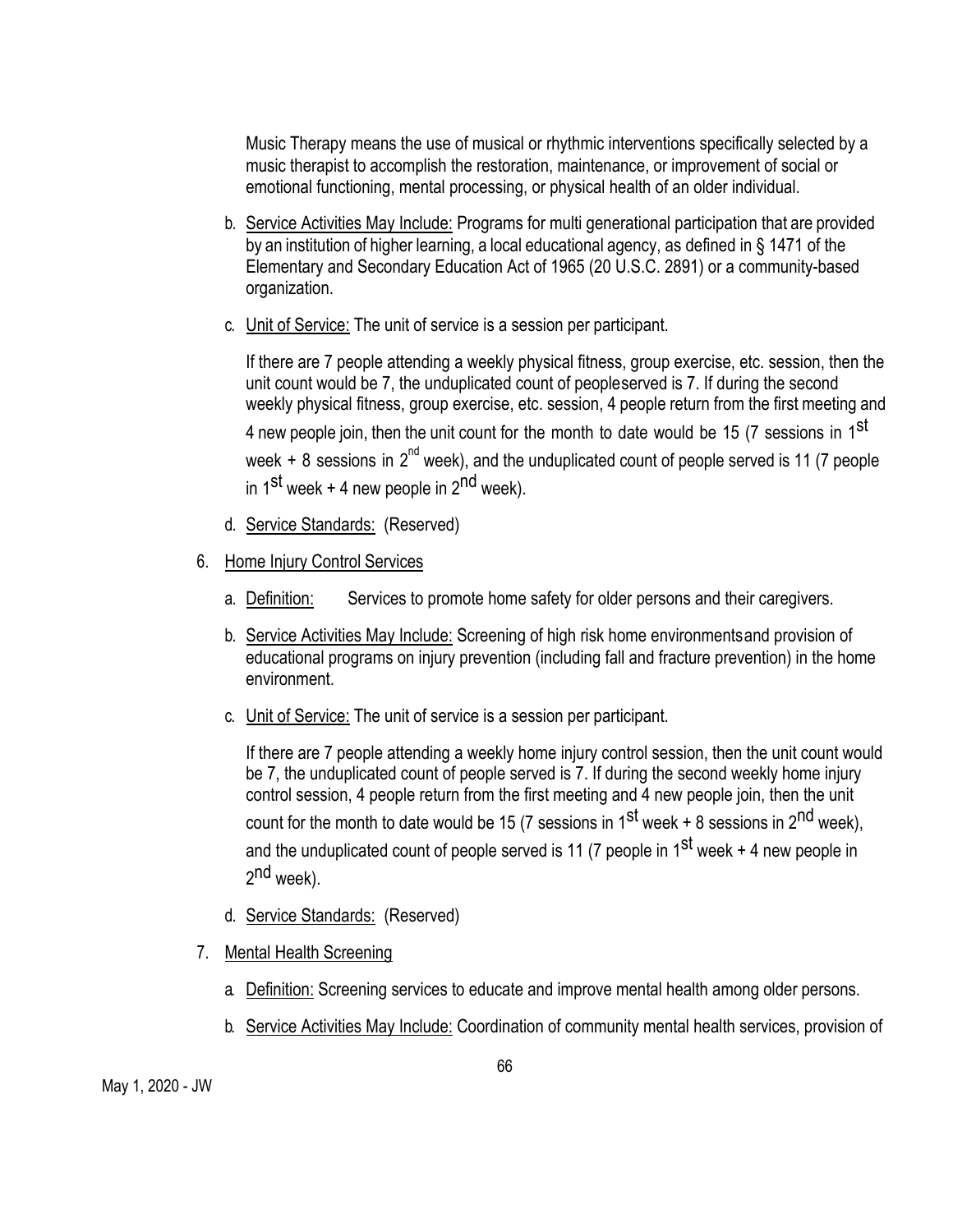educational activities, and referral to psychiatric and psychological services.

c. Unit of Service: The unit of service is a session per participant.

If there are 7 people attending a weekly mental health screening session, then the unit count would be 7, the unduplicated count of people served is 7. If during the second weeklymental health screening session, 4 people return from the first meeting and 4 new people join, then the unit count for the month to date would be 15 (7 sessions in  $1^{st}$  week + 8 sessions in  $2^{nd}$ week), and the unduplicated count of people served is 11 (7 people in 1<sup>st</sup> week + 4 new people in 2<sup>nd</sup> week).

- d. Service Standards: (Reserved)
- 8. Health Benefits Education Programs
	- a. Definition: Services to educate older individuals on preventative health services available through Title XIX of the Social Security Act (42 U.S.C. 1395 et seq.) and other health benefits programs.
	- b. Service Activities May Include: (Reserved)
	- c. Unit of Service: The unit of service is a session per participant.

If there are 7 people attending a weekly health benefits education session, then the unit count would be 7, the unduplicated count of people served is 7. If during the second weekly health benefits education session, 4 people return from the first meeting and 4 new people join, then the unit count for the month to date would be 15 (7 sessions in  $1<sup>st</sup>$  week + 8 sessions in  $2<sup>nd</sup>$ week), and the unduplicated count of people served is 11 (7 people in 1<sup>st</sup> week + 4 new people in 2<sup>nd</sup> week).

- d. Service Standards: (Reserved)
- 9. Medication Management Screening
	- a. Definition: Services to educate and assist older persons to use medication properly, to manage health problems, and to prevent incorrect medication use and adverse interactions.
	- b. Service Activities May Include: Screening and education programs to prevent incorrect medication and adverse drug interactions.
	- c. Unit of Service: The unit of service is a session per participant.

If there are 7 people attending a weekly medication management screening session, then the unit count would be 7, the unduplicated count of peopleserved is 7. If during the second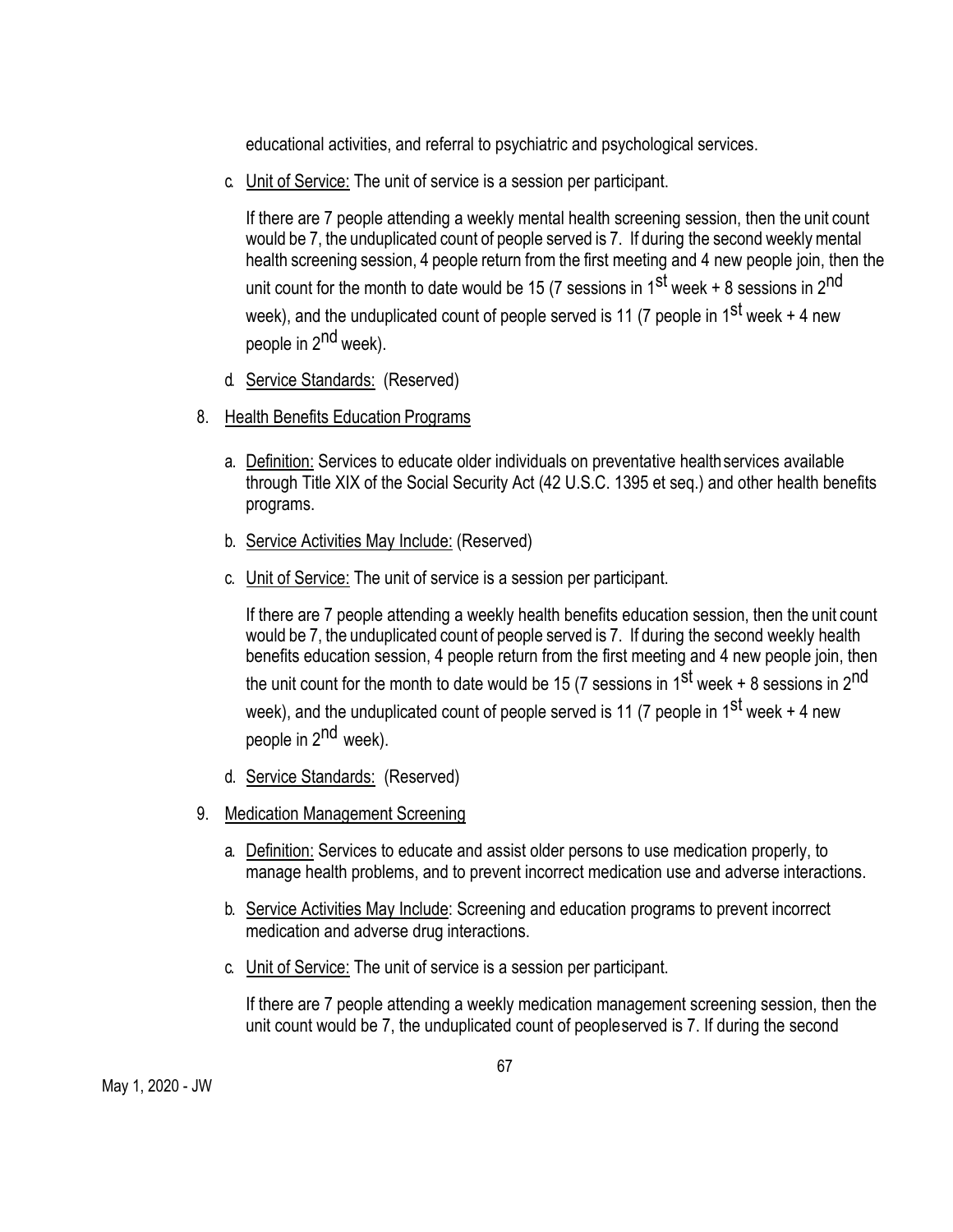weekly medication management screening session, 4 people return from the first meeting and 4 new people join, then the unit count for the month to date would be 15 (7 sessions in 1<sup>st</sup> week  $+$  8 sessions in 2<sup>nd</sup> week), and the unduplicated count of people served is 11 (7 people in 1<sup>st</sup> week + 4 new people in  $2<sup>nd</sup>$  week).

d. Service Standards: (Reserved)

## 10. Diagnosis, Prevention, Treatment, and Rehabilitation of Age-Related Diseases and Chronic Disabling Conditions

- a. Definition: Education programs to review and analyze the evidence or facts concerning an individual's psychological or physical health problems; commonly performed for the purpose of linking needs/symptoms to a specific disease; and to provide referral to physicians.
- b. Service Activities May Include: Programs to educate and provide older persons and their caregivers with information related to the diagnosis, prevention, treatment and rehabilitation of age related diseases and chronic disabling conditions, including osteoporosis, cardiovascular diseases, and Alzheimer's Disease and related disorders with neurological and organic brain dysfunction.
- c. Unit of Service: The unit of service is a session per participant.

If there are 7 people attending a weekly diagnosis, prevention session, then the unit count would be 7, the unduplicated count of people served is 7. If during the second weekly diagnosis, prevention session, 4 people return from the first meeting and 4 new people join, then the unit count for the month to date would be 15 (7 sessions in  $1<sup>st</sup>$  week + 8 sessions in  $2<sup>nd</sup>$  week), and the unduplicated count of people served is 11 (7 people in 1<sup>st</sup> week + 4 new people in 2<sup>nd</sup> week).

- d. Service Standards: (Reserved)
- 11. Gerontological Counseling
	- a. Definition: Programs to educate the older person and/or his/her family to provide advice to enable the older person to resolve problems (concrete or emotional) or to relieve stress.
	- b. Service Activities May Include: (Reserved)
	- c. Unit of Service: The unit of service is a session per participant.

If there are 7 people attending a weekly counseling session, then the unit count would be 7, the unduplicated count of people served is 7. If during the second weekly counseling session, 4 people return from the first meeting and 4 new people join, then the unit count for the month to date would be 15 (7 sessions in 1<sup>st</sup> week + 8 sessions in 2<sup>nd</sup> week), and the unduplicated count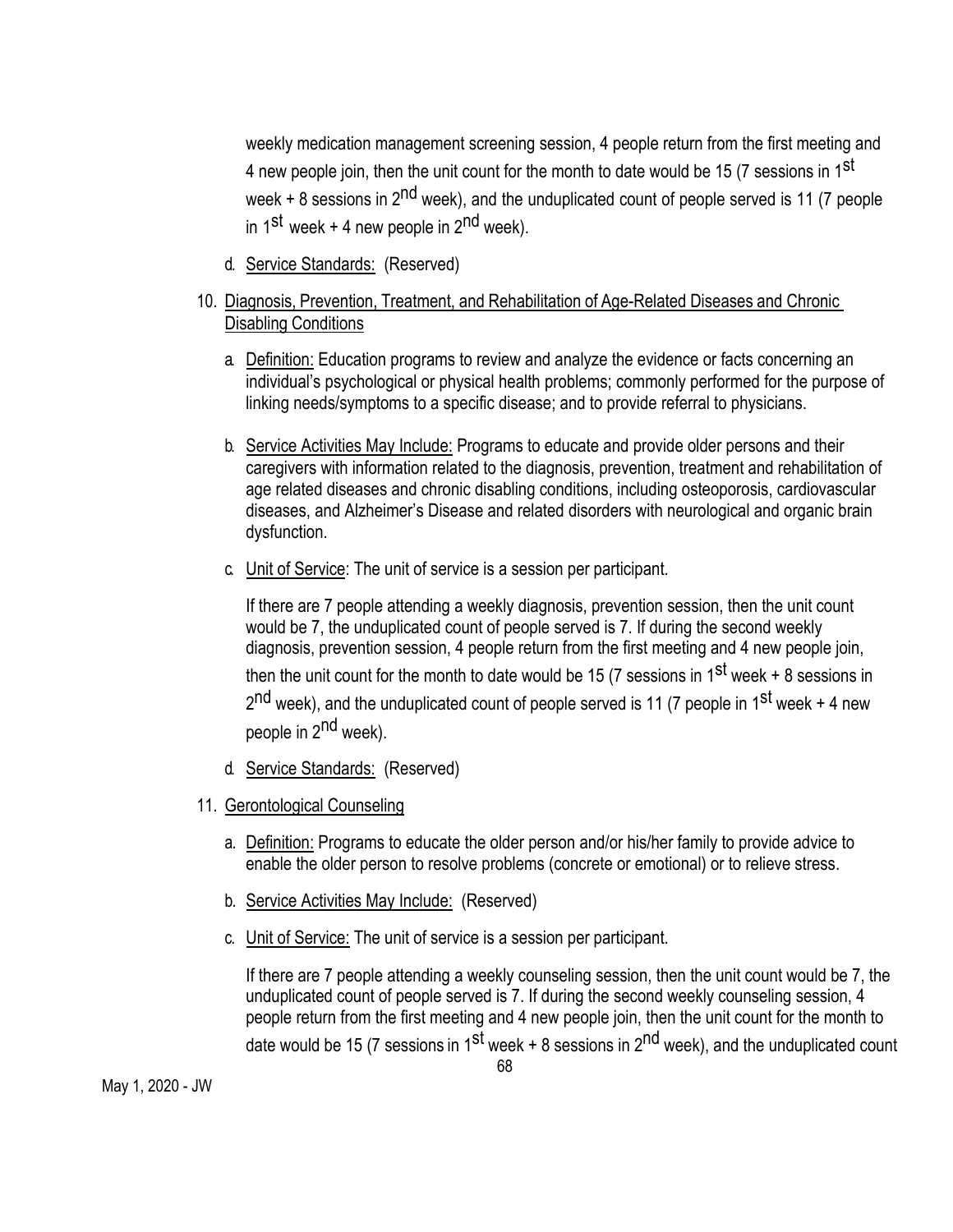of people served is 11 (7 people in  $1^{st}$  week + 4 new people in  $2^{nd}$  week).

- d. Service Standards: (Reserved)
- 12. Social Services & Follow-up Health Services Counseling
	- a. Definition: Determining the quality and/or effectiveness of social services and follow-up health services provided to an individual client.
	- b. Service Activities May Include: (Reserved)
	- c. Unit of Service: The unit of service is a session per participant.

If there are 7 people attending a weekly social/health services counseling session, then the unit count would be 7, the unduplicated count of peopleserved is 7. If during the second weekly social/health services counseling session, 4 people return from the first meeting and 4 new people join, then the unit count for the month to date would be 15 (7 sessions in 1<sup>st</sup> week + 8 sessions in 2<sup>nd</sup> week), and the unduplicated count of people served is 11 (7 people in 1<sup>st</sup> week  $+$  4 new people in  $2<sup>nd</sup>$  week).

d. Service Standards: (Reserved)

# 103.31: Title III-E Family Caregiver Support Program

A. Program Purpose

Area Agency on Aging for Lincolnland shall establish grants and/or contracts with community based organizations to provide multifaceted systems of support services for family caregivers and for grandparents or older individuals who are relative caregivers.

- B. Eligible Population Definitions
	- 1. Child: The term "child" means an individual who is not more than 18 years of age or who is an individual 19-59 years of age who has a severe disability.

NOTE: This definition is from the Older Americans Act.

2. Family Caregiver: The term "family caregiver" means an adult family member, or another individual, who is an informal provider of in-home and community care to an older individual or to an individual with Alzheimer's disease or a related disorder with neurological and organic brain dysfunction.

NOTE: With this revised definition, family caregivers are now eligible for Title III-E services if they are providing informal support to persons under age 60 if these persons under age 60 have Alzheimer's disease or related disorders with neurological and organic brain dysfunctions. If the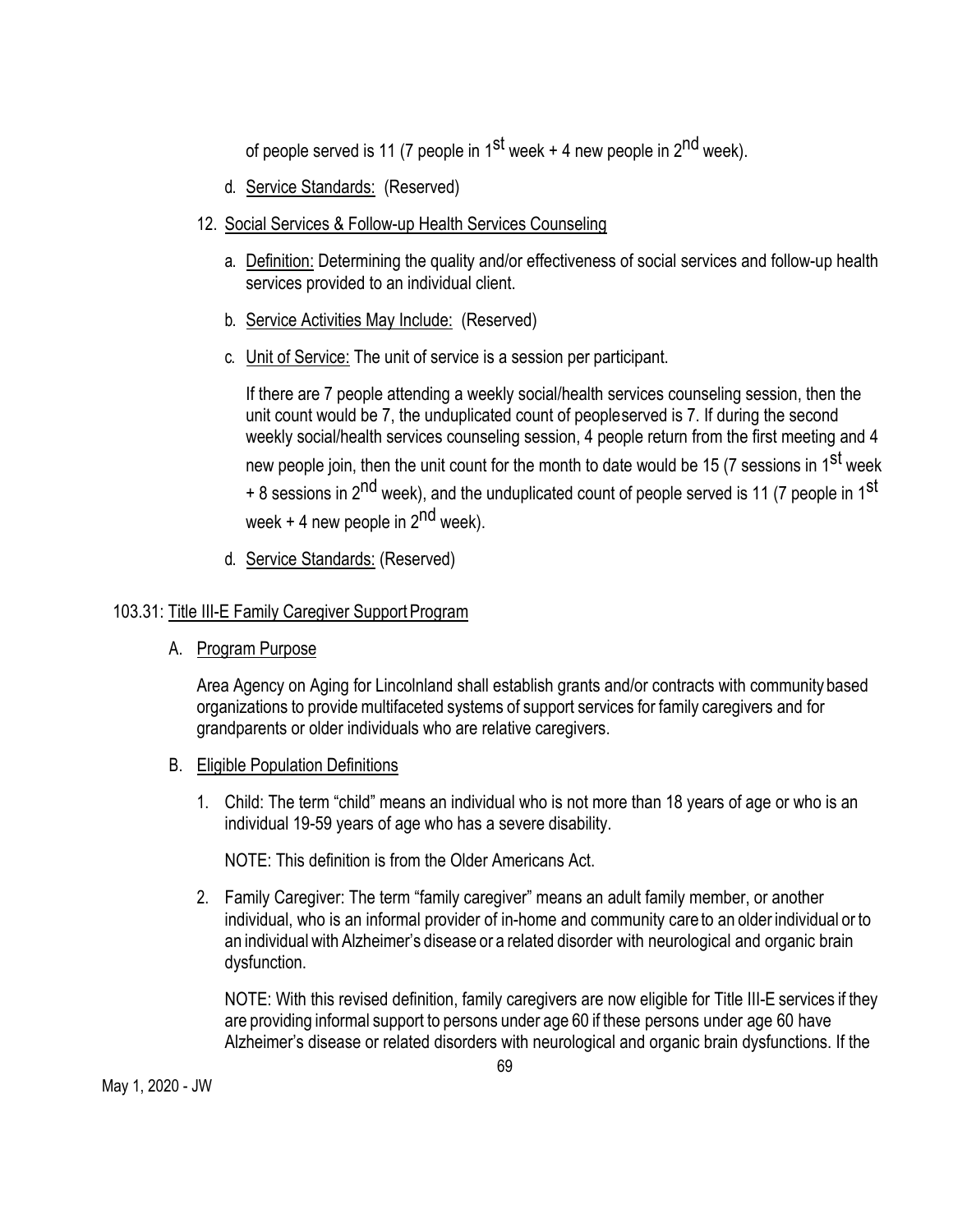persons receiving informal support from family caregivers do not have Alzheimer's disease, or related disorders and organic brain dysfunctions, they must be age 60 and over in order for the family caregiver to be eligible to receive Title III-E services.

- 3. Grandparent or Older Individual Who Is a Relative Caregiver: The term "grandparent or older individual who is a relative caregiver" means a grandparent or step grandparent of a child, or a relative of a child by blood, marriage or adoption, who is 55 years of age or older and
	- a. Lives with the child;
	- b. Is the primary caregiver of the child because the biological or adoptive parents are unable or unwilling to serve as the primary caregiver of the child; and
	- c. Has a legal relationship to the child, as such, legal custody or guardianship, or is raising the child informally.

NOTE: AoA has provided the following service eligibility clarification on "child" definition regarding "individuals with disabilities".

Grandparents or relative caregivers, providing care for adult children with a disability, who are between 19 and 59 years of age, can now be served under the NFCSP. These caregivers must be age 55 years and older, and cannot be the child's parent. Priority shall be given to those providing care for an adult child with severe disabilities. Services provided to these caregivers shall not be counted against the 10% ceiling for grandparents and other caregivers.

- 4. Federal law defines the category of beneficiaries under this provision, and ACL recognizes a legally married same sex spouse as a relative of a child bymarriage.
- C. Allowable Service Categories & Allowable Services Within Each Service Category

The support services allowable under Title III, Part E of the Older Americans Act include the following:

- 1. Information to Caregivers about Available Services
	- a. Definition: A service for caregivers that provides the public and individuals with information on resources and services available to the individuals within their communities.
	- b. Allowable Services: Includes information and public education.

The Information service category does not include advice or training service activities. Advice and training service activities should be considered as Assistance or Counseling service activities.

c. Unit of Service: One Activity (NOTE: Service units for information services are for activities directed to large audiences of current or potential caregivers such as disseminating publications, conducting media campaigns and other similar activities.)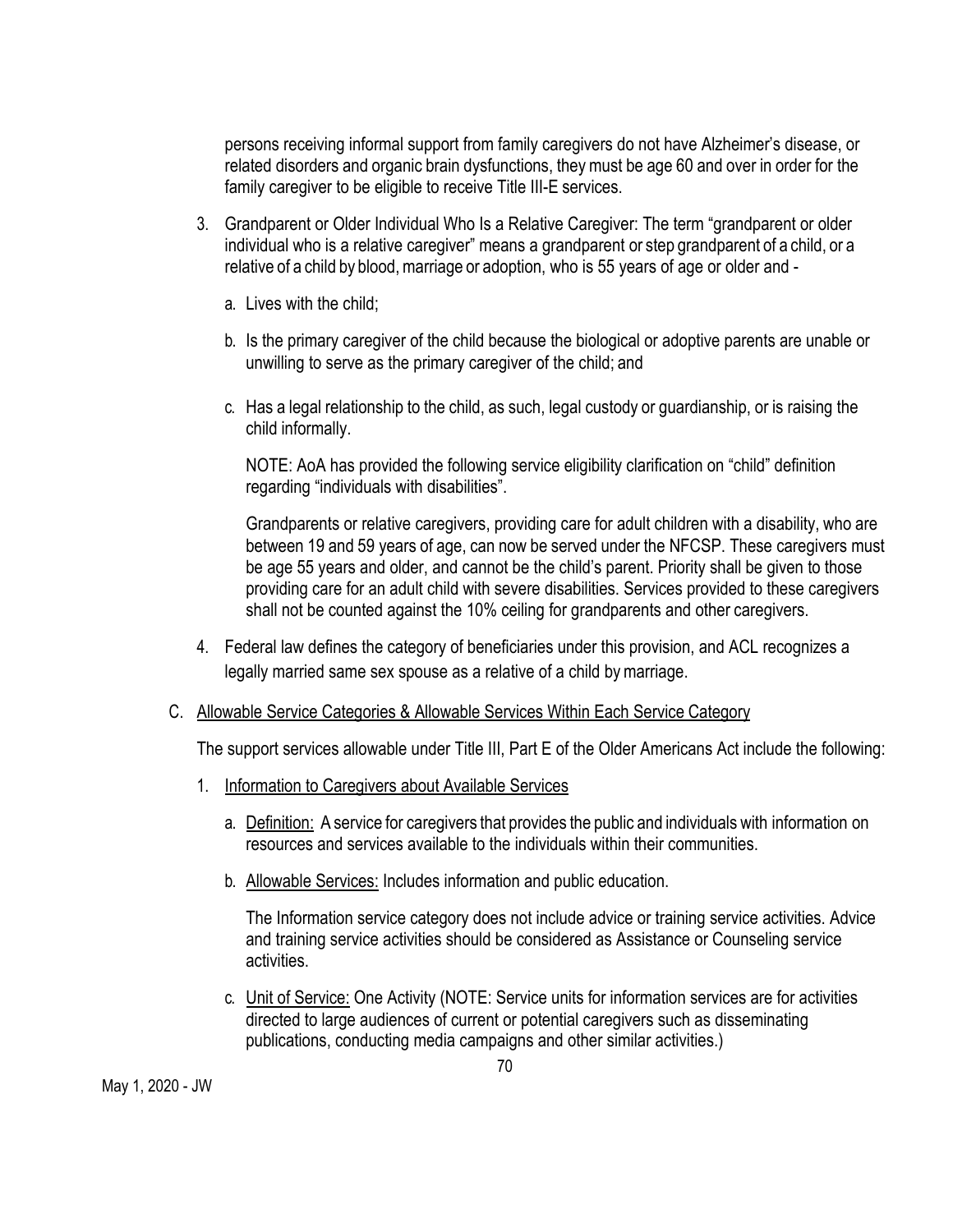For example, if the service provider releases a press release to 20 newspapers on the Caregiver Program, this is one unit of service (one activity).

- 2. Access Assistance
	- a. Definition: A service that assists caregivers in obtaining access to the services and resources that are available within their communities. To the maximum extent practicable, it ensures that the individuals receive the services needed by establishing adequate follow-up procedures.
	- b. Allowable Services: Service activities that relate to Access Assistance are information and assistance, outreach and case management services.
	- c. Unit of Service: One contact.

This includes all services classified as Access Assistance under Title III-E. For example: if a caregiver contacts the service provider requesting information on the Pharmaceutical Assistance Program. This contact constitutes one unit of service. If the service provider follows up with this same person to see if the application has been made to this program, this will constitute another unit.

The service units for Access Assistance refer to individual, one-on-one contacts between a service provider and a caregiver or grandparent raising grandchildren. An activity that involves a contact with several current or potential clients/caregivers(what is considered group services) should not be counted asa unit of Access Assistance services. Group services would fall under the Information service category or Counseling service category. (If the Counseling service category service is directed at a group of individuals.)

Internet web site "hits" are to be counted only if information is requested by older individuals and family members and supplied by the provider. For example, an older person requests by e-mail on a provider's web site that they want information on pharmaceutical assistance programs. If the provider provides this information by e-mail or by traditional mail or by telephone, this is one contact (one unit of service).

If the older individual or family member simply reviews information on the provider's web site and does not request specific information, then this situation cannot be counted as a contact (unit of service).

## 3. Counseling

- a. Definition: The service is provided to caregivers to assist them in the areas of health, nutrition, and financial literacy, and in making decisions and solving problems relating to their caregiver roles. This includes counseling to individuals, support groups and caregiver training (of individual caregivers and families).
- b. Allowable Services: Counseling, support groups and caregiver training.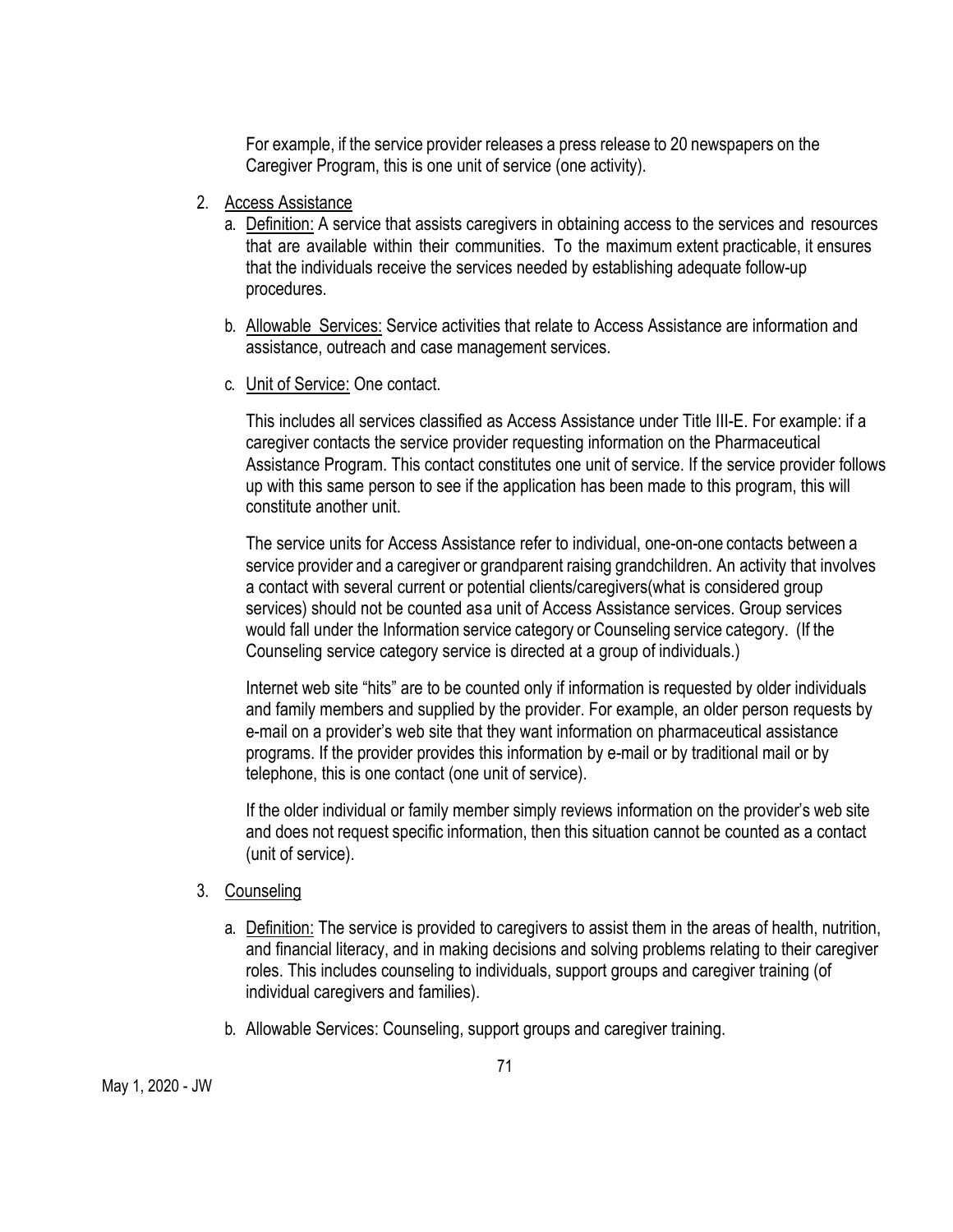c. Unit of Service: The unit of service is a session per participant.

If there are 7 people attending a weekly counseling session, then the unit count would be 7, the unduplicated count of people served is 7. If during the second weekly counseling session, 4 people return from the first meeting and 4 new people join, then the unit count for the month to date would be 15 (7 sessions in 1<sup>st</sup> week + 8 sessions in 2<sup>nd</sup> week), and the unduplicated count of people served is 11 (7 people in  $1^{st}$  week + 4 new people in  $2^{nd}$  week).

- 4. Respite
	- a. Definition: Services which offer temporary, substitute supports or living arrangements for care recipients in order to provide a brief period of relief or rest for caregivers.
	- b. Allowable Services:
	- i. in-home respite (personal care, homemaker, and other in-home respite);
	- ii. respite provided by attendance of the care recipient at a senior center or other nonresidential program;
	- iii. institutional respite provided by placing the care recipient in an institutional setting such as a nursing home for a short period of time as a respite service for the caregiver; and (for grandparents caring for children) summer camps.
	- c. Unit of Service: One hour of staff time expended on behalf of a client.
- 5. Supplemental Services
	- a. Definition: The service is provided on a limited basis to complement the care provided by caregivers.
	- b. Allowable Services: Examples of supplemental services include, but are not limited to, Gap Filling services (e.g., home modifications, assistive technologies, emergency response systems, and incontinence supplies, etc.), and legal assistance services.
	- c. Unit of Service: The counting of units is dependent on the individual service under Title III that is approved within the Area Plan.
- D. Respite Care & Supplemental Service Restriction
	- 1. In order to be eligible for respite care and supplemental services, family caregivers must be providing in-home and community care to older individuals who meet the following definition of "frail" as outlined in subparagraph (A)(i) or (B) of § 102(28) of the Older Americans Act.
	- 2. The term "frail" means that the older individual is determined to be functionally impaired because the individual –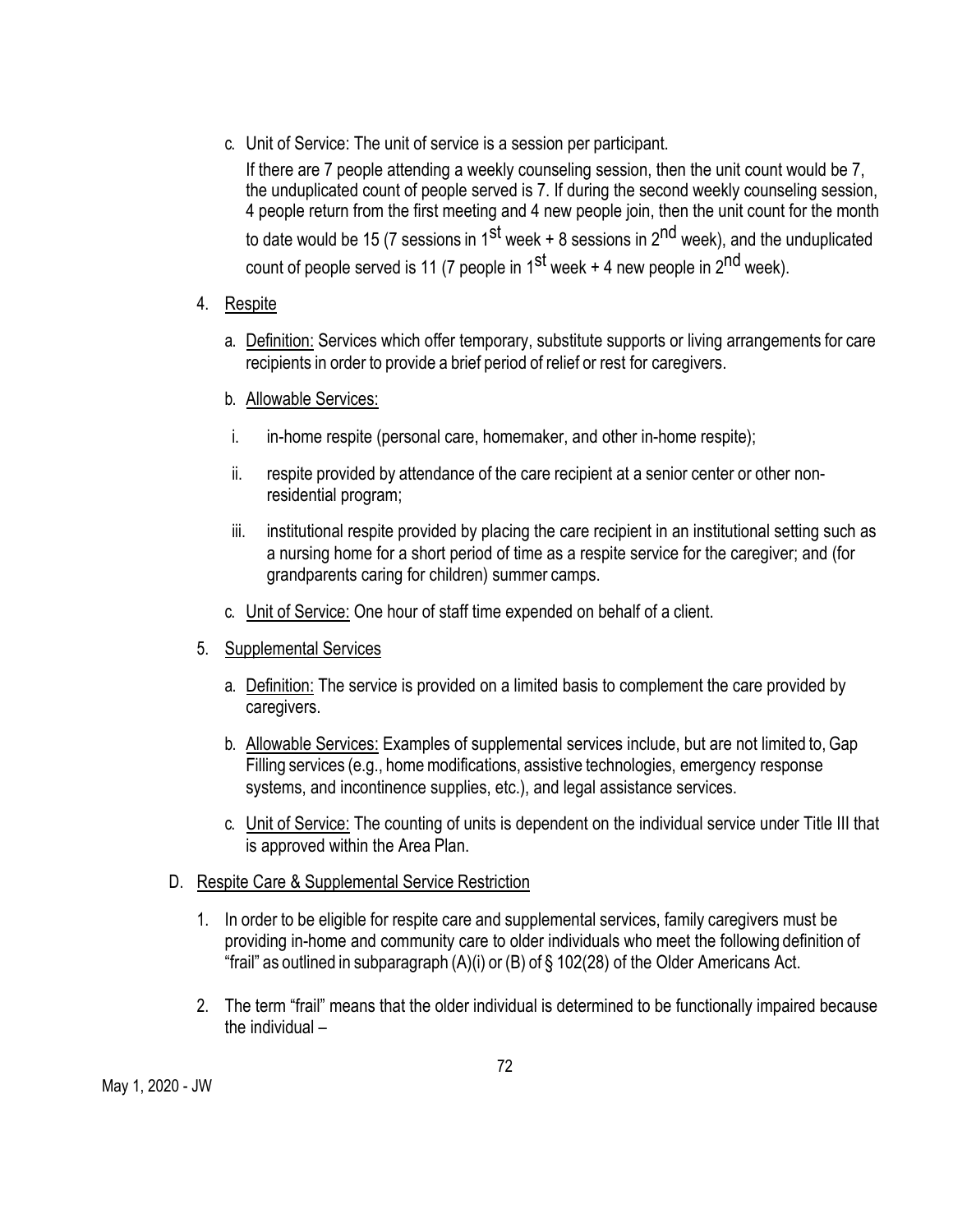- a. Is unable to perform at least two activities of daily living without substantial human assistance, including verbal reminding, physical cueing, or supervision; or
- b. Due to a cognitive or other mental impairment, requires substantial supervision because the individual behaves in a manner that poses a serious health or safety hazard to the individual or to another individual.

NOTE: This restriction does not apply to grandparents or older individuals who are relative caregivers of children not more than 18 years of age from receiving respite care and/or supplemental services.

#### E. Service Standards

1. Caregiver Resource Centers

The Area Agency on Aging for Lincolnland shall provide funding to clearly identifiable resource centers that can serve as a point of entry to a broad range of services for caregiving families. These resource centers should have the capacity to provide access and linkages to information, training, support groups, counseling, resource libraries, respite care and supplemental services to family caregivers and grandparents raising grandchildren.

# 2. Service Priority

In providing services under Title III-E, the Area Agency on Aging for Lincolnland and service providers shall give priority for services to:

- a. family caregivers who provide care for individuals with Alzheimer's disease and related disorders with neurological and organic brain dysfunction;
- b. grandparents or older individuals who are relative caregivers who provide care for children with severe disabilities;
- c. caregivers who are older individuals with greatest social need, and older individuals with greatest economic need (with particular attention to low-income individuals); and
- d. older individuals providing care to individuals with severe disabilities, including children with severe disabilities.

# 3. Coordination of Services

The Area Agency on Aging for Lincolnland shall make use of trained volunteers to expand the provision of available services and, if possible, work in coordination with organizations that have experience in providing training, placement, and stipends for volunteers or participants (such as organizations carrying out Federal service programs administered by the Corporation for National and Community Service) in community settings.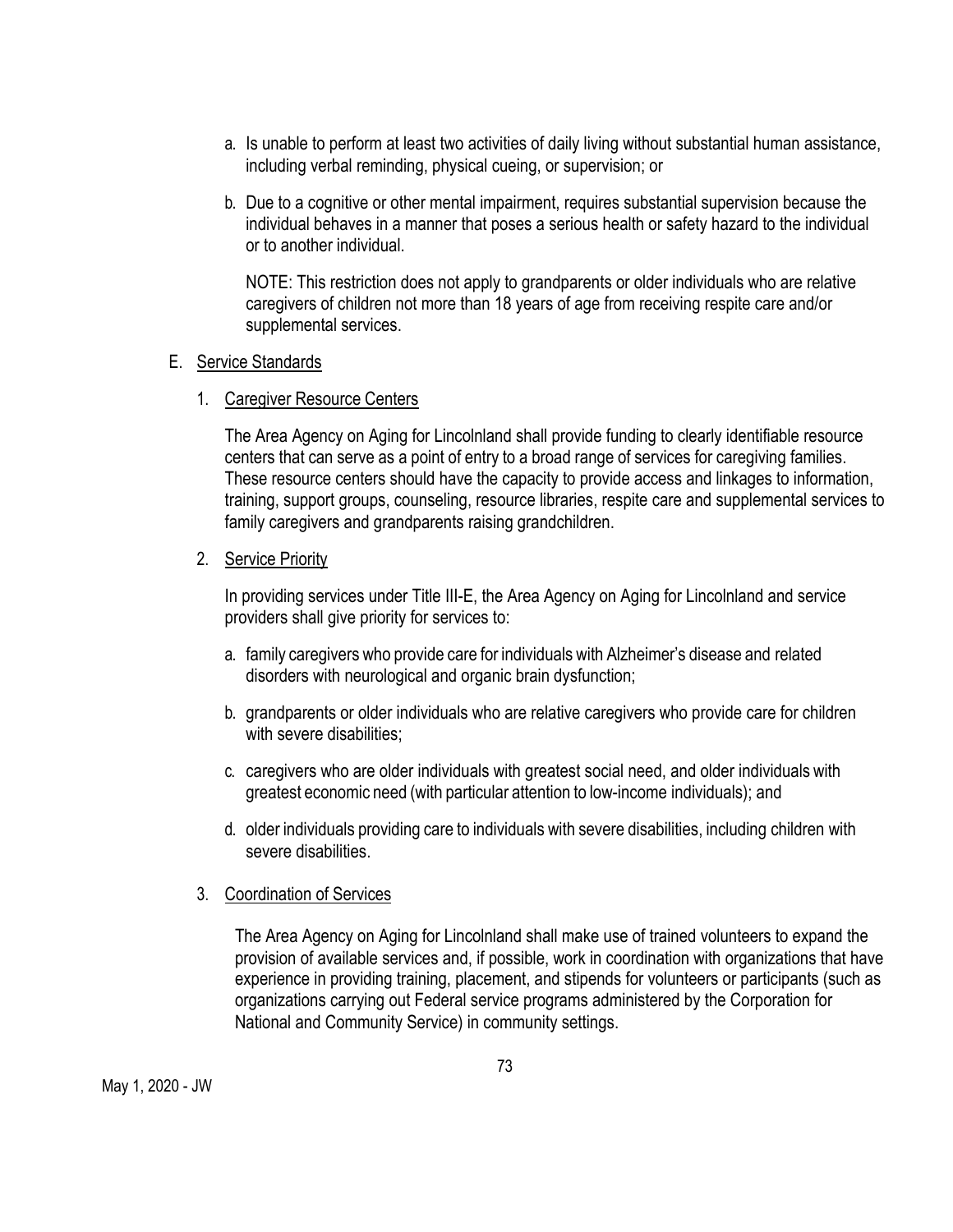# 4. Community Planning Activities

The Area Agency on Aging for Lincolnland and Title III-E funded service providers shall develop a mechanism to receive ongoing input and discussion about service and training needs from family caregivers who provide informal in-home and community care to older individuals and from grandparents raising grandchildren.

# F. Title III-E Funding Limitations

- 1. The service category of "supplemental" services was designed to be provided on a limited basis. As a result, no more than twenty percent (20%) of the federal funding can be budgeted and/or expended under the Area Plan for supplemental services.
- 2. An Area Agency on Aging for Lincolnland may use up to ten percent (10%) of the total federal and non- federal share available to the Planning and Service Area for the Title III-E Program to provide support services to grandparents and older individuals who are relative caregivers of a child who is not more than 18 years of age.

NOTE: The Area Agency on Aging for Lincolnland can request a waiver in writing for these Title III-E funding limitations. The Administration on Aging has informed the Department that these Title III-E funding limitations apply to the State as a whole. As a result, the Department may approve such waiver requests dependent on the Area Plan budgets submitted by other Area Agencies on Aging.

# 103.32 : Other Allowable Services

- A. Prior Approval: The provision of a service not specified in § 100 requires written approval from the Area Agency on Aging for Lincolnland.
- B. Submission and Review Timetable

A written request must be submitted to the Department's Springfield office sixty (60) days prior to service delivery. The Department will review the request and render a written decision whether to approve or disapprove the request within forty-five (45) days of receipt.

C. Submission Requirements

The written request must include a justification for providing the service and, using the prescribed format of §100, a service definition, unit of service measurement, service activities, and standards.

# 104: Appeal Procedures

The Area Agency on Aging for Lincolnland (AAAL) offers the opportunity for an impartial hearing to any potential or current service provider (Applicant) whose application to provide services under the Area Plan is denied. Recommendations resulting from the hearing are presented to the AAAL Board of

May 1, 2020 - JW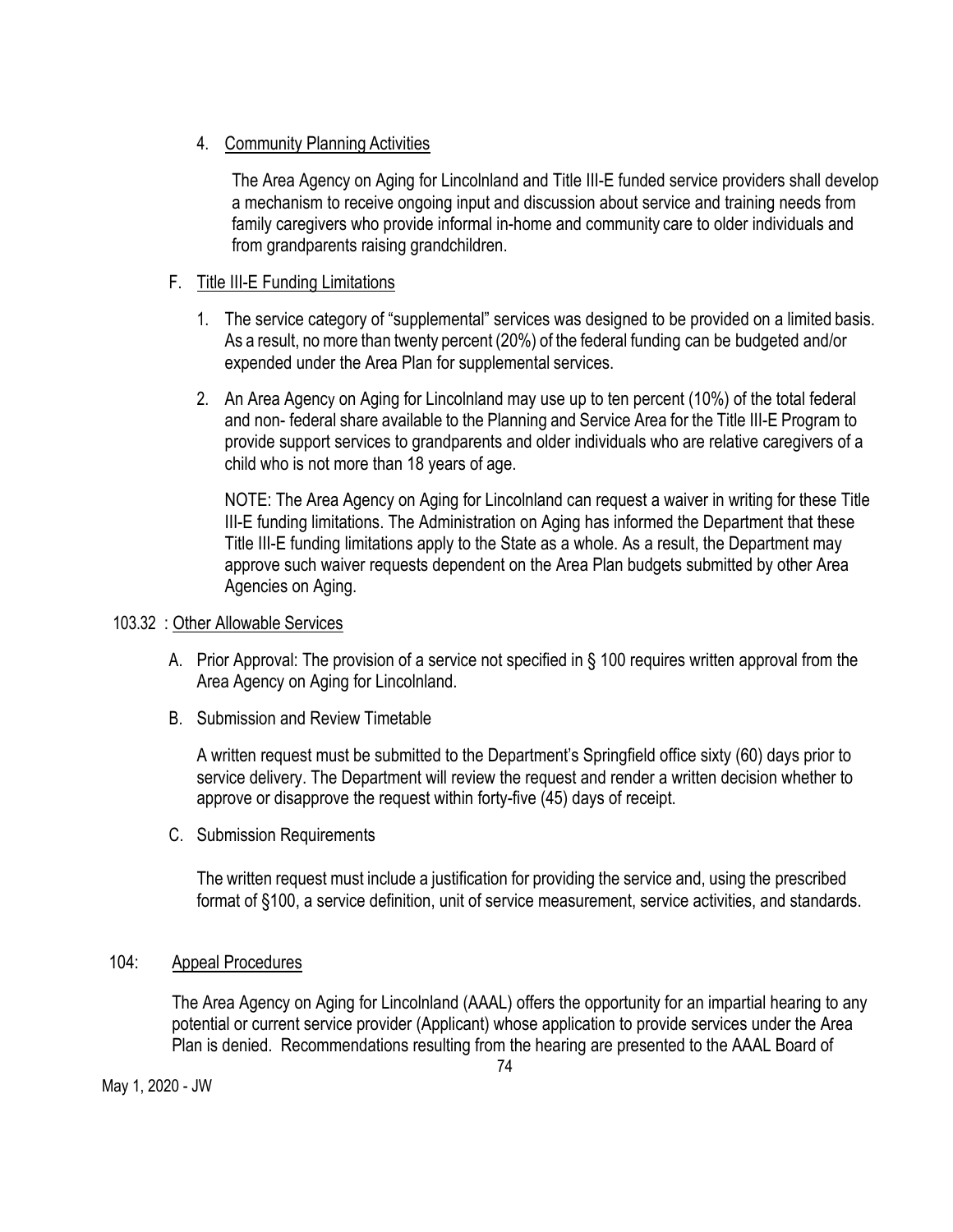Directors for use in reconsidering its decision.

A. Who May Appeal

An appeal must be initiated by an Applicant directly affected by a decision of AAAL. Affected third parties, such as clients, may not initiate an appeal.

B. AAAL Decisions that are Appealable

The following is a complete list of AAAL Decisions that may be appealed under this procedure:

- Denial of an application for funding;
- Denial of a grant application where competitive applications are submitted for funding. In such a case, AAAL necessarily makes an appealable decision, i.e., one (or more) application(s) must be denied;
- Denial of re-funding or an application;
- Suspension, termination, non-renewal of a grant or contract (except as provided by 45 CFR Part 74, Subpart M);
- Designation or re-designation conferred by AAAL; or
- A decision which is not in accordance with issued Request For Proposal, applicable laws and regulations (except as provided in 45 CFR Part 74, Subpart M).

AAAL decisions not listed above are not subject to this appeal procedure.

C. Initiating an Appeal

The hearing process is initiated effective with the date a written request (Request) for a hearing is received by AAAL. The Request must be sent certified mail an must be received by AAAL within 10 working days of the Applicant receiving notification of AAAL's decision.

D. Content of the Request

The Request for hearing must include:

- The name of the Applicant requesting the hearing;
- The specific issues of law, regulation, or procedure which support the appeal; and
- A brief summary of facts which support the issues claimed.

May 1, 2020 - JW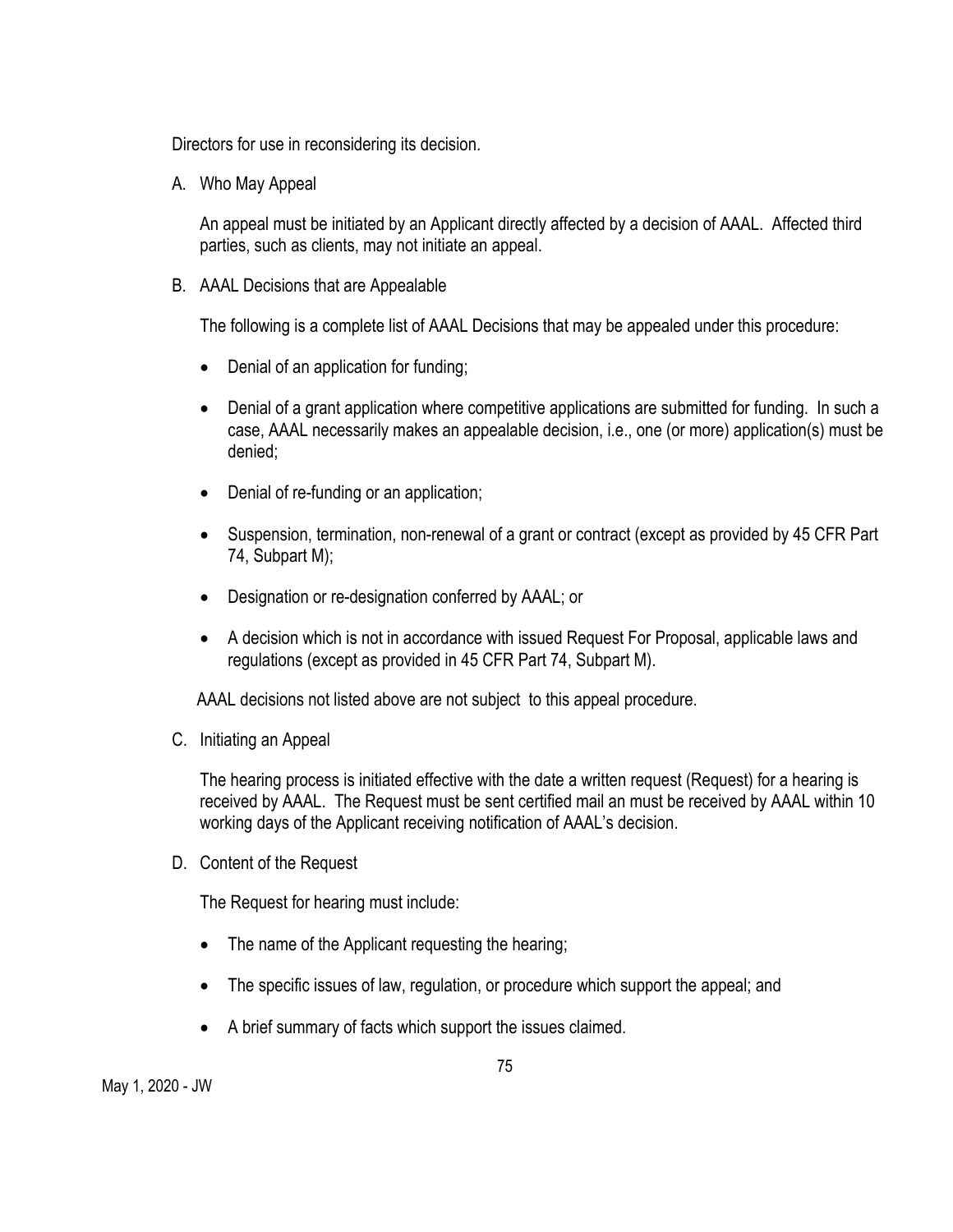E. Hearing Schedule

The Executive Director will schedule the hearing, which will be conducted within 30 days of receipt of the Request. AAAL will notify the Applicant in writing at least ten (10) days before the scheduled hearing of the date, time, and place. Where the hearing cannot be conducted within the required schedule, the Executive Director will set a hearing date that is convenient for the Applicant and AAAL (collectively "the Parties").

F. Hearing Panel / Individual

The Board President will determine the impartial panel or individual to hear appeals. Impartial means individuals who have not participated in the action being appealed. AAAL may terminate this hearing process at any point if the Parties negotiate a written agreement that resolves the issue(s) which led to the request for a hearing. The President may delegate procedural aspects of the hearing.

G. Hearing Procedures

Although administrative rules to conduct hearings will be adapted to the specific decisions under review, the following general rules will apply to the hearings:

- The Board of Directors will conduct the hearing.
- Each of the Parties will have the opportunity to appear in person and/or be represented by legal counsel or other authorized representative. Action or inaction of an authorized person shall be deemed to be action or inaction of that party.
- Each of the Parties may present documentary evidence to provide a complete and accurate description of facts that are relevant and material in order to refute the basis for the decision being appealed.
- Each of the Parties has the opportunity to review any pertinent evidence and to ask and respond to questions that arise during the hearing.
- A summary of the hearing will be produced.
- The AAAL Board of Directors will record the findings of the hearing and shall make a written recommendation. The written recommendation will set forth the evidence on which it is based.
- The final written notice of decision resulting from the hearing shall be issued to the Applicant in writing by the AAAL Board of Directors within 35 working days following the conclusion of the hearing and shall include the recommendation of the AAAL Board of Directors and the reasons upon which the final decision is based.
- The notice of decision will include a statement of the right of the Applicant to, within 30 calendar

May 1, 2020 - JW